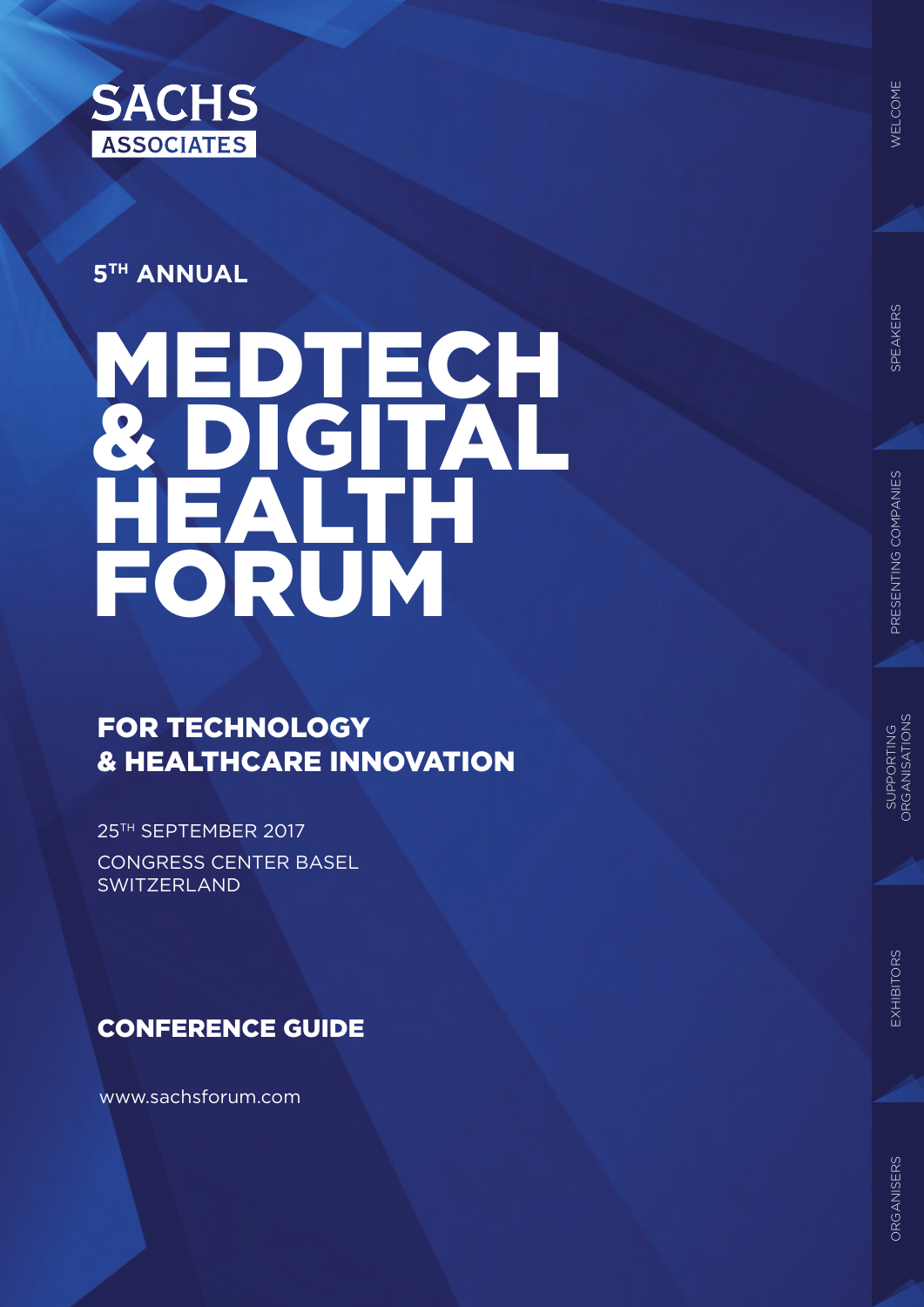

FOR TECHNOLOGY & HEALTHCARE INNOVATION

**5TH ANNUAL** 

### MEDTECH & DIGITAL HEALTH FORUM **FOR TECHNOLOGY & HEALTHCARE INNOVATION**

SACHS ASSOCIATES ARE DELIGHTED TO WELCOME YOU TO THE:

#### **25 SEPTEMBER 2017 TH CONGRESS CENTER BASEL SWITZERLAND**

The Summit provides access to an exciting cross-section of venture-funded and small-cap companies with leading investors and pharmas.

There is a One-2-One online meeting system with meeting rooms provided. In addition, there will be networking breaks and a conference reception.

#### GENERAL INFORMATION

The registration desk will be open from 7.30 am on September 25<sup>th</sup> although you are welcome to join the event at any time. Please collect a badge and a copy of the agenda for information on timing and room allocation for each session at the registration.

Networking at the summit is facilitated by our online One-2-One meeting system, which is available to all participants. The One-2-One meetings are being held in Shanghai. Please bring with you a copy of your diary. Should you have any queries about your schedule, the laptop situated by the meeting tables is available for your assistance.

Wireless Internet connection is available throughout the venue for the duration of the event. Please ask for an access code at the registration desk.

There will be a Networking Lunch and Reception. Coffee stations will be set up in the rooms throughout the event.

#### REQUEST FOR PRESENTATIONS

Please use the agenda to mark off presentations that you are interested in and email your request to Silvia@sachsforum.com after the conference. We will endeavor to send you the requested presentations as soon as we have been granted permission to do so by that specific presenter.

Please note that we DO NOT have copies of the slides that are shown during the conference.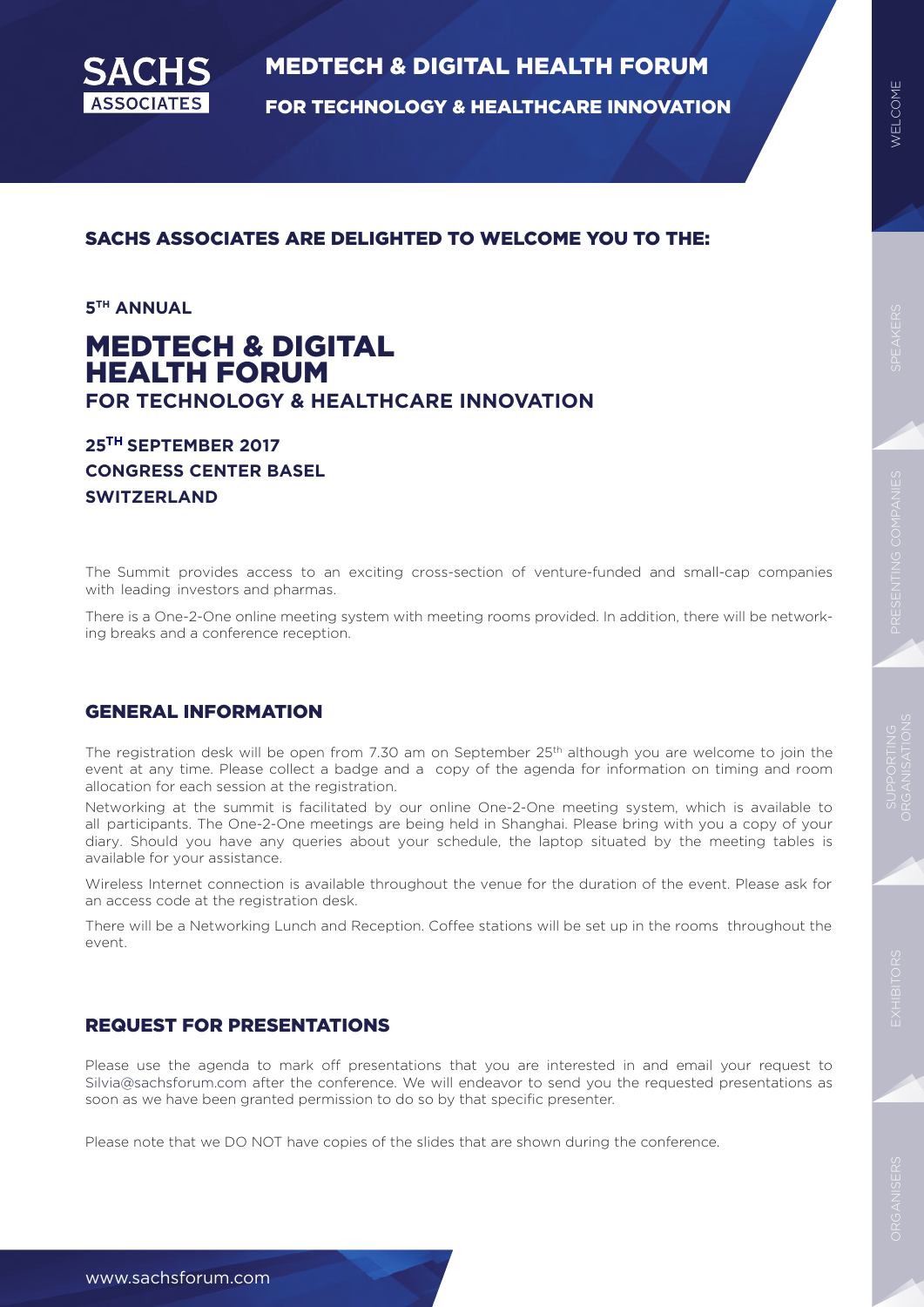

FOR TECHNOLOGY & HEALTHCARE INNOVATION

#### EVENTS DIARY

For regular updates, sponsorship, presenting and attending opportunities and further information regarding any of our future events please contact Silvia Kar on Silvia@sachsforum.com

#### NEUROSCIENCE INNOVATION FORUM

FOR BD&L AND INVESTMENT IN THERAPEUTICS AND TECHNOLOGY

#### 7TH JANUARY 2018 • MARINE'S MEMORIAL CLUB, SAN FRANCISCO • USA

Building on the success of our 2<sup>nd</sup> Annual Neuroscience BioPartnering & Investment Forum we are pleased to announce The Neuroscience Innovation Forum to take place at Marines' Memorial Club, San Francisco on the 7<sup>th</sup> of January 2018, a day before the JP Morgan meeting.

The program will cover BioPartnering for CNS, with industry keynotes and panels on AD, PD, Neuropsychiatry and Pain Management. Moreover there are panels on innovation in NeuroTech covering banking, device, diagnostics and software.

The target audience are buy and sell side analysts from investment banks and funds and partnering executives from pharma and medtech companies. We anticipate around 200 delegates and 20 company presentations by established and emerging companies. There are numerous networking opportunities available via an online One-2-One meeting system with dedicated meeting facilities to make the event more transactional.

### **11TH ANNUAL**

#### EUROPEAN LIFE SCIENCES CEO FORUM & EXHIBITION

FOR PARTNERING AND INVESTING IN BIOTECH & PHARMA INDUSTRY

26TH – 27TH FEBRUARY 2018 • HILTON ZURICH AIRPORT HOTEL • SWITZERLAND

Back for its eleventh year, this exclusive and highly transactional partnering event is a must for companies wishing to meet with their peers, engage with leading investors and forge new partnerships.

Building on the success of this year's event, the forum will provide an excellent platform to gain insight into partnering and investment trends in the Biotech and Pharma industry. Networking at the Forum is facilitated by our online One-2-One meeting system, which is available to all participants. The conference will feature up to 80 presentations by large to mid size pharmaceutical companies looking for strategic alliances/partners.

Do not miss out on this great opportunity to meet emerging companies, leading global investors and Big Pharma representatives!

#### **3RD ANNUAL**

#### NEUROSCIENCE BIOPARTNERING & INVESTMENT FORUM

SHOWCASING EARLY & LATE STAGE INVESTMENT OPPORTUNITIES 20TH MARCH 2018 • NEW YORK ACADEMY OF SCIENCES • USA

The 3rd Annual Neuroscience BioPartnering & Investment Forum will focus on key areas of neurodegenerative diseases and pain management with a mix of specialist panels and company presentations. The event is targeted at buy and sell side analysts from investment banks and funds and partnering executives from pharma. We anticipate around 250 delegates and 30 presenting companies. We will have our usual online One-2-One partnering system in place and meeting facilities.

#### **6TH ANNUAL**

#### CANCER BIOPARTNERING & INVESTMENT FORUM

#### SHOWCASING EARLY & LATE STAGE INVESTMENT OPPORTUNITIES 21ST MARCH 2018 • NEW YORK ACADEMY OF SCIENCES • USA

The 6<sup>th</sup> Annual Sachs Cancer Bio Partnering Forum is designed to bring together thought leaders from cancer research institutes, patient advocacy groups, pharma and biotech to facilitate partnering and funding/ investment.

We expect around 200 delegates and 30 presenting companies. There is an online meeting system and meeting facilities to make the event transactional. There will also be a track of presentations by research institutes, patient advocacy groups, pharmaceutical companies on partnering and biotech's seeking licensing/investment. The Forum will feature an online One-2-One meeting system with designated meeting space available to all attendees.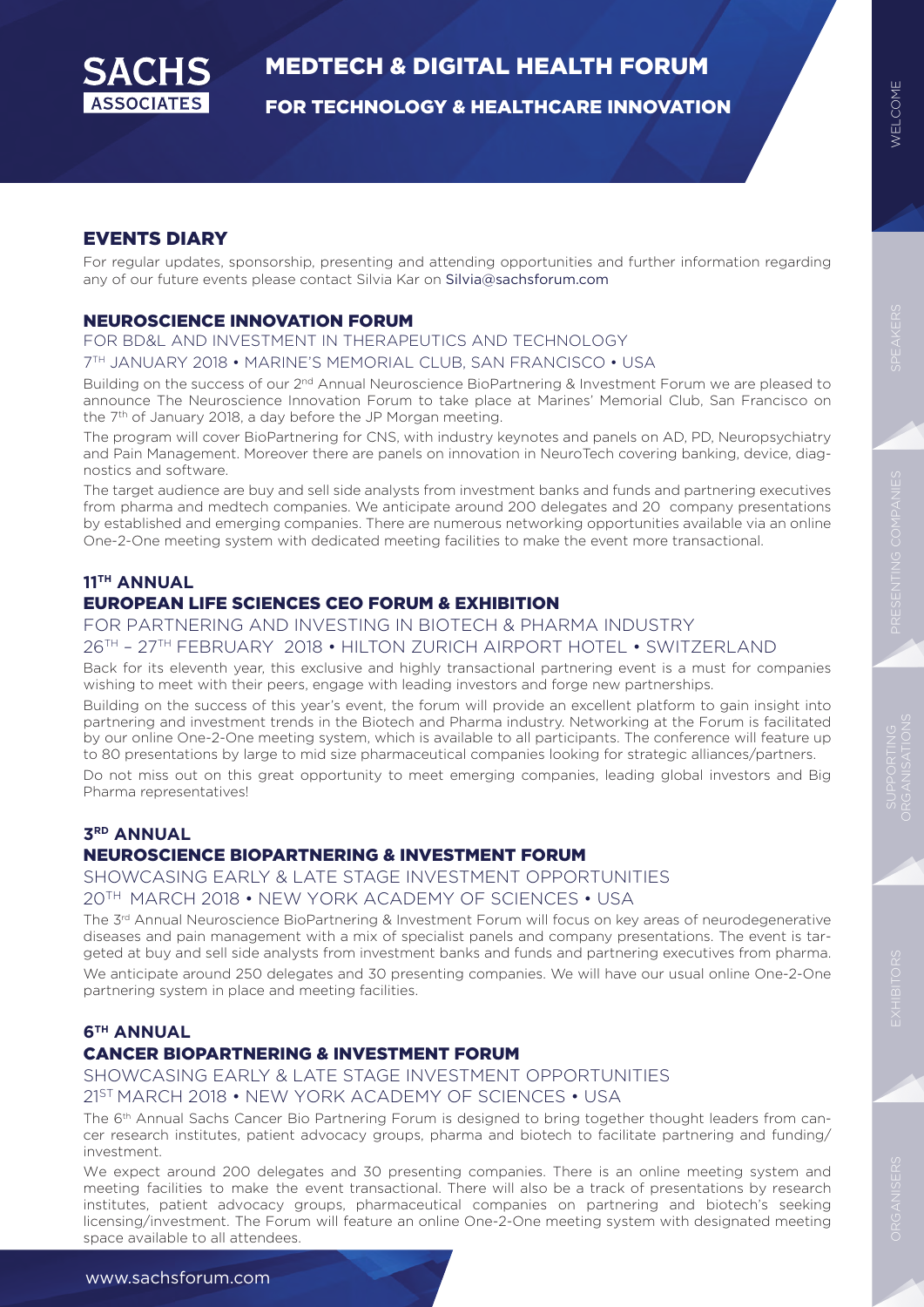

FOR TECHNOLOGY & HEALTHCARE INNOVATION

#### EVENTS DIARY

For regular updates, sponsorship, presenting and attending opportunities and further information regarding any of our future events please contact Silvia Kar on Silvia@sachsforum.com

#### **4TH ANNUAL**  IMMUNO-ONCOLOGY: BD&L & INVESTMENT FORUM

#### 1 ST JUNE 2018 • HYATT CENTRIC CHICAGO MAGNIFICENT MILE HOTEL • USA

The 4th Annual Immuno-Oncology: BD&L and Investment Forum is designed to bring together thought leaders from cancer research institutes, patient advocacy groups, pharma and biotech to facilitate partnering and funding & investment. We expect around 250 delegates and about 30 presentations by listed and private biotechnology companies seeking licensing & investment. Numerous networking opportunities available via an online One-2-One meeting system with dedicated meeting facilities to make the event more transactional.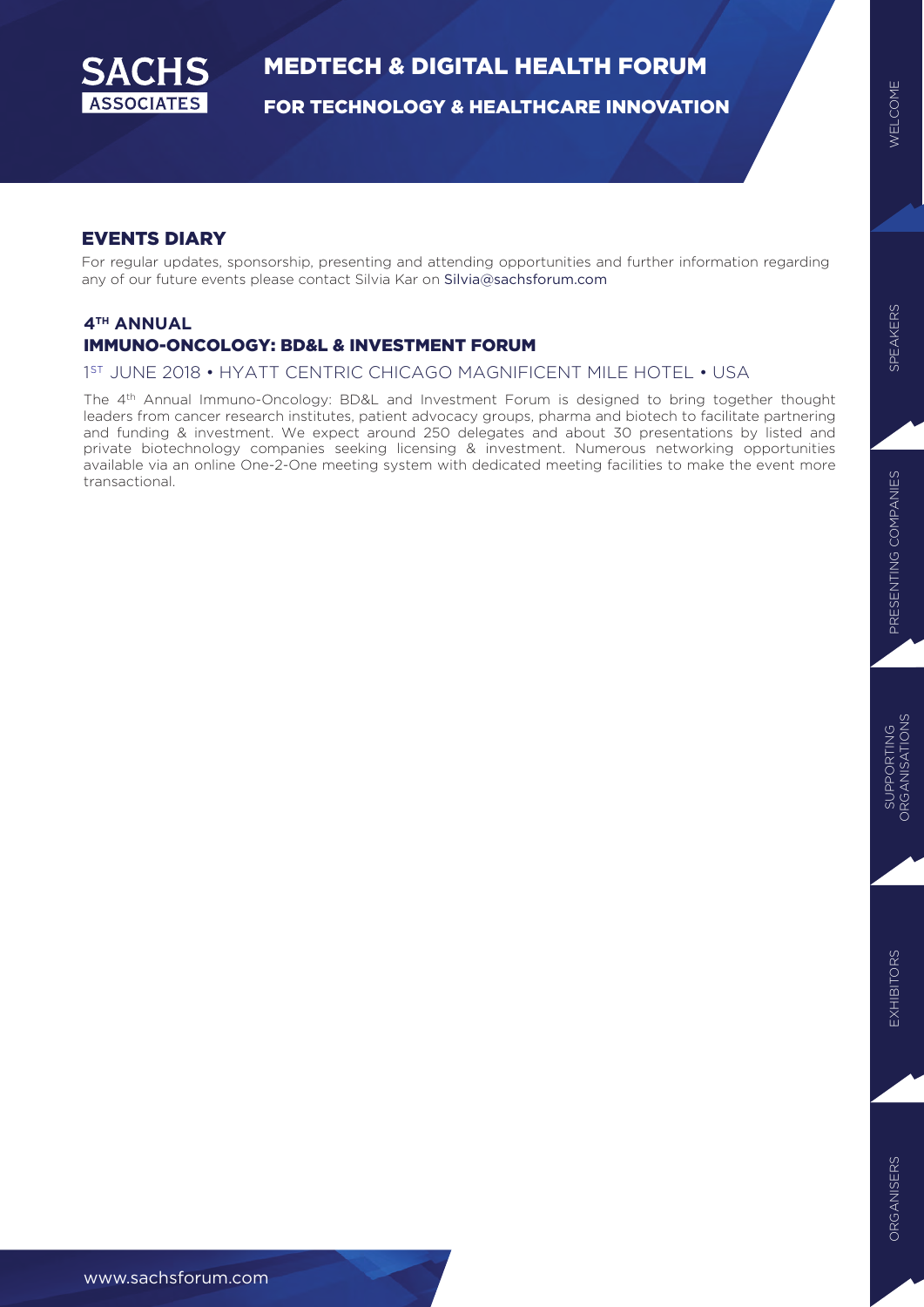

FOR TECHNOLOGY & HEALTHCARE INNOVATION



#### CUKIERMAN & CO. LIFE SCIENCES

#### **ALEXANDRA VALLON-EBERHARD**

#### Partner

Alexandra joined Cukierman & Co. Life Sciences in 2009 and brings a comprehensive international experience in R&D, business development and corporate strategy. From 2003 to 2009, she has carried out her PhD in Immunology/Virology at bioMérieux (France) and her post-doctorate at the Weizmann Institute of Science (Israel). She co-authored more than 15 peer-reviewed international publications and received 6 academic awards. From 2007 to 2012, she served as Associate Partner of Quilt Solutions, a Swiss company customizing business development and market access in Life Sciences. From 2009 to 2010, she served as VP Business Development and then as CEO of Recogene Ltd., a biotech start-up within RAD BioMed Accelerator (Israel), developing innovative systems in gene therapy. Since 2009, she serves as Executive VP Sciences and Executive Director Europe of the Signal Group, the leading provider of ecosystem intelligence solutions for Global 2000 corporate decision makers.

Alexandra is a PhD in Immunology/Virology of the University Claude Bernard Lyon I (France) and earned an International MBA from Bar Ilan University (Israel).



#### OCON MEDICAL LTD.

#### **ARIEL WEINSTEIN**

CEO

#### **Experience:**

OCON Medical Ltd – Women's health drug-device development (2011) – Israel, Chief Executive Officer

Nitiloop Ltd – Cardiovascular and peripheral catheter development (2012-2013) – Israel, VP Operations

Intramed Systems Ltd – Orthopedic implant development and manufacturing (2007 – 2011), Israel, Chief Executive Officer

Orthoaxis Ltd – Orthopedic implant development (2006 – 2007) – Israel, Chief Executive **Officer** 

Disc Orthopedic Technologies Ltd – Orthopedic devices development and manufacturing (2003 – 2005), Israel, Clinical Consultant

St. Thomas Medical Group, PLLC – Major PG in a leading medical center (2001 – 2003), TN, USA, Cardiovascular Facility Director

Dover Scientific & Medical Equipment Ltd – Major distributor of medical devices (1997- 2001), Israel, Applications Specialist, ambulatory and pacemaker programmer Israel Defense Forces (1993-1996), Israel

- Combat medic, infirmary manager and medical training guidance.
- Serve as operations officer in reserve duty.

#### **Education:**

Ben-Gurion University of the Negev, Beer-Sheva, Israel B.Sc. Emergency Medicine (incl. paramedic certification), 2001 New-York University - Polytechnic (NYU-Poly) M.Sc. Management, 2009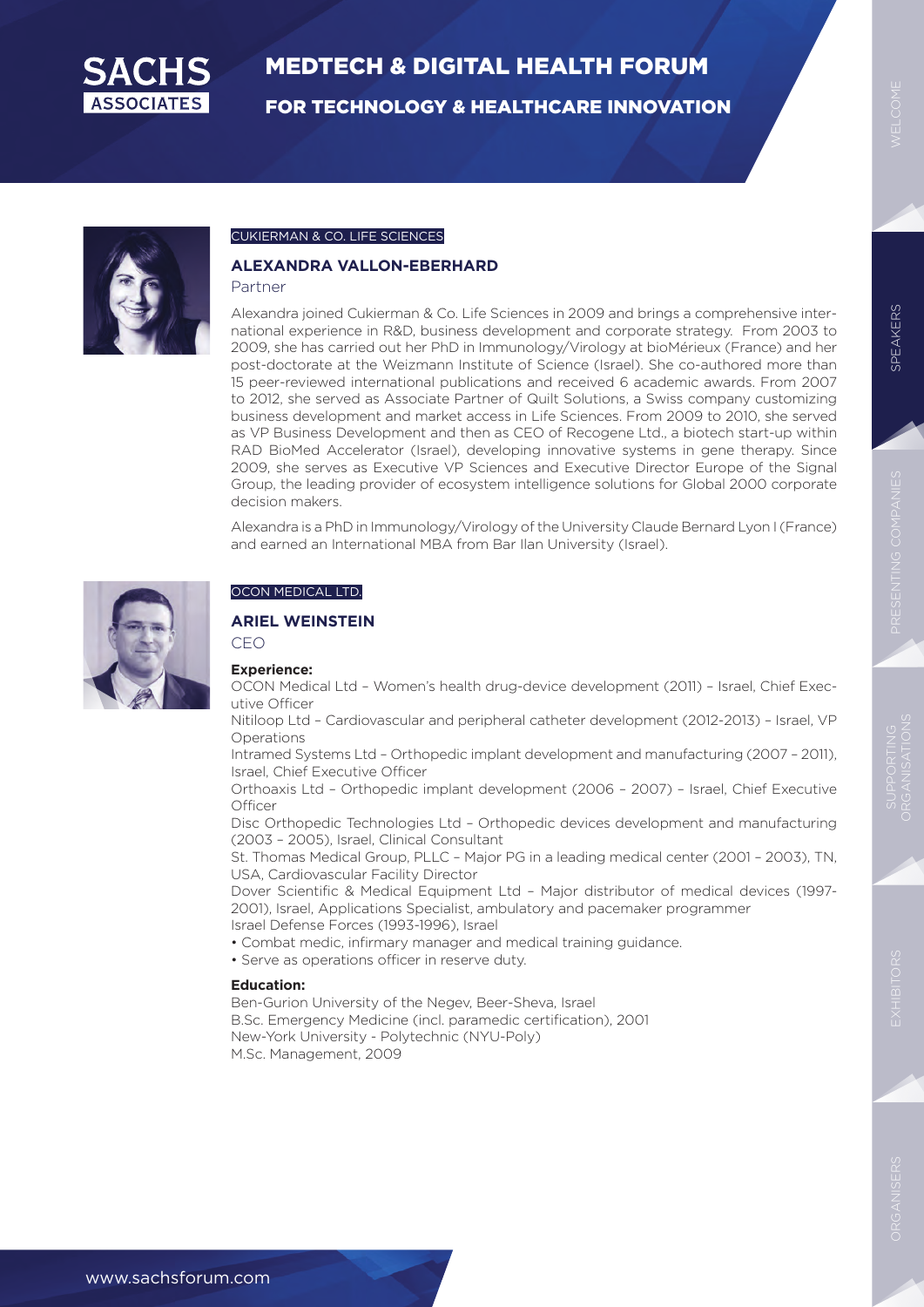

FOR TECHNOLOGY & HEALTHCARE INNOVATION



### TRUFFLE CAPITAL

#### **ANTOINE PAU**

Partner, Life Sciences

Antoine Pau started his career at Novartis Pharma in the Business Planning Analysis department (Oncology Business Unit). He then worked at Mazars for three years as a financial auditor, where he was responsible for the legal audit of pharmaceutical and biotechnology companies and private equity funds. At Mazars, Antoine also took part in financial due diligences within the Transaction Services department.

Antoine joined Truffle Capital's life sciences' team in 2008. Antoine is a Board member of Abivax (Euronext: ABVX), Vexim (Alternext: ALVXM), Epygon, Biokinesis and Diaccurate. Pharmacist and ESSEC MSc in Management, he is also a lecturer at Sciences Po Paris and Pierre and Marie Curie University (Sorbonne).



#### NEW HARBOR VENTURE PARTNERS

#### **BEAT MERZ**

#### Managing Director

Dr. Beat Merz has 18 years of experience in venture and growth-stage investments in medical devices, including management and leadership of over \$150 million in equity financing. Beat is a director of AO-Invest, a fund specifically investing in the fields of trauma, orthopedics and spine, and a Managing Director for New Harbor Venture Partners (NHVP). Before joining NHVP, he was a managing director in charge of European equity at Rockport Venture Partners. Beat was also previously a partner with Ares Life Sciences and was responsible for venture and private equity investment management as an investment adviser of HBM Partners. Prior to joining HBM Partners, he was a managing director at NMT New Medical Technologies, where he provided capital, professional advisory services and startup support for early-stage medical device companies.

Throughout his career, Beat has directed investments in US, European and Israeli-domiciled companies as well as provided board supervision for many of them. He currently serves or has served on the board of directors of AO Invest, Micrus Endovascular (acquired by JNJ), Thommen Medical (acquired by private investors), Asthmatx (acquired by BSX), Precimed (acquired by Greatbach), Devax (acquired by BioSensors), BioControl Medical, Southeastern Technologies (acquired by Autocam Medical), Mininavident and Augmedics Ltd. Beat holds a PhD in Biomechanics from ETH Zurich, Switzerland and an MBA from the University of Strathclyde, Glasgow, UK.



#### CAMBRIDGE COGNITION LTD.

#### **CHARLOTTE HOUSDEN**

#### Market Development Director

Charlotte joined Cambridge Cognition in 2012 and has worked in a variety of roles, including leading the product management team to launch CANTAB Mobile, an iPad-based medical device used to test for the first signs of Alzheimer's disease, and Cognition Kit, a mobile and wearables platform for the remote monitoring of brain health.

Charlotte has an MSc in cognitive neuroscience from University College London, and a PhD in psychopharmacology from the University of Cambridge, where she holds an honorary research fellowship.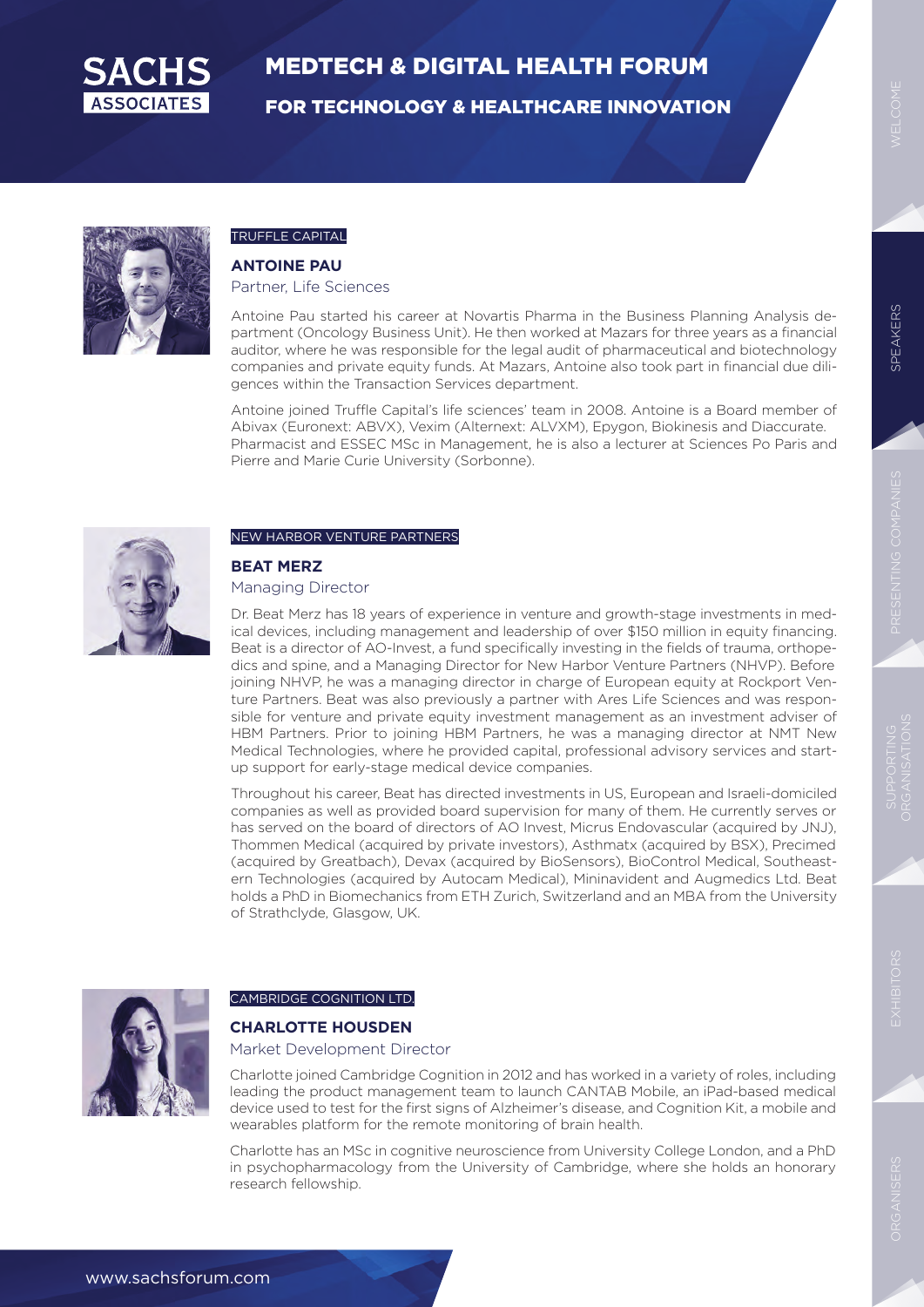

FOR TECHNOLOGY & HEALTHCARE INNOVATION



#### MEDTRONIC, INC.

#### **CHRISTOPHER ESO**

#### Vice President, Corporate Development, Cardiac & Vascular Group

Chris Eso is Vice President of Corporate Development for Medtronic, specifically covering the Cardiac and Vascular Group business units, including Cardiac Rhythm and Heart Failure (CRHF), Coronary and Structure Heart (CSH), and Aortic, Peripheral Vascular and endo-Venous (APV). Chris joined Medtronic as the Senior Manager of Business Development in August of 2011. He oversaw Medtronic's global inorganic growth strategies and opportunities for Coronary business, and was promoted in June of 2012 to expand his Business Development responsibilities to include the Renal Denervation business. In April of 2013, Chris was promoted to Director, overseeing Business Development functions and leading a team of professionals. In September of 2014, Chris was promoted to Senior Director, Business Development for the Coronary and Structural Heart business unit for Medtronic, and in February of 2016, Chris was promoted to Vice President of Corporate Development.

Chris has more than 18 years of successful professional experience, of increasing responsibilities, with the majority of his experience in a business/corporate development and strategy capacity within the pharmaceutical and medical device industries, in addition to Medtronic, including Allergan, Watson, Agilent Technologies and Peregrine Pharmaceuticals, where he was Vice President of Business Operations.

Chris holds an MBA from Concordia University and BA in Public Relations, Communications from California State University, Fullerton.



#### SHS CAPITAL

**CORNELIUS MAAS**

Investment Manager

After finishing his professional sports career, Cornelius Maas joined SHS in 2014 as investment manager. He studied international management at Hochschule Ansbach and holds an MBA degree from Hamburger Fernhochschule.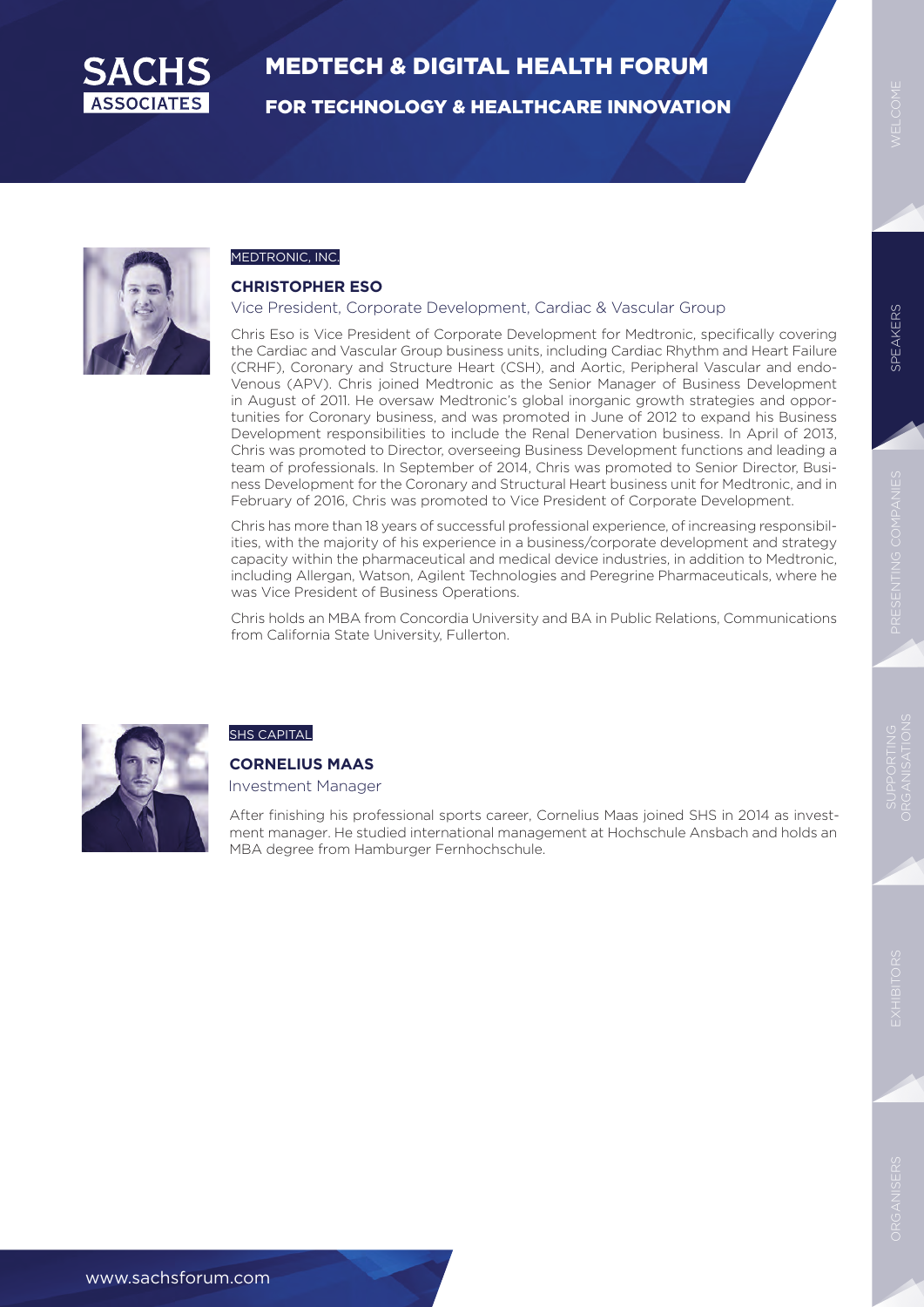

FOR TECHNOLOGY & HEALTHCARE INNOVATION



#### J.P. MORGAN

#### **DAVID PEOPLES**

#### Executive Director, Healthcare Investment Banking

David Peoples is a senior banker in J.P. Morgan's Healthcare Investment Banking Group. David has 14 years of experience advising medical technology companies across a broad range of M&A and capital markets transactions. David previously was responsible for J.P. Morgan's medical device coverage in the EMEA region and was based in London. David took a more global coverage role in 2015 and relocated to the firm's San Francisco office.



#### ERNST & YOUNG

#### **FRANK KUMLI**

#### Executive Director, Life Sciences Advisory

Frank leads the Swiss Advisory Customer practice for EY

He brings more than 20+ years industry and consulting experience in projects focusing on innovation and commercial excellence

His current areas of focus are digital health, digital transformation and business model innovation in Life Sciences and Healthcare

Frank worked with a range of high profile life sciences clients globally to develop and implement commercial strategies and transformation programs

He holds an Executive MBA from the University of Rochester (USA) and a Sales Management degree from Universität St. Gallen (Switzerland).

He is a Ph.D. in Organic Chemistry from Université Catholique de Louvain (Belgium) with a post-doctoral degree in medicinal chemistry from the University of Colorado (USA).



#### MINT SOLUTIONS - MEDEYE

#### **GAUTI REYNISSON** CEO

Gauti Reynisson is CEO of Mint Solutions, a company dedicated to the improvement of patient safety through use of IT. Gauti's background is in healthcare IT and he has led development of various patient safety products over the last 15 years. Gauti received a MBA degree from MIT Sloan in 2010 and has been working on Mint Solutions ever since.

Mint Solutions' flagship product is MedEye – an innovative combination of hardware, software and mobile apps designed for patients and healthcare professionals. Mint Solutions strives to find meaningful ways to improve patient safety with easy to use tools for everyone involved in high quality healthcare.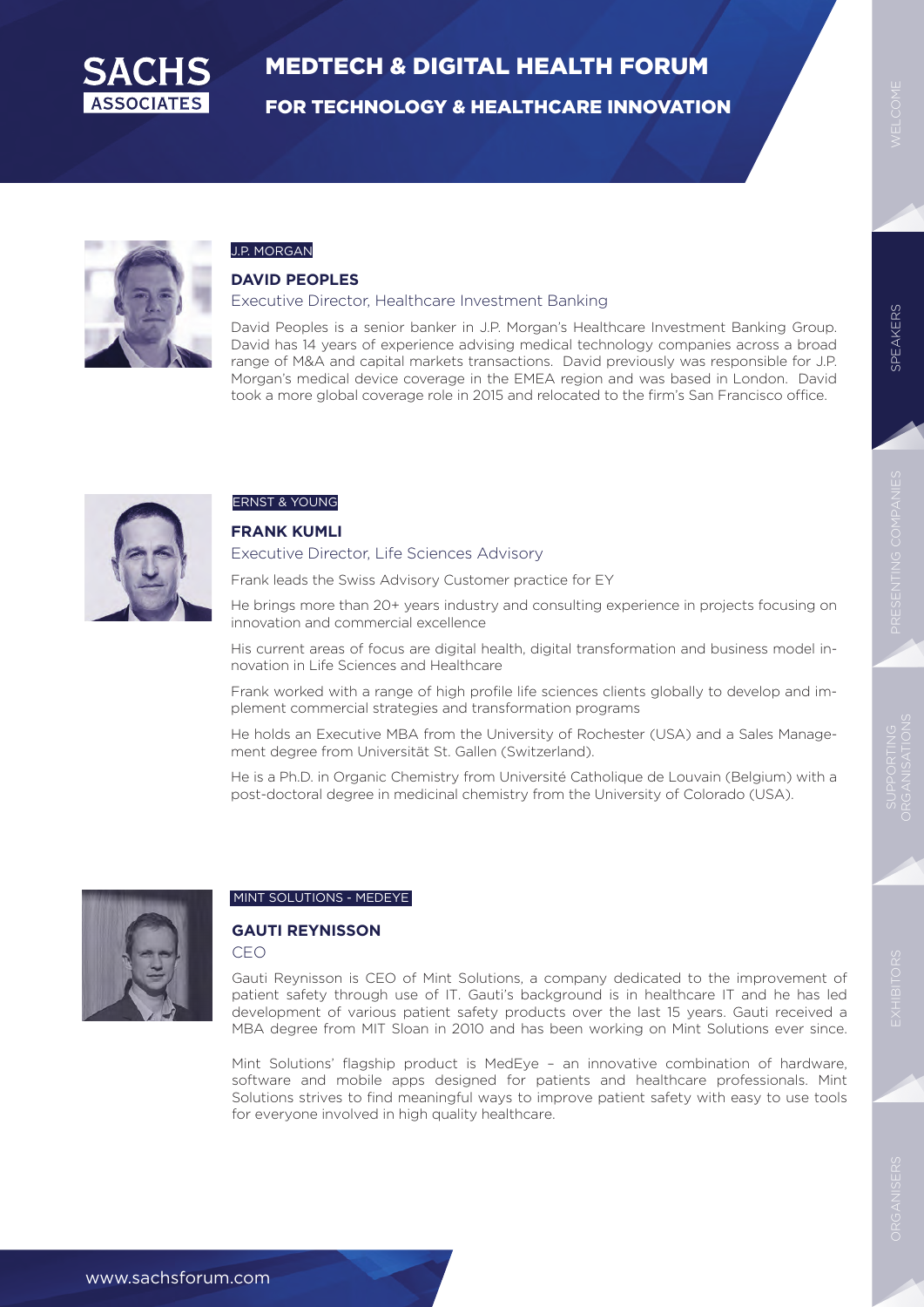

FOR TECHNOLOGY & HEALTHCARE INNOVATION





#### EDINBURGH MOLECULAR IMAGING LTD.

### **IAN WILSON**

CEO

20 years' experience in development of in vivo medical diagnostics and imaging medical devices, as GE Healthcare's Head of Biology 2007-2013, and CTO/COO of Xstrahl Ltd. Responsible for development and management of GE Healthcare's Molecular Imaging Agent Portfolio, in Cardiovascular, Oncology and Neurology. At Xstrahl, responsible for the oversight of the Radiotherapy business and manufacture and new product development including surgical gamma cameras for visualization of cancer, successfully awarded 3 Innovate UK grants. Currently CEO of Edinburgh Molecular Imaging (EM Imaging) a clinical phase biotechnology company focused on enabling image guided therapy.



#### **PATHOQUEST**

### **JEAN-FRANCOIS BREPSON**

President and CEO

Jean-François Brepson has over 20 years leadership experience in the Pharmaceutical Industry. Prior to joining PathoQuest, Mr. Brepson was a Senior Vice-President at IPSEN where he was responsible for leading the global GI-Oncology & Endocrinology Franchise. He made a decisive contribution to the creation of leading portfolio in Neuro-Endocrine Tumors in close collaboration with R&D and Business Development teams. He led the prelaunch of IPSEN first product in GI-Oncology on a worldwide basis. Prior to this, Mr. Brepson held several commercial operations positions at IPSEN including area Manager, BU Head, and General Manager in the EMEA region. Mr. Brepson has an Engineering Degree in Data Management System and a Master Degree in Foreign Trade. He has also earned "The Leadership & Innovation Certificate" for HEC in Paris and "The Blue Ocean Strategy Certificate" from INSEAD in Fontainebleau.



#### **JÖRG TRINKWALTER**  MEDICAL VALLEY EMN E.V.

#### Member of the Executive Board

Jörg Trinkwalter is a member of the Executive Board of the cluster management organization Medical Valley Europäische Metropolregion Nürnberg (EMN) e.V., as well as registered manager of the incubator Medical Valley Center in Erlangen/Germany. Medical Valley EMN is considered as one of the most dynamic medical technology regions worldwide and was awarded national cluster of excellence by the German Ministry of Education and Research in 2010. In 2015 Jörg Trinkwalter co-founded the two medical technology startup companies nice!innovations GmbH and TBrace GmbH in the orthopedic area and acts as CEO of these companies. nice!innovations GmbH raised 262.000 € in 2016 via a crowdfinancing campaign on www.aescuvest.de in order to develop the new fixateur externe-concept "snakeFX" market-ready.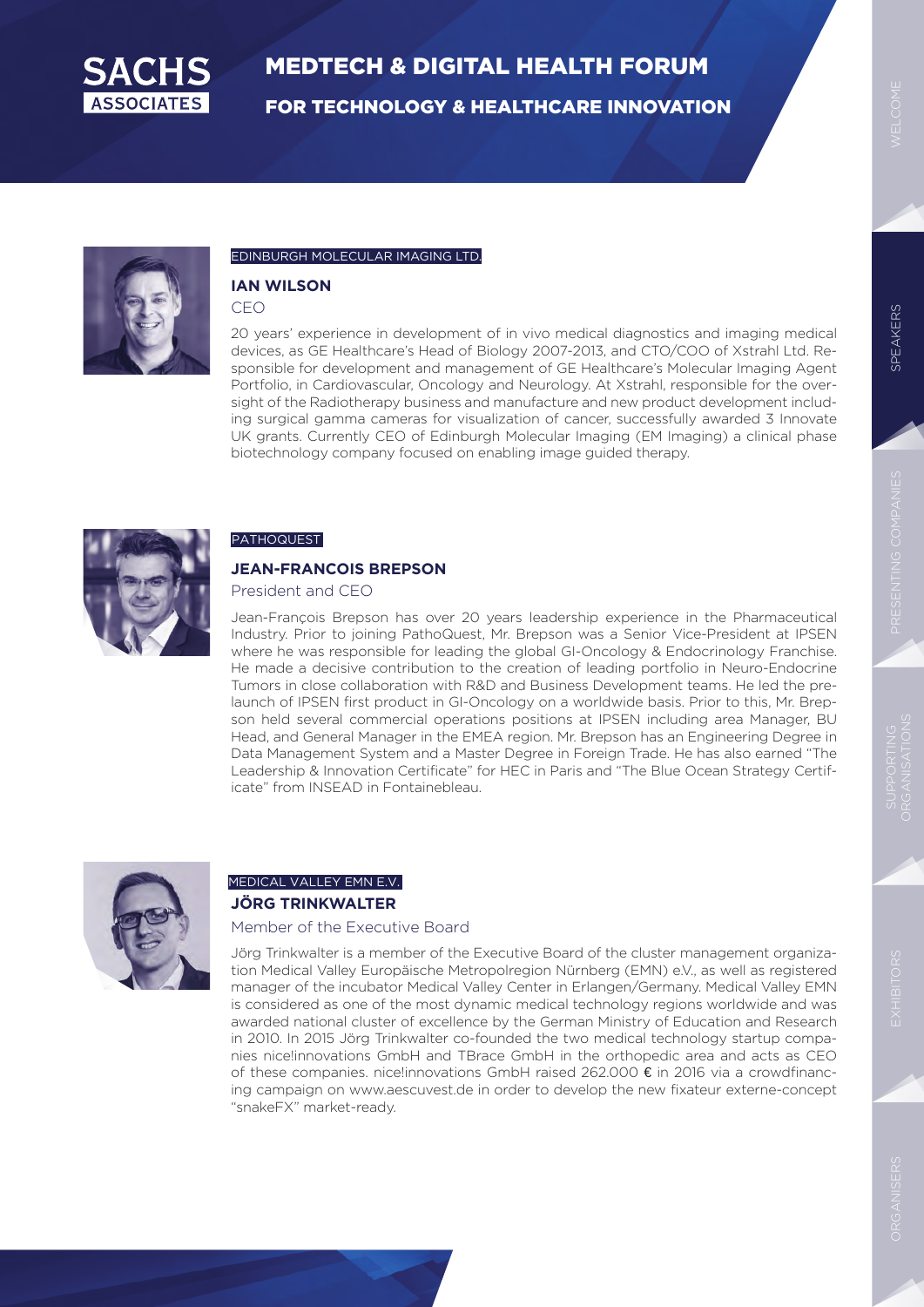

FOR TECHNOLOGY & HEALTHCARE INNOVATION

SPEAKERS

**SPEAKERS** 



#### PEPPERMINT VENTURE PARTNERS GMBH

#### **KLAUS STOECKEMANN**

Managing Partner

Klaus Stoeckemann is a co-founder and Managing Partner of Peppermint VenturePartners (PVP) (www.peppermint-vp.com). PVP focuses on investments in medical device and digital-health start-up companies in Germany and Europe. As a former General Partner in the 3i Healthcare Venture Capital team, he is a highly experienced venture capitalist with more than 16 years of experience in this industry. Before that he worked in different leading positions at Schering AG (now Bayer) and Asta Medica (Degussa). He was responsible for more than 12 investments and exits during his tenure at 3i. His track record includes the IPOs of companies such as for example Epigenomics and Jerini, as well as the trade sales of Evotec Neuroscience, Amaxa and Elbion. Klaus has been board member of Combinature, Epigenomics, Jerini, Amaxa, Immatics as well as IntelliDx and Zonare in the US. He is currently chairman of the boards of Emperra as well as Caterna Vision and board member of Implandata and Humedics and focuses on digital health and medical device investments across Europe. In addition he was mentor at the first vertical medical accelerator eyefocus based in Berlin (www.eyefocus.com) which PVP also supports and is active at Start-Up Bootcamp Digital Health as well as is jury member of the Helmholtz Enterprise Fund. In June 2015 he became member of the board of the German Association of Venture Capital (BVK). Klaus holds a PhD in Biology and Pharmacology from the University of Mainz as well as a MBA from WHU / Kellogg Northwestern University in the US.



#### EIT HEALTH E.V.

#### **KURT HOELLER**

#### Director of Business Creation

Since December 2015, Kurt is Director of Business Creation at EIT Health e.V. and responsible to manage the EIT Health Accelerator. This Accelerator is based on a European network of excellent partners to incubate, validate and scale new business ideas in health for a European outreach and impact.

From 2009 to 2015, Kurt has been the managing director of the Central Institute of Healthcare Engineering (ZIMT) at Friedrich-Alexander-University (FAU). Since then he has gone on to found and direct several other companies: CiNNAMED GmbH (2013, CEO and co-founder), Portabiles GmbH (2014, CFO and co-founder), and HOELLER ELECTRONIC GmbH (CEO in 2015). He was an official partner of the international thematic campaign "Germany – Partner for Medical Technology" of the German Federal Ministry of Education and Research. Within Innolife, the preparation consortium of EIT Health, he was part of the Executive Committee as a spokesperson for all German academic partners. Since May 2015 he has also been a member of the city council in Erlangen and the supervisory board of ESTW, Erlangen's municipal energy supplier.

After attaining his Diploma of Electrical Engineering at Friedrich-Alexander-University (FAU), he gained his Doctorate at FAU with research stays at Technische Universität München (TUM), and The Johns Hopkins University in Maryland, USA. His research activities focused heavily on health innovation, with his thesis on "Novel Techniques for Spatial Orientation in Natural Orifice Translumenal Endoscopic Surgery (NOTES)".

He has published 24 journal articles and conference papers. Kurt went on to earn an MBA with focus on Entrepreneurship at Deggendorf Institute of Technology (THD) with a research stay at Santa Clara University in the Silicon Valley.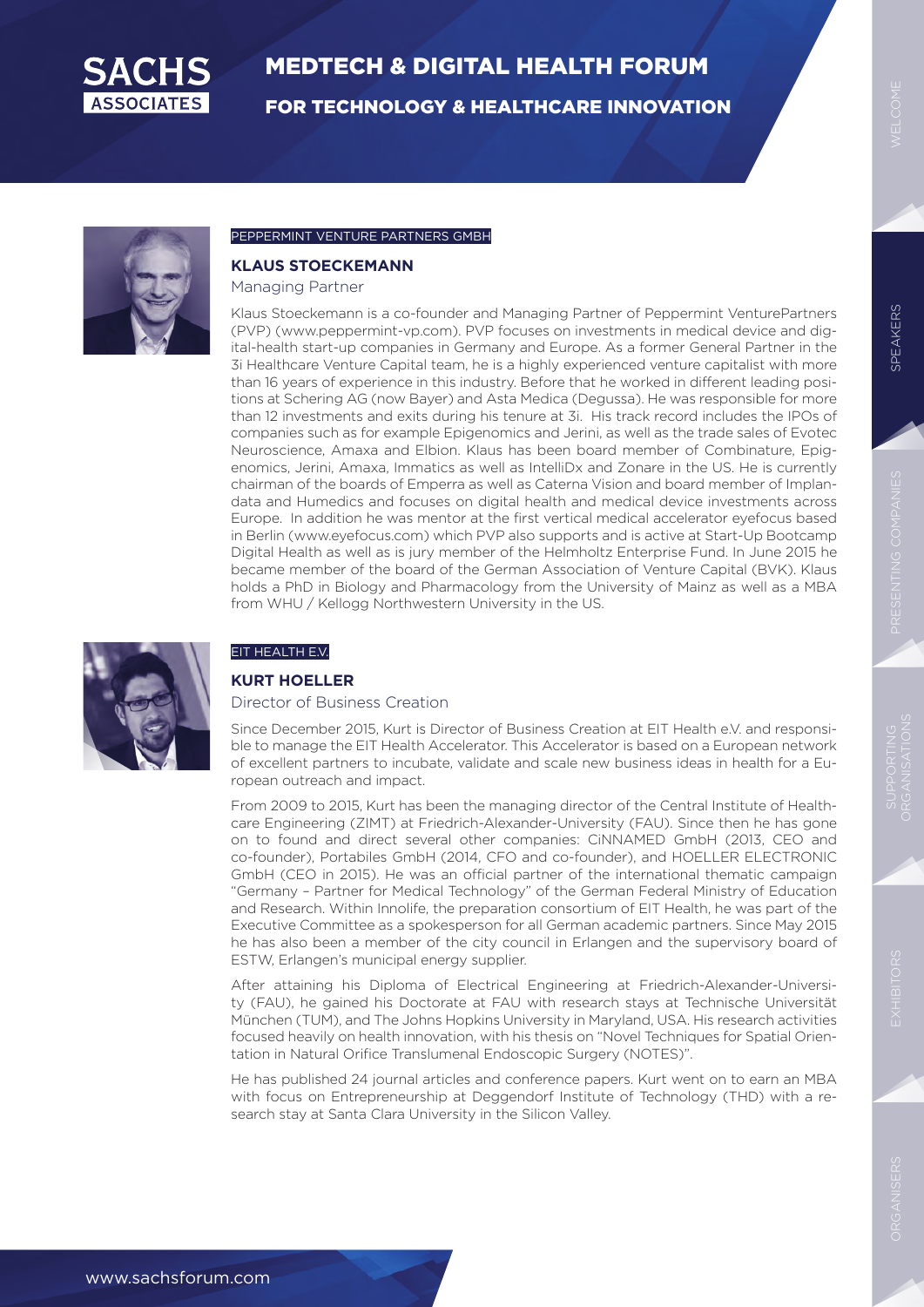

FOR TECHNOLOGY & HEALTHCARE INNOVATION



#### CUKIERMAN & CO. LIFE SCIENCES

#### **LAURENT CHOPPE**

Managing Partner

Laurent leads Cukierman & Co. Life Sciences since 2008 and has been involved in more than 60 medtech and biotech corporate finance transactions and advisory assignments for the Cukierman group. His team works worldwide with venture-backed and middle market companies for fund raising, licensing deals and M&A transactions as well as strategic projects for key life sciences industry players.

Laurent is a board member of Israel Brain Technology (IBT) - http://israelbrain.org/ - a on-profit organization whose mission is to accelerate the commercialization of Israel's brain-related innovation and establish Israel as a leading international brain technology hub.

After a veterinary practice and a new venture management experience, he worked 10 years in Schering-Plough (today Merck & Co.) in marketing positions in dermatology, allergy, respiratory and animal health in France, General Manager in Israel and Vice President, Virology, Oncology and Cardiology in Canada. He then served 4 years as International General Manager at Bellus Health (ex-Neurochem, NASDAQ & TSE, dedicated to Alzheimer's disease and AA amyloidosis).

Dr. Choppe is a Doctor of Veterinary Medicine of the University Paris XII, laureate of the École Nationale Vétérinaire d'Alfort, CES of Veterinary Ophthalmology and earned a MBA from INSEAD (Fontainebleau, France). He is married, father of 3 and lives in Lausanne (Switzerland).



#### CAPRICORN VENTURE PARTNERS NV

### **MARC LAMBRECHTS**

Senior Investment Manager

Marc Lambrechts (56), is Senior Investment Manager at Capricorn Venture Partners NV.

Marc's investment interests are related to technology fusion and more specifically ICT, digital health care, IoT and nanotechnology. Marc was in charge of the successful investments in Enfocus, FillFactory and Punch Powertrain. He serves on the board of FEops, LindaCare, Bluebee, Indigo Diabetes and Leuven.Inc (Leuven Innovation Networking Circle).

Prior to joining Capricorn Venture Partners in March 1998 Marc served for six years as Senior Scientific Adviser at IWT, a government agency which promotes and supports industrial research in the Flemish region of Belgium. He combined that role with the responsibility for the agency's advanced materials programme.

Prior to IWT he worked two years at the European R&D lab of Terumo Europe NV where he was Divisional Head, New Technology Centre.

Marc has a PhD in Electrical Engineering of the University of Leuven (KU Leuven ESAT, Belgium) where he studied microelectronic engineering. He wrote a book "Biosensors: Microelectrochemical Devices" published by the Institute of Physics Publishing.

Capricorn Venture Partners is an independent European manager of venture capital and equity funds, investing in innovative European companies with technology as competitive advantage. It is based in Leuven, Belgium and licensed by the FSMA (the Financial Services and Markets Authority in Belgium).

Capricorn Venture Partners is investing out of the venture capital funds Capricorn Cleantech Fund, Capricorn Health-tech Fund and Capricorn ICT Arkiv. In addition it is the asset manager of Quest for Growth, quoted on NYSE Euronext Brussels, and the investment manager of Quest Cleantech Fund, sub-fund of Quest Management SICAV.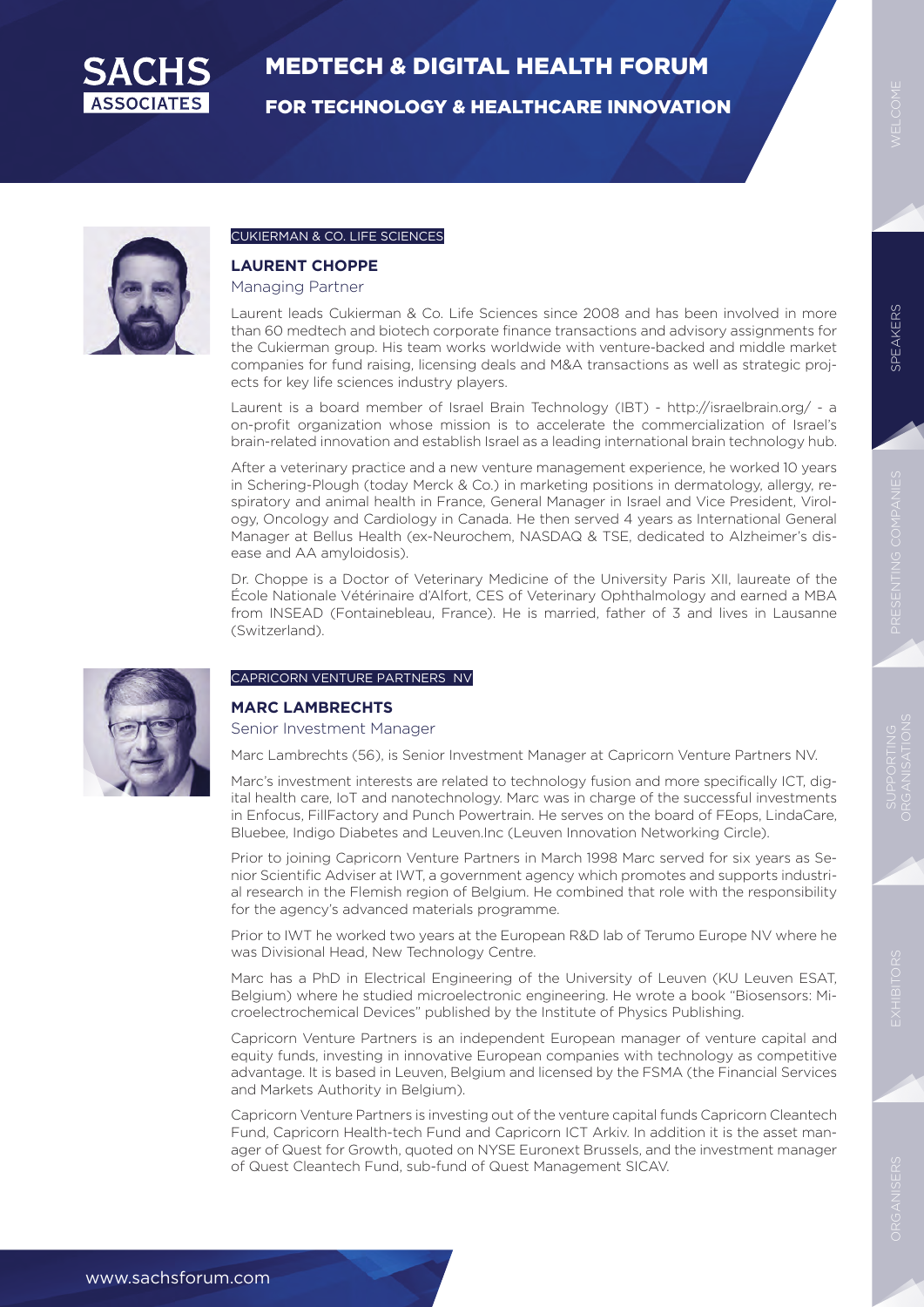

FOR TECHNOLOGY & HEALTHCARE INNOVATION



#### MARTINA KAUFMANN STRATEGIC CONSULTING

#### **MARTINA KAUFMANN**

Managing Director

Dr. Martina Kaufmann, Managing Director at Martina Kaufmann Strategic Consulting has 15+ years industry experience in the field of personalized medicine - from biomarker validation, companion diagnostics development to implementation of such products in the market.

She served in various roles of increasing responsibility in business and development functions in small biotech / diagnostic companies as well as in global pharmaceutical & diagnostics corporations (Hoffmann-La Roche AG, Novartis Pharma AG, Novartis Molecular Diagnostics), where she e.g. led the Herceptin® biomarker / companion diagnostics activities and did build up the oncology biomarker group in Basel, respectively.

Since April 2012 she is offering her comprehensive and longtime experience as a consultant to an international clientele in both pharma and diagnostics industry.

Her services range from strategic concept development to project specific consulting for CDx development under consideration of strategic, scientific, regulatory, operational and commercial aspects.

In addition, she´s contributing to personalized medicine conferences and giving lectures in personalized medicine (ETH Zurich, University of Heidelberg).



#### SURGICA ROBOTICA SRL

#### **MICHELE MARZOLA** CEO

#### INVESTMENT EXPERIENCE

10 years of experience as a private investor, evaluated and appraised at least 300 business opportunities. Invested in 29 companies/projects organised in three sector portfolios:

#### Life Sciences

-Interceptin (Verona, Italy) Founder and CEO. Developed a novel solution to diagnose and heal prostate cancer in a non-invasive way. Identifies and destroy metastases, with outstanding results already demonstrated in vivo. Addresses a € 6 BN opportunity.

- Biogenera srl (Bologna, Italy) Completed pre-clinical for two orphan drugs necessary to cure rare child tumours started clinical Phase I.

- Angiodroid srl (Bologna, Italy) Chairman; led investment for 25 private investors. Angiodroid has developed and sells the safest solution for angiographies, substituting iodine with CO2 thereby allowing treatment of patients with kidney pathologies and opening up new clinical practices in blood vessels exploration. Product already CE marked and sold in the market. Conceived and led successful capital raise for € 1,5M Series A Round.

- Green Bone srl (Faenza, Italy) Director; led investment consortium and represents Zernike Meta Ventures. Green Bone is developing a new biometic bone tissue capable of bearing load immediately after surgery and to be reabsorbed within 6-18 months permitting the resolution of non-union fractures that would otherwise lead to amputation or permanent disability. Conceived and led the successful raise of € 7M for the Series A Round.

- IPD Med Ltd (U.K and Slovenia) Director, representing META as investor in an insulin mi- $\text{cro}-\text{pump}$  developer, which is going to open a  $\text{\pounds}$  1 BN market by enabling Type I diabetes patient to substitute injections through syringes or "pens" with pumps with significant clinical benefits

- Surgica Robotica S.p.A. (Trieste, Italy) Founder and Chairman of a microsurgical robotic solution, which is taking to the market the technology developed at NASA for tele operating astronauts on spacecraft during long missions. Successfully raised funds from Venture Capitalists and moved from inception to successful animal tests in less than six months. Reached CE mark.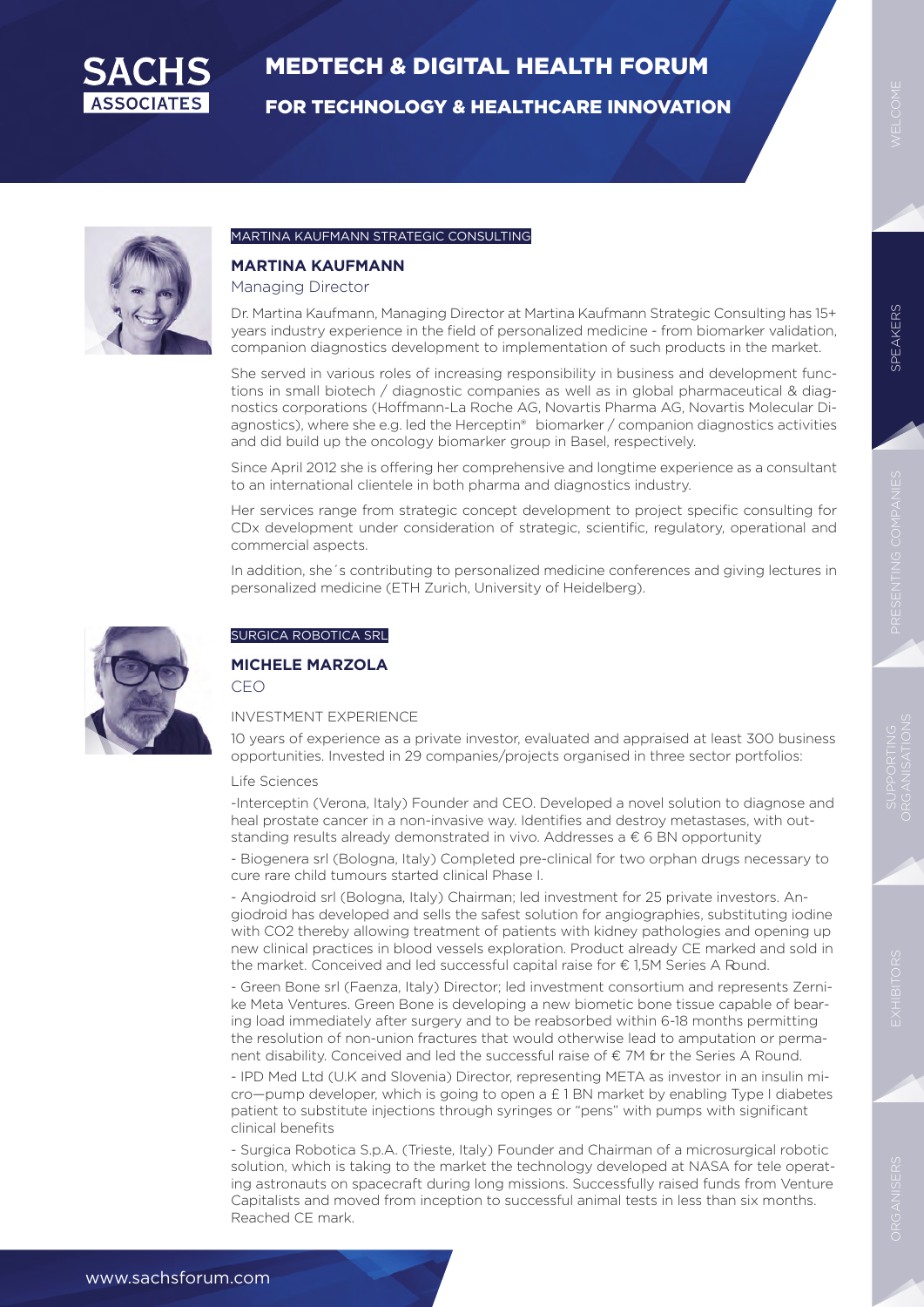

FOR TECHNOLOGY & HEALTHCARE INNOVATION

- HeartWatch srl (Milan, Italy) Founder & Chairman of a digital wellness company which technology permits to detect heart and respiratory anomalies (including atrial fibrillation) through a 2m visual observation of face movements. Applicable with any camera, at any time of day anywhere. Permits early detection with a fraction of the cost of an ECG.

- ReJoint srl (Bologna, Italy) Advisor of the first company offering a personalised solution for total knee replacement

- Win srl (Pisa, Italy) Applies remote monitoring techniques to patients to ease hospitalisation and reduce cost of treatment. CE marked and sold in the market

- Sedicidodici srl (Pordenone, Italy) Developed a new diagnostic device for emergency blood analyses, can save lives through immediate identification of cloth or haemorragic risks

- Margherita (Pavia, Italy) markets a device for safe and fast needle change and safe disposal of siringes; important to avoid infections and side effects in hospital personnel

- Microlife srl (Padua, Italy) technology leader in the development of microalgae (chlorella, spirulin) for cosmetic, nutraceutic and depurative applications. Developed ground-breaking projects to reduce famine in Africa

- Agroils srl (Trieste, Italy) treats residual part of jatropha cultivation to produce safe feeding for animals; patented process already applied in Santo Domingo

- Cancer Genetics Inc. (New Jersey, USA) – Innovator in using DNA to diagnose several types of cancer; developed JVs with Mayo Clinics and Roche. Listed at NASDAQ in August 2013 (CGIX)

- Ascendix Spine Inc. (Florida, USA) – Developed novel solution for spine surgery, permitting reconstruction of vertebrae with original shape and form, avoiding the recreation of fractures on brittle vertebrae. CE marked and FDA approved.

#### F. HOFFMANN-LA ROCHE LTD., DIAGNOSTICS DIVISION



#### **MIRO VENTURI**

Global Head - Diagnostics Biomarkers

After receiving his PhD from the Max-Planck Institute of Biophysics in Frankfurt, Miro specialized in molecular medicine, virology and immunology at the National Institutes of Health, Bethesda, USA. In 2002, Miro joined the pharmaceutical industry as a Biomarker Laboratory Head and project team representative at Pharmacia Corp (later Pfizer Inc.) at the Oncology R&D site located in Nerviano, Italy. In this role, he initially established the biomarker laboratories and actively contributed to the development of numerous oncology programs focusing on small molecular weight kinase inhibitors, including the early development of sunitinib (Sutent) as well as research and exploratory biomarker strategies for several preclinical programs, from lead optimization until PoC clinical studies. In 2005, Miro was invited to join the faculty of the University "Vita Salute San Raffaele" in Milan as Adjunct Professor of preclinical and early clinical development of biopharmaceuticals. In 2007 Miro moved to Novartis as Divisional Head in Biomarker Development, supervising a team of scientists developing assays and supporting project teams in the realization of personalized medicine strategies across the portfolio, with a focus on biologics and oncology programs. His team has contributed to the development of nilotinib (Tasigna) and early programs in both solid tumors and hematological malignancies. Since 2009, Miro joined Roche Oncology where he has contributed the biomarker and personalized medicine strategies and directed the execution for global drug development programs with companion diagnostics, including the development and approval of Perjeta in breast cancer. In 2011, he was appointed Site Head for Oncology Biomarkers within the DTA Oncology Dept, under the leadership of William Pao, and based in Penzberg, Germany. Miro has then been appointed Global Head of Diagnostics Biomarkers at Hoffmann-la Roche and is based at the Company´s headquarters in Basel.

Miro has contributed to several drug research and scientific development projects and published in a number of relevant scientific journals, including Nature, Cell, PNAS and others.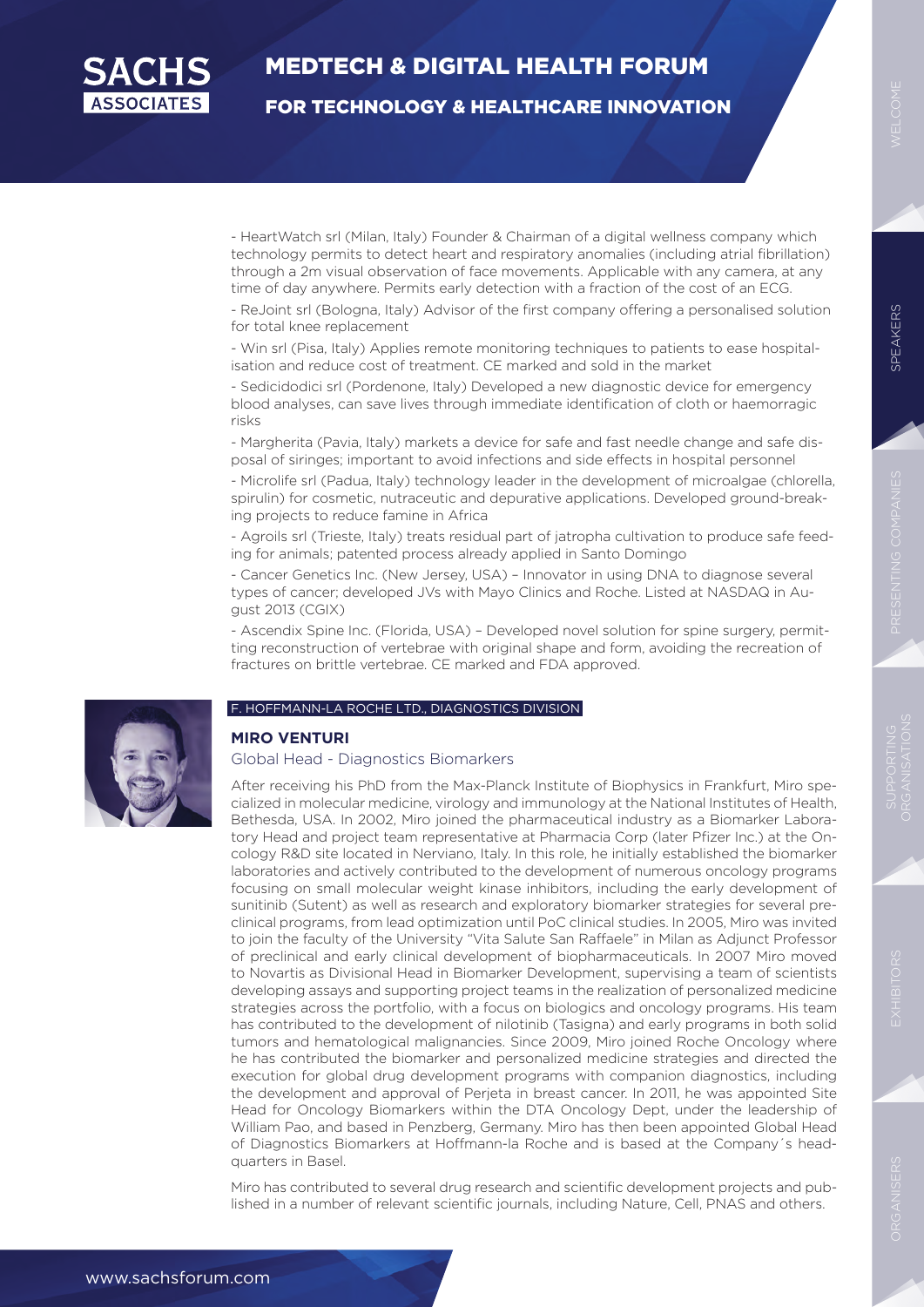

FOR TECHNOLOGY & HEALTHCARE INNOVATION



#### AESCUVEST GMBH

#### **PATRICK PFEFFER**

#### Founder & Managing Director

Bringing together medical innovations and capital, creative minds and investors: this is a matter that is close to his heart. His message goes out to both sides within the healthcare hemisphere. In order to break new ground, it is necessary to give a stage to bold ideas and revolutionary concepts. Large enterprises and powerful corporations no longer seem prepared, able, or willing to do so. This is why investors can be won over for new and alternative investment opportunities. This is why he founded aescuvest, the first equity-based crowdfunding platform targeting the medical sector in the German speaking area.

He studied bioinformatics, business and holds a PhD in pharmaceutical chemistry. Fascinated by the interface between natural sciences and technology, the combination of the two was just perfect for him. He was granted a look behind the scenes as a multichannel marketing consultant for the pharmaceutical industry in Europe. Much of what he saw impressed him (for instance, research capacities and sales power), but not everything (for instance, support for innovation).

As group account director at razorfish, he conducted digital health platforms and Rx campaigns for various pharmaceutical companies on a global level. He gathered deep quantified-self understanding and learned everything about the edge of technologies – within and outside our regulated industry.

On a recent mission, he has been active in the medical publishing sector – content marketing at the intersections between the USA and Europe. As General Manager for Medscape he was responsible for German-speaking Europe and France in the world of medical news and medical education for HCPs and enriched by the insight, just how important it is to pay attention to contents and substantial messages – but even more how big the difference between translation and localization is.



#### IBM

#### **PETER CUIPERS**

#### Healthcare Industry Alliances Leader Europe

Peter Cuipers is a member of IBM's global Healthcare & Life Sciences Industry leadership team. With focus on Europe, he manages healthcare industry alliances and ecosystems. Peter advises and contributes to several healthcare IT industry associations, including CO-CIR, the European Trade association representing the medical imaging, radiotherapy and health ICT industries as vice-chair for the Digital Health Committee. He is a regular speaker at conferences and briefings, providing insight about transformation of healthcare through the use of IT. Being a passionate for this industry, he founded and serves on the board of a physiotherapy and back-rehabilitation centre. His original degree is IT Engineering and he holds an MBA from the University of Reading (Henley).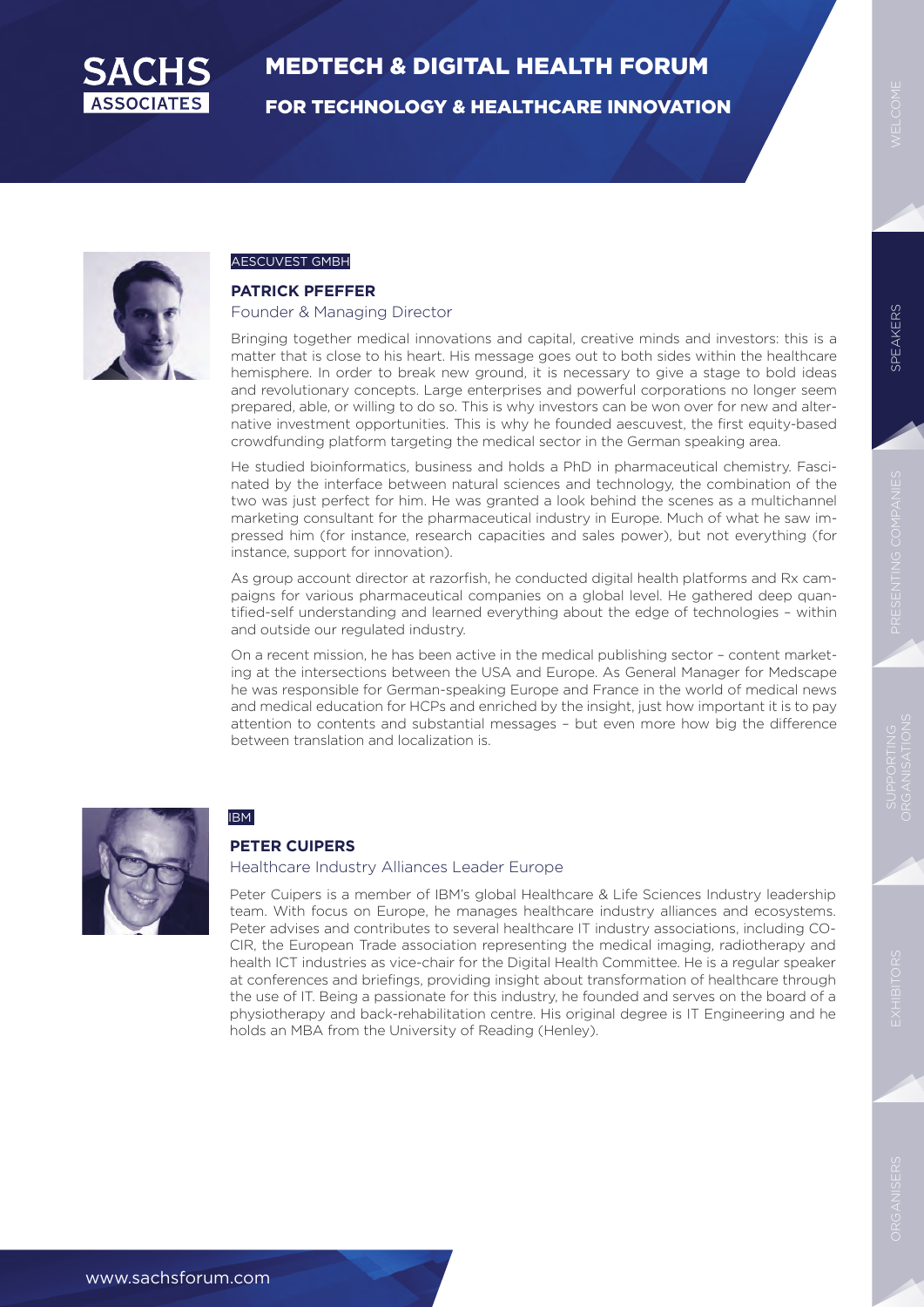

FOR TECHNOLOGY & HEALTHCARE INNOVATION



### MYCARTIS

#### **RAINER METZGER**

Head Corporate Business Development

Rainer is working with major global Life Science and pharmaceutical companies in leading and executive global positions. He works as a business development consultant for pharmaceutical and diagnostics companies and leads the initiation and execution of business deals in Precision Medicine and oversees several global M&A projects. Rainer has worked for QIAGEN where he was leading the Pharma Partnership and Precision Diagnostics program with global oversight of external collaborations with pharmaceutical companies. Previously he has worked for a Danaher company, Leica Biosystems, as Vice President, Head Pharma Partnerships, with responsibilities for Pharma collaborations in the field of oncology, advanced staining and histogenetics. Rainer has spent most of his career with Roche Diagnostics as Vice President, Head of Business Development Oncology and for Roche Pharma / Genentech as Vice President, Head of Clinical Biomarkers and Biosample Repository Management. Rainer has started as an entrepreneur in the Biotech field where he has founded and managed several biotech companies. Rainer holds a Diploma in natural sciences and genetics and a PhD in Biology and Pharmacology from the University of Heidelberg.



#### BIOGENERATION VENTURES

#### **ROB DE REE** Operating Partner

Rob is trained as a pharmacist and has over 25 years' experience in the pharmaceutical and medtech industry in sales, marketing, business development and general management. Rob started his career in pharma in 1991 at the cardiovascular division of Byk Gulden in different roles in sales and marketing (sales rep, product manager, marketing manager). Rob joined Medtronic international in 1996 where he was responsible for building the European venture business for the Octopus and other minimally invasive cardiac surgery products. During his 9-year tenure at Medtronic Rob moved to the Cardiac Rhythm Management division, initially at the Dutch organization, in 2004 he was appointed European marketing director for which he relocated to the Medtronic European headquarters in Switzerland. Rob moved to Crucell in 2006 (senior Business Development Director) after which he joined the startup company BMEYE (hemodynamic monitoring) in June 2007 as the VP Sales & Marketing and was appointed CEO in January 2008.Under his leadership, BMEYE was successfully sold to Edwards Lifesciences in 2012. After a transition phase Rob left Edwards and joined Dezima Pharma as the CEO. Dezima pharma was sold to Amgen in October 2015 for a total deal value of up to \$ 1.5 billion. Rob is member of the Supervisory board of Mellon Medical and chairman of the Supervisory board of Ventinova. Rob joined Biogeneration Ventures as an operating partner in 2016.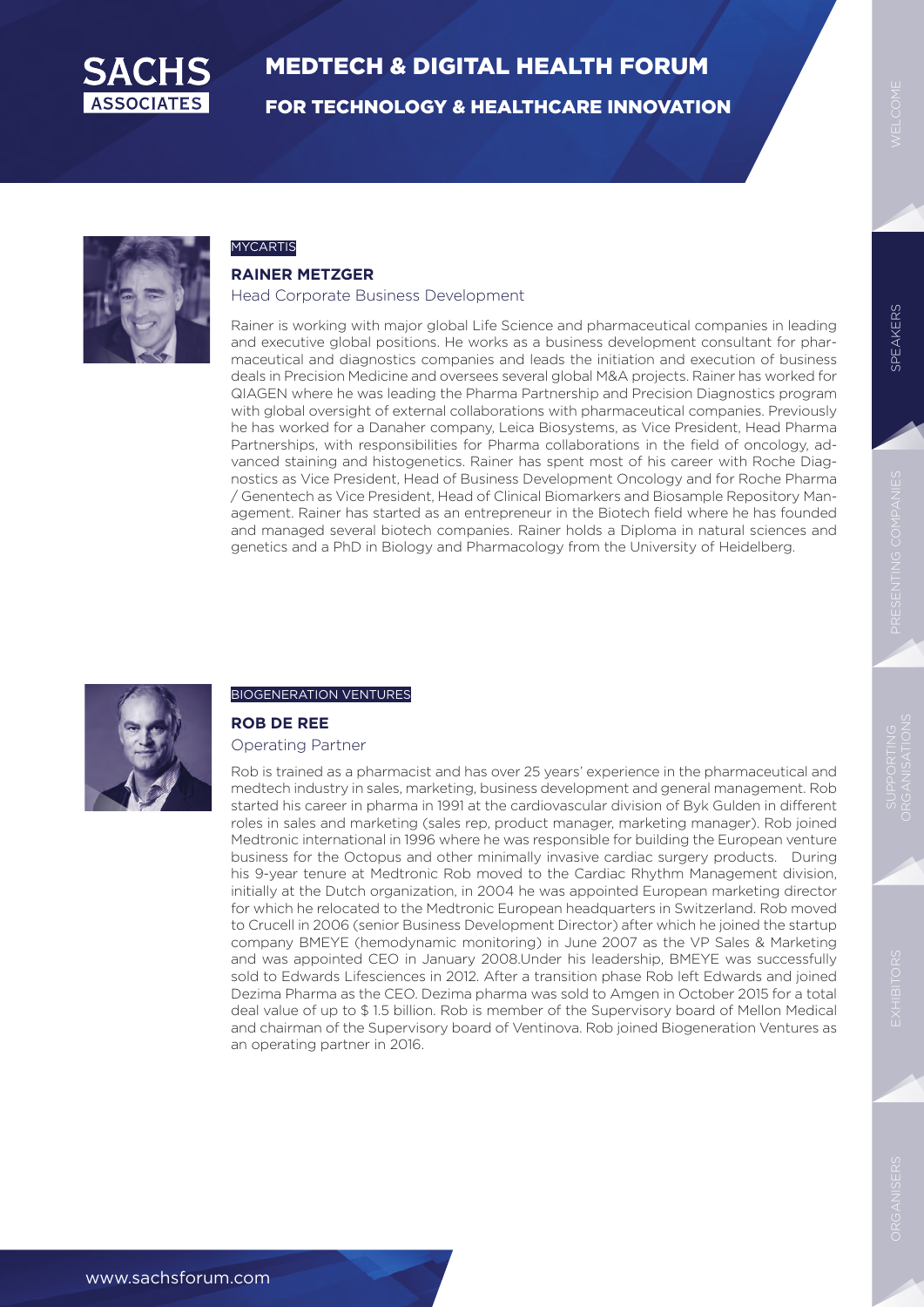

FOR TECHNOLOGY & HEALTHCARE INNOVATION



#### AYOXXA BIOSYSTEMS GMBH

#### **RODNEY TURNER**

CEO

Rodney Turner has assumed duties as the CEO of AYOXXA since October 2016. He has been an Independent Board member of AYOXXA since July 2014. Prior to 2014, he was a senior Corporate Development executive with Life Technologies for almost 10 years, and has had a successful career as a senior business development executive at a number of biotech start-ups in the US and in Germany over the past 20 years.



#### ORBIMED

#### **ROY AMARIGLIO**

Associate

Roy joined OrbiMed in 2016 and specializes in biotechnology investments in both private and public companies and is also involved with the formation and investment in early stage companies. Prior to joining OrbiMed, Roy was a Director of Mergers, Acquisitions and Licensing at Bayer Health Care where he was responsible for Health Care transactions. While at Bayer, Roy held several positions of increasing responsibilities in Oncology Marketing and in Business Development.

Roy has published scientific articles on mechanisms of intracellular trafficking and bone and cartilage remodeling in leading scientific journals. He received his B.A. in Chemistry and Biology from Tel Aviv University and M.Sc. and Ph.D. in Molecular Genetics from the Weizmann Institute in Israel. Roy also holds an MBA in Finance and Healthcare Management from the Wharton School of the University of Pennsylvania.



#### HAIRSTETICS SWISS SARL

#### **SILVIA SCHERER**

CEO

Silvia Scherer has over 25 years of experience in the industries of health care, aesthetics and cosmetics as a businesswoman and an entrepreneur. Her roles evolved from developing and commercializing the new medical devices to creating and growing new companies working in the same field.

She has substantial managerial experience in the pharmaceutical and medical device industries (Glaxo SmithKleine, Novartis, Corneal, Hoya) which she's used as an entrepreneur when setting-up several small and medium-sized companies in the medical and aesthetics field. Later she became a founding partner in Anteis, a company for the development and manufacturing of injectable medical devices composed of hyaluronic acid. She managed the Anteis Aesthetic department, the major division of Anteis S.A., for seven years.

She set-up a business consulting company Medaesthetics in 2013 to help start-ups and innovative SMEs in the pharmaceutical, biomedical and cosmetic areas. She's currently consulting 6 companies (Aptissen, SilverWave Medical, Tauderma, SBIOD, Dermalis and Hairstetics), being a Board Member of 5 of them. She was also elected the CEO of Hairstetics in January 2016.

Specialties: board membership, new business set-up, executive decision making, business management, marketing and sales, trademarks, customer service, international distribution, direct sales, communication, branding, product launch strategy, investment.

Areas of expertise: medical devices, dermatology, ophthalmology, pharmaceutical industry, aesthetic medicine, healthcare, plastic surgery, cosmetic, cosmeceutical.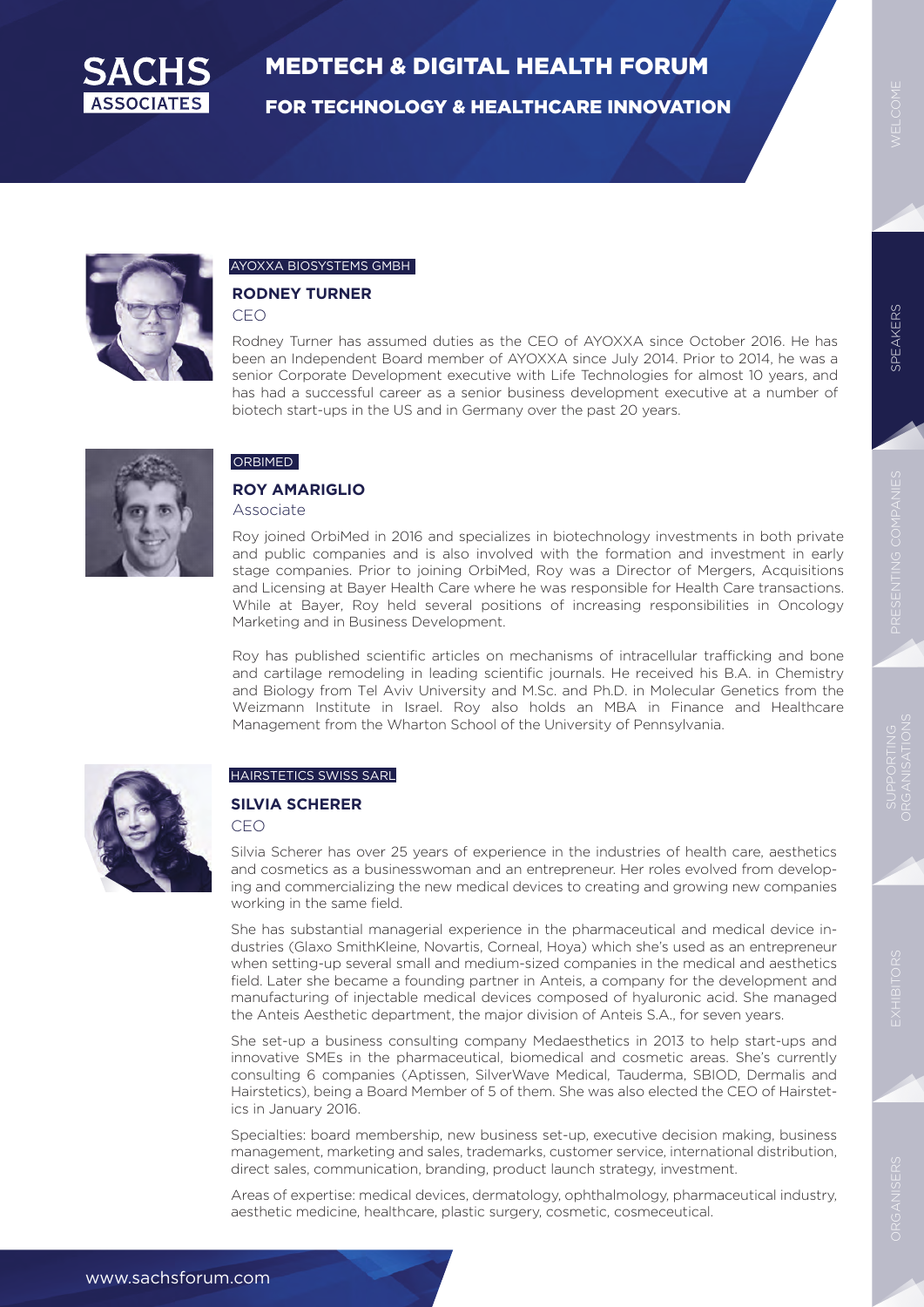

FOR TECHNOLOGY & HEALTHCARE INNOVATION



#### BIONANOSIM LTD.

#### **SIMON BENITA**

Chairman and CSO

Professor Simon Benita is the Former Director and Member of the Institute for Drug Research and the School of Pharmacy, Faculty of Medicine at The Hebrew University of Jerusalem, where he received his Ph.D. in Pharmacy in 1980. His research is focused on polymeric Nano and Microparticulate and lipid-based drug delivery systems aimed at improving ocular bioavailability, dermal penetration and drug targeting. Innovative original nano particulate carriers for enhanced oral bioavailability of poorly absorbed and highly lipophilic drugs which can be subjected to massive pre-systemic metabolism and P-gp efflux pump effect are currently under investigation.

As a result of his research activities, Prof. S. Benita formed and supervises a group of 38 M.Sc., 27 Ph.D. students, and 18 post-doctoral fellows in pharmaceutical sciences. He has published 156 research articles and 20 book chapters, edited or co-edited 5 books and been issued 16 patents and 12 patent applications.

Professor Benita has served as a member of the Board of Pharmaceutical Sciences of the International Pharmacy Federation and Governor of the Controlled Release Society. He is currently a Foreign Correspondent of Academie Nationale de Pharmacie, France and Governor of The International Microencapsulation Society. He was a member of the Editorial Boards of Pharmaceutical Development and Technology, AAPS PharmSciTech and the European Journal of Pharmaceutics & Biopharmaceutics. He is a member of the Editorial Boards of Journal of Microencapsulation, Journal of Drug Delivery Science and Technology and Annales Pharmaceutiques Francaises and of the Multidisciplinary Center on Cannabinoid Research of the Hebrew University of Jerusalem.

He was selected to be a recipient of The Hebrew University Kaye Innovation Award in 2000, 2005 and again in 2014, and is an AAPS Fellow. He is the Founder of the company Novagali Pharma which received, in 2009, the "91 d'or" Award from the French Business Confederation and the Siemens "Health Award". Frost & Sullivan recognized Novagali Pharma for Innovation in Ophthalmic Therapies and granted the 2009 Best Practices Award. Novagali was acquired by Santen Co. Japan, 2012. He is Chevalier dans l'Ordre National du Mérite (Knight in National Order of Merit), France, May 2012 and granted the Israel Controlled Release Society Chapter Prize for Outstanding Achievements in Controlled Release, September 2012. He founded with Yissum, the Research Development Company of The Hebrew University of Jerusalem Ltd, NanoBioSim ltd in 2016.



#### THE MEDTECH STRATEGIST

#### **STEPHEN LEVIN**

Managing Partner

Prior to co-founding Innovation In Medtech, Stephen Levin served as Editor-in-Chief of Medical Devices for Elsevier Business Intelligence, where he directed the company's editorial coverage of the medical device industry, following Elsevier's acquisition of Windhover Information in 2008. This included managing the device content for the following publications: IN VIVO, START-UP, MEDTECH INSIGHT, The Gray Sheet, and The Silver Sheet, along with the In3 medical device partnering conference series. Stephen joined Windhover Information in 1997, where as Executive Editor, he specialized in covering the device industry, distribution, and legal issues. He also served as the company's General Counsel. He also formerly was an Editor of Health Industry Today, a leading publication in the health care industry.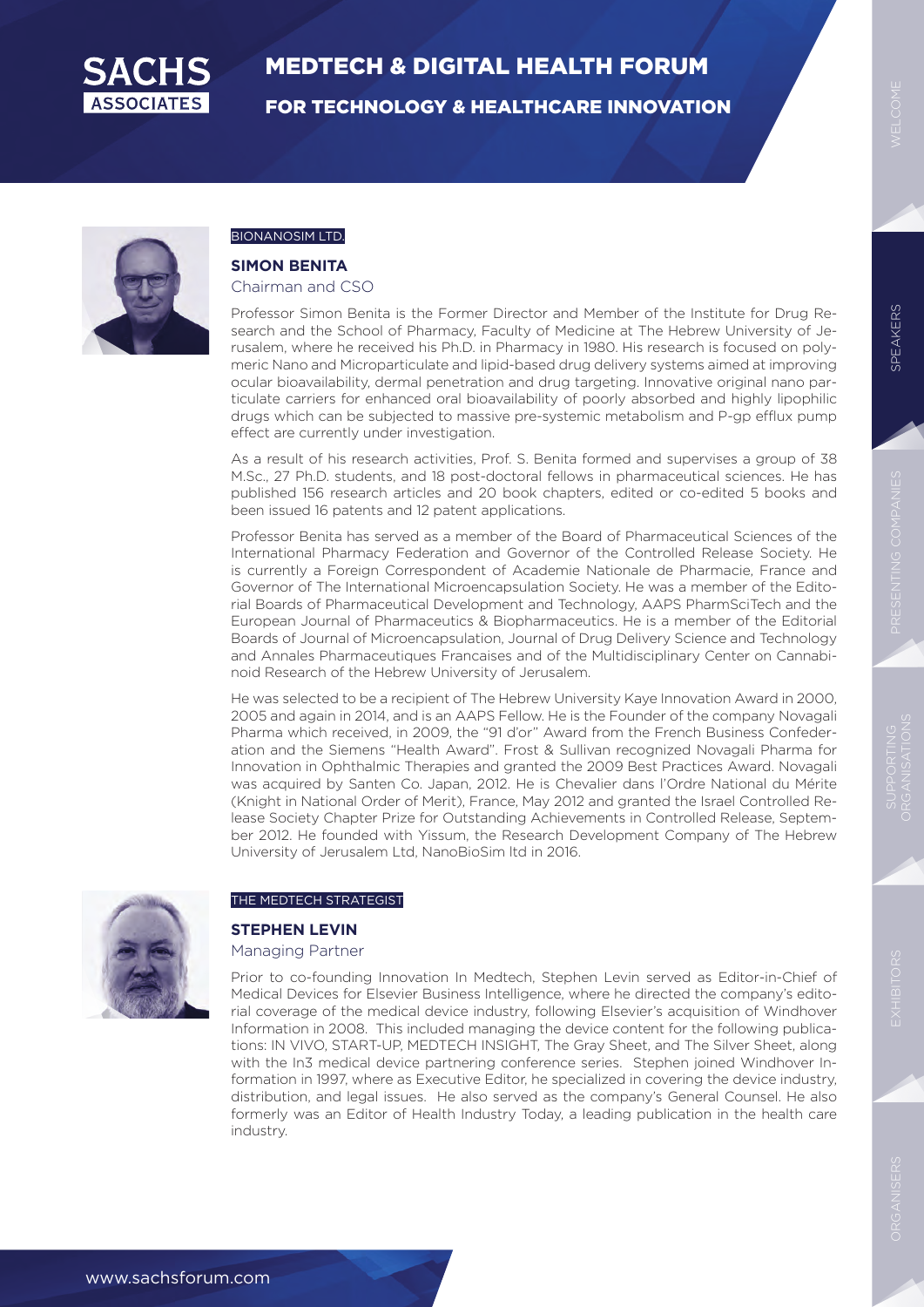

FOR TECHNOLOGY & HEALTHCARE INNOVATION

Prior to joining Windhover, Stephen was Senior Counsel to the US Senate Permanent Subcommittee on Investigations, where he directed Senate investigations into a wide variety of areas including health care fraud and abuse, international organized crime, and corruption in federal contracting programs, while also participating in other Senate investigations including the Whitewater inquiry. Before joining the Subcommittee, he was with the Federal Election Commission (enforcement and regulatory counsel) and the Department of Justice (international criminal law).



#### JOHNSON & JOHNSON

#### **TAHERA KAN**

#### Director EMEA New Business Development

In digital health, Tahera has inspired Janssen colleagues by organising hackathons focused on technology and external innovation. She is driving her company's commitment to digital health in EMEA, involving multiple functions. She has helped build partnerships with innovation institutions and collaborates on programs for funding applications. To increase competitiveness in oncology & hematology licensing, Tahera has led a team to create a new internal global capability, leveraging data technologies to hasten the screening and evaluation of external compounds. She is a strategist who works to harness innovative digital opportunities and smoothly integrate them with established approaches.

Tahera has worked across diverse functions, companies and sectors within Johnson & Johnson. With more than 20 years of experience in pharmaceuticals, she has demonstrated her ability to build commercial organisations, high performing teams and robust commercial partnerships. Her initial experience in deal making was honed within the Johnson & Johnson Global Medical Devices sector, before she joined Janssen. In her current EMEA New Business Development role at Janssen, she has strengthened the team's external focus for a systematic outreach of key targeted partners to accelerate the pace of partnerships in the region.



#### MÉRIEUX DEVELOPPEMENT

#### **THIERRY CHIGNON**

Senior Partner

Thierry Chignon is a Senior Partner at Mérieux Développement, the investment vehicle of the Mérieux family. With 220M € under management, Mérieux Développement actively invests in Health and Nutrition for both humans and animals, combining Venture and Growth investments, for both products and services.

Thierry has more than 25 years of experience in Quality Assurance, Regulatory Affairs, Clinical Trials with particular focus on the medical device sector, including a first operational experience as Head Pharmacist within Institut Mérieux (1988-1997, now Sanofi Pasteur).

Prior to Mérieux Développement, he was partner of Matignon Investissement et Gestion (2006-2014) to raise and deploy the first largest European fund dedicated to medical technologies (Matignon Technologies II, 100M\$). After several positive exits (trade sale and IPOs), Thierry joined as Senior Partner Mérieux Développement in early 2014.

Before this Private Equity experience, Thierry was Director with Quintiles Consulting Europe (1997-2006), he defined and participated to the implementation of business development strategies for innovative products in Europe (market access). Thierry also worked for 5 years as an Expert of the Commission of the European Union drafting Guidelines and Regulations for medical devices. He has chaired several standardization working groups in CEN and ISO (Risk Management), as well as a Eucomed Task Force on Tissue engineering.

Thierry holds a Pharmacy Degree, PharmD, a Master Degree from IEP Paris (Sciences Politiques Paris) and an Executive MBA from HEC Paris.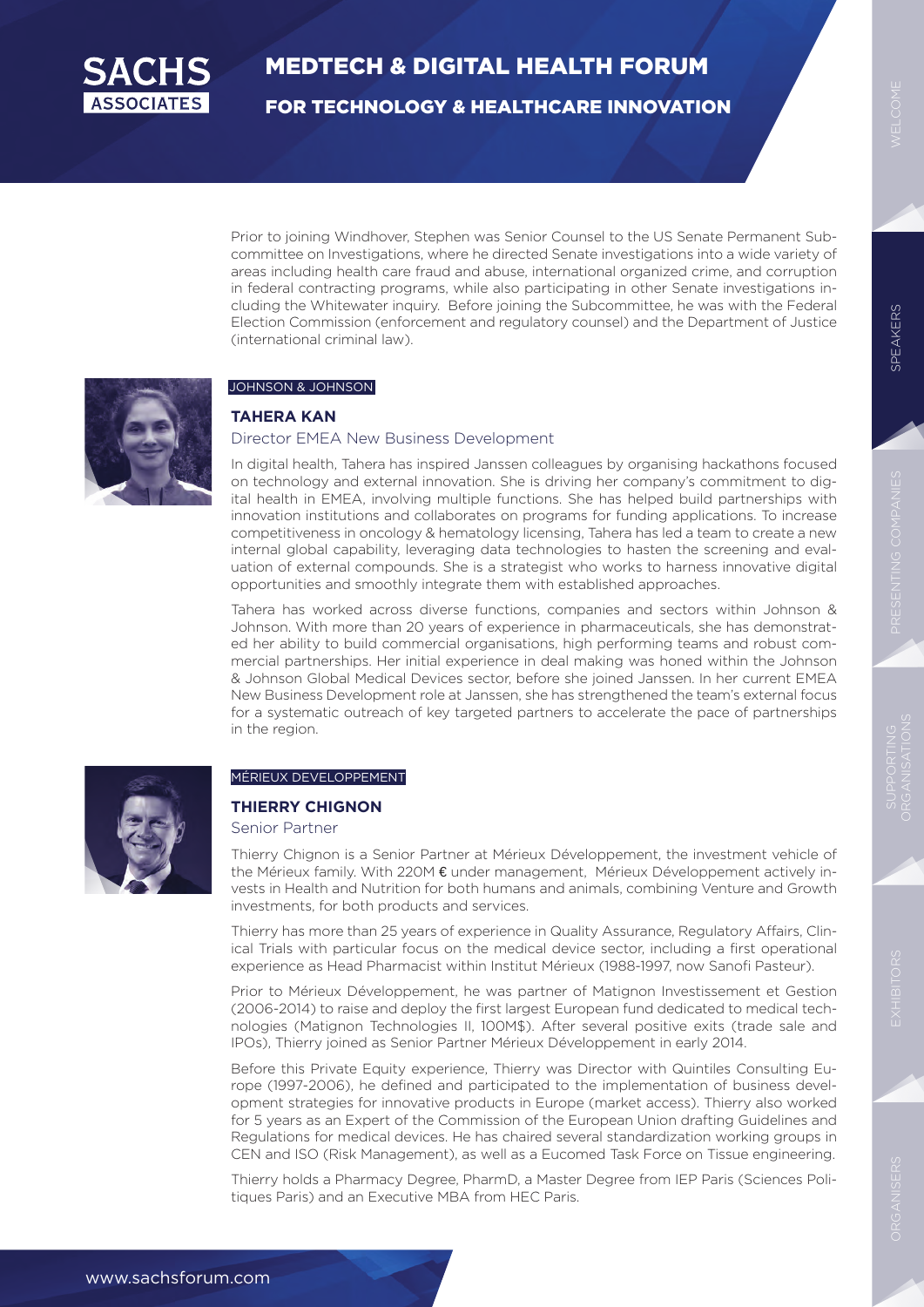

FOR TECHNOLOGY & HEALTHCARE INNOVATION



#### PREVENTICUS GMBH

#### **THOMAS HUEBNER**

CEO

Dr. Thomas Huebner is a Serial Entrepreneur with 20 years experience in Life Science Industry. He serves as a Founder and Executive Partner of Preventicus GmbH since 2014 May. Before that, Thomas has served more than 12 years as a Founder and Executive Partner of enverdis GmbH, he was also a Co-Founder and Partner (non-operational) of aviant GmbH.

#### Education:

10/1993 – 02/1998 Ernst Abbe Hochschule Jena: Dipl.-Ing. (Biomedical Engineering) / M.Sc

08/1998 – 08/2003 Technical University Wildau. Postgraduate Distance Learning: Business Engineering; Dipl.-Wirtschaftsing. (Business Engineering) / M.Sc.

09/2007 – 10/2010 University for Health Sciences, Medical Informatics and Technology (UMIT, Hall, Austria). Department for Human and Economic Sciences. Dr. sc. hum. (Magna Cum Laude) / Ph.D.



### GROWTHCUBE PARTNERS, LLC

### **ULRICH MÜHLNER**

#### Founder & Managing Director

Ulrich Mühlner is the Founder and Managing Director of GrowthCube Partners LLC, a global firm he started in June 2016 to enable life-changing healthcare innovations by joining forces with scientists, innovators, and entrepreneurs, and - together - translating groundbreaking ideas, discoveries, and inventions into services and products that make a real difference to people's lives.

Ulrich is a trained scientist, experienced top management consultant, and former senior pharma executive with strategic and operational experience. He is an active startup investor and serves globally as board member and advisor to biopharma and digital health companies, international organizations, and leading academic institutions. Ulrich is a frequent speaker at international biopharma, med- & health-tech, and digital health conferences.

Before starting GrowthCube Partners, Ulrich spent seven years at Novartis AG and had global roles of increasing responsibilities. He joined Novartis in August 2009 as Director Corporate Strategy and led, in addition to the annual group-wide strategic planning process, key initiatives in areas such as emerging markets, digital health, innovation driven growth opportunities, and novel R&D approaches. From August 2012 – April 2013, Ulrich was Global Head Corporate Strategy (a.i.) and led the development of the portfolio strategy resulting in the fundamental transformation of the Novartis business portfolio through multibillion dollar asset deals. He also led and managed Novartis' LP investments into two China healthcare VC funds. Until end of May 2016, Ulrich was Global Head Outcomes Technologies Incubator (NOVAE) at Novartis. In this operational role, he spearheaded the digital health activities across entire Novartis and led programs and partnerships aiming at increasing the value of the Novartis portfolio through "beyond-the-drug" (digital) technologies and solutions. Examples of such initiatives include the "smart lens" licensing deal with Google(x) Life Sciences (Verily), the collaboration with the "smart pill" company Proteus Digital Health, and several projects to develop real-world outcomes solutions for the game-changing heart failure drug Entresto. In total, Ulrich successfully executed deals with a volume of \$350+ million.

Prior to Novartis, Ulrich spent ten years with The Boston Consulting Group (BCG) serving clients in the biopharmaceuticals, diagnostics, venture capital/private equity, and chemical industries across Europe, USA, and Asia. He successfully led and executed more than fifty projects covering areas such as biopharma R&D, innovation, business model development, corporate development, business transformation, value management, carve-outs, and stra-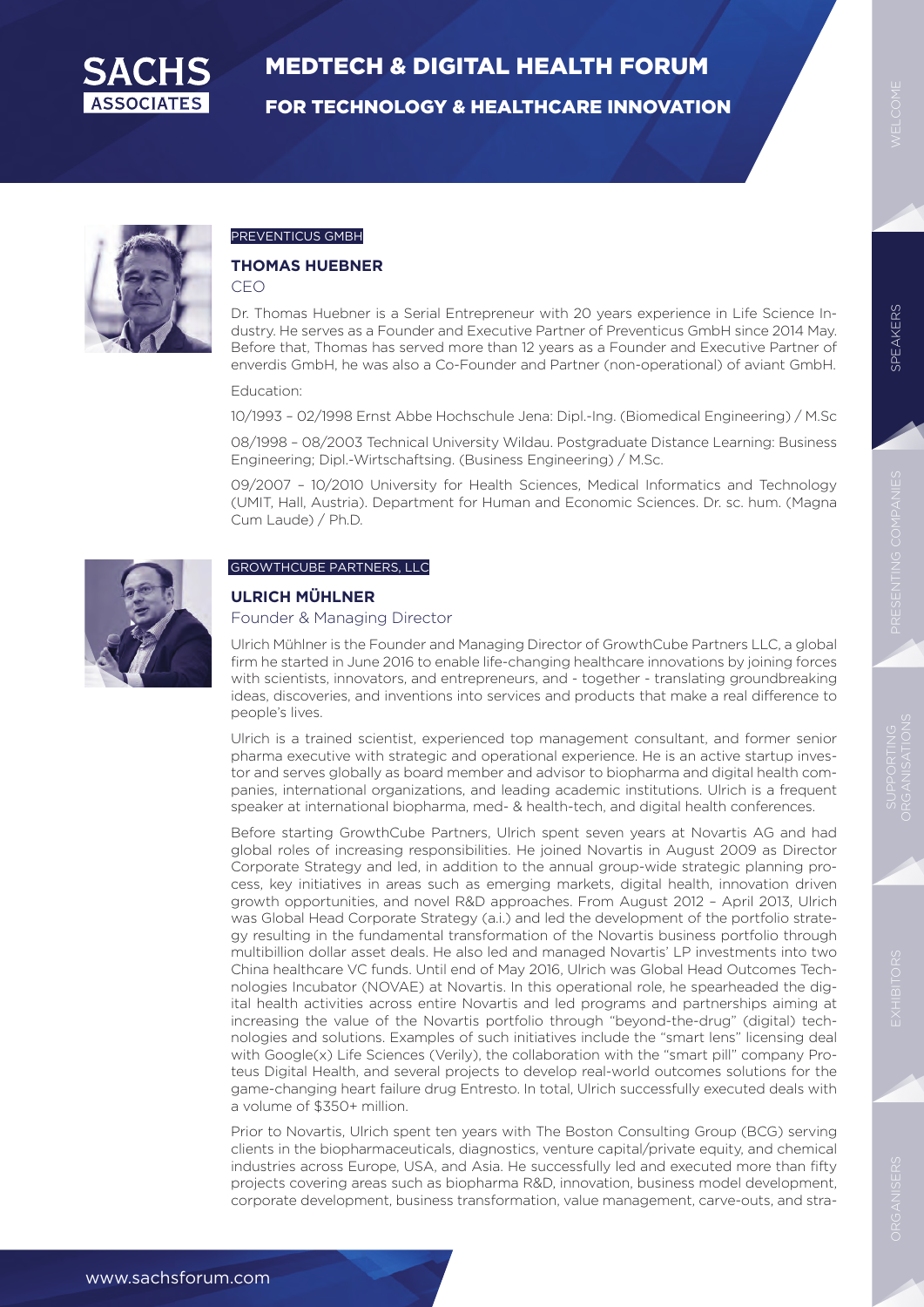

FOR TECHNOLOGY & HEALTHCARE INNOVATION

tegic/financial investments. His projects generated tangible impact at business (P&L) and organizational (business set-up, structures & processes, culture) levels.

Ulrich studied Biochemistry in Hannover and Munich, and earned a PhD degree in Biochemistry and Molecular Biology based on his research on molecular mechanisms of blood vessel formation and signal transduction in cancer development at the Research Institute of Molecular Pathology (I.M.P.) in Vienna.



#### JOHNSON & JOHNSON DEVELOPMENT CORP.

#### **ZEEV ZEHAVI**  Vice President Venture Investments

Zeev Zehavi is Vice President of Venture Investments for Johnson & Johnson Innovation - JJDC, Inc. (JJDC) and joined in 1999. He is based out of offices in Israel and Belgium.

Mr. Zehavi's background covers an extensive array of health care and related businesses.

He spent over 10 years with Teva Pharmaceutical Industries, Ltd., including a five-year assignment as President of the bulk chemical business in North America.

He returned to Israel as President of Clal Pharmaceutical Industries (CPI) for four years before starting his own consulting business, Pharma Zee, Ltd.

While operating this consultant business for medical device and pharmaceutical start-up companies, Mr. Zehavi initiated contacts with various Johnson & Johnson companies.

Mr. Zehavi holds a Bachelor of Science from Hebrew University of Jerusalem and a Master of Business Administration in Marketing and Finance from Tel Aviv University. He is fluent in Hebrew, English, and Arabic.

www.sachsforum.com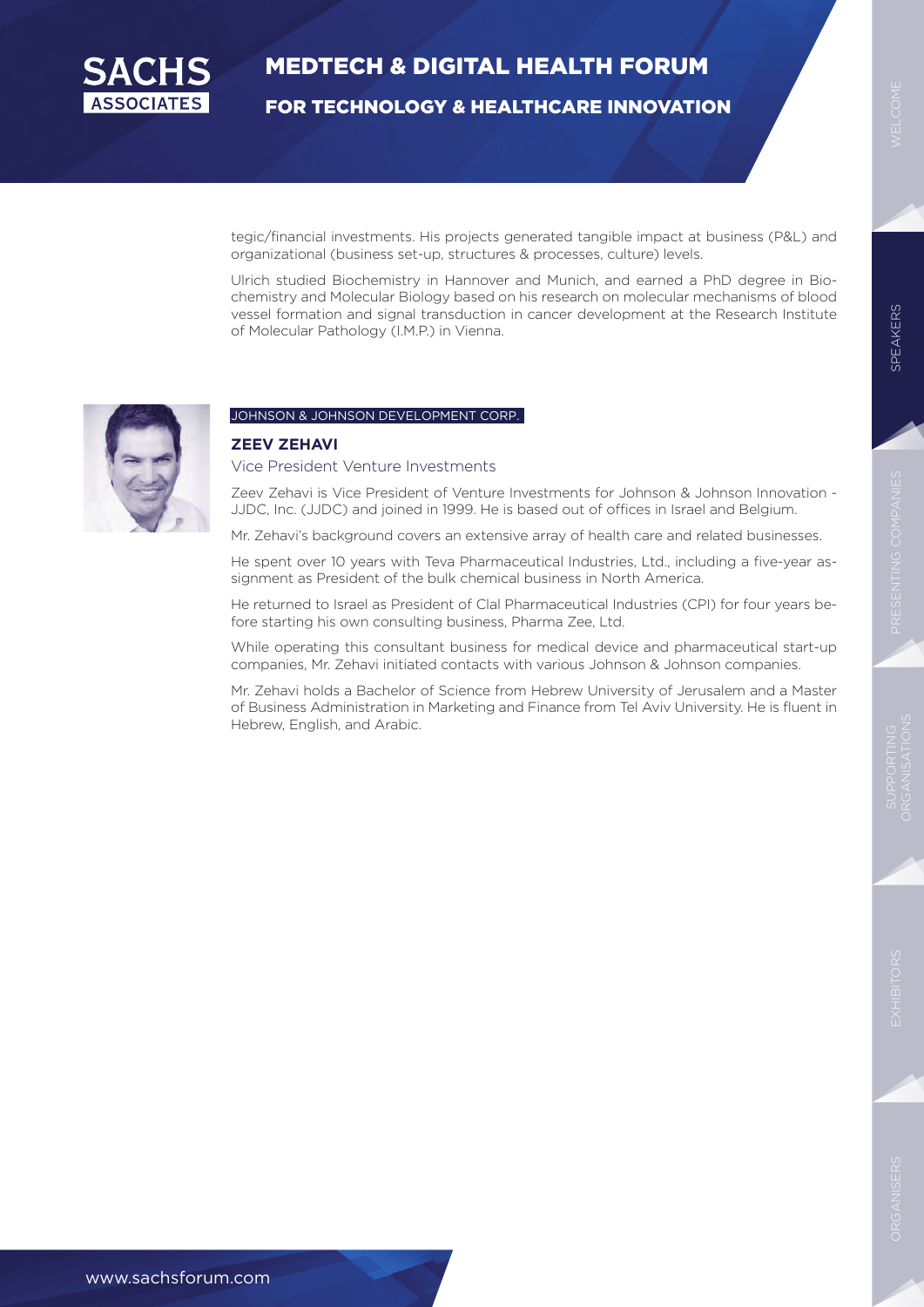

FOR TECHNOLOGY & HEALTHCARE INNOVATION

### AVA AG

#### BIG DATA AND ARTIFICIAL INTELLIGENCE DISRUPT WOMEN'S HEALTH

Ava is a women's health company based in Zurich and San Francisco. The product consists of a sensor bracelet, an app and a powerful backend with self-learning algorithms for interpretation of hormonal changes, accurate ovulation tracking and screening/diagnosis of women's health issues. Ava's technology was validated in a clinical trial done at the University Hospital of Zurich. The product was launched in the US mid-2016, and in Europe in 2017. Within a short period of time, Ava has reached 7-digit revenues. With 16,000 documented cycles and 1,000 pregnancies, Ava has built up the largest database in its field, with exponential growth. Various clinically validated services will be launched over the coming years.

#### INVESTMENT AND LICENSING OPPORTUNITY 1:

Series B Round

OPPORTUNITY 1: Size: CHF 15-20M Existing investors have committed ~CHF 5M Closing: Until the end of 2017

avac

**ADDRESS** Räffelstrasse 26 8045 Zürich Switzerland

**WEBSITE** www.avawomen.com

**E-MAIL** hello@avawomen.com

**COMPANY TYPE** Private

**SECTOR** Medical Devices

**YEAR FOUNDED** 2014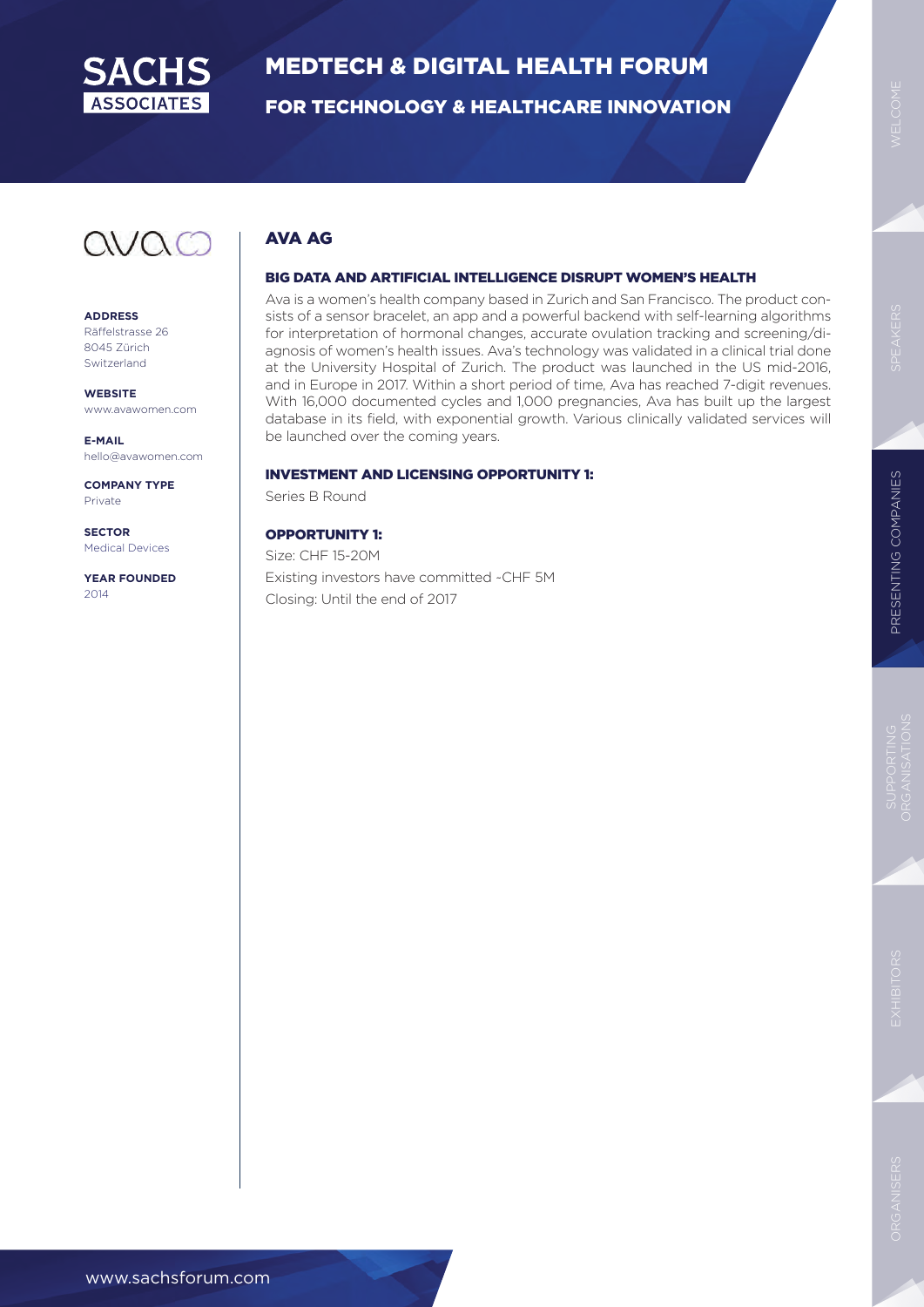

FOR TECHNOLOGY & HEALTHCARE INNOVATION

### **CALCIVIS**

#### **ADDRESS**

Nine Edinburgh BioQuarter 9 Little France Road Edinburgh EH16 4UX United Kingdom

**WEBSITE** www.calcivis.com

**COMPANY TYPE** Private

**SECTOR** Medical Devices

### CALCIVIS

#### COMPANY PROFILE

The world's first biotechnology-based dental imaging system Disruptive, highly scalable, drives paradigm shift to preventive dentistry CALCIVIS® imaging s ystem allows live visualisation of active tooth demineralisation Enables dentists to practice and monetise preventive dentistry Consumable recombinant photoprotein + specialised intraoral imaging device \$10 consumable; addressable US/EU market of 500 million dental exams p.a., no direct competition FDA clinical study complete, PMA to be filed Q3 2017 UK launch in Q4 2017 (CE mark in place) Highly capable management team with experience of growing and realising value for shareholders £8m funding to date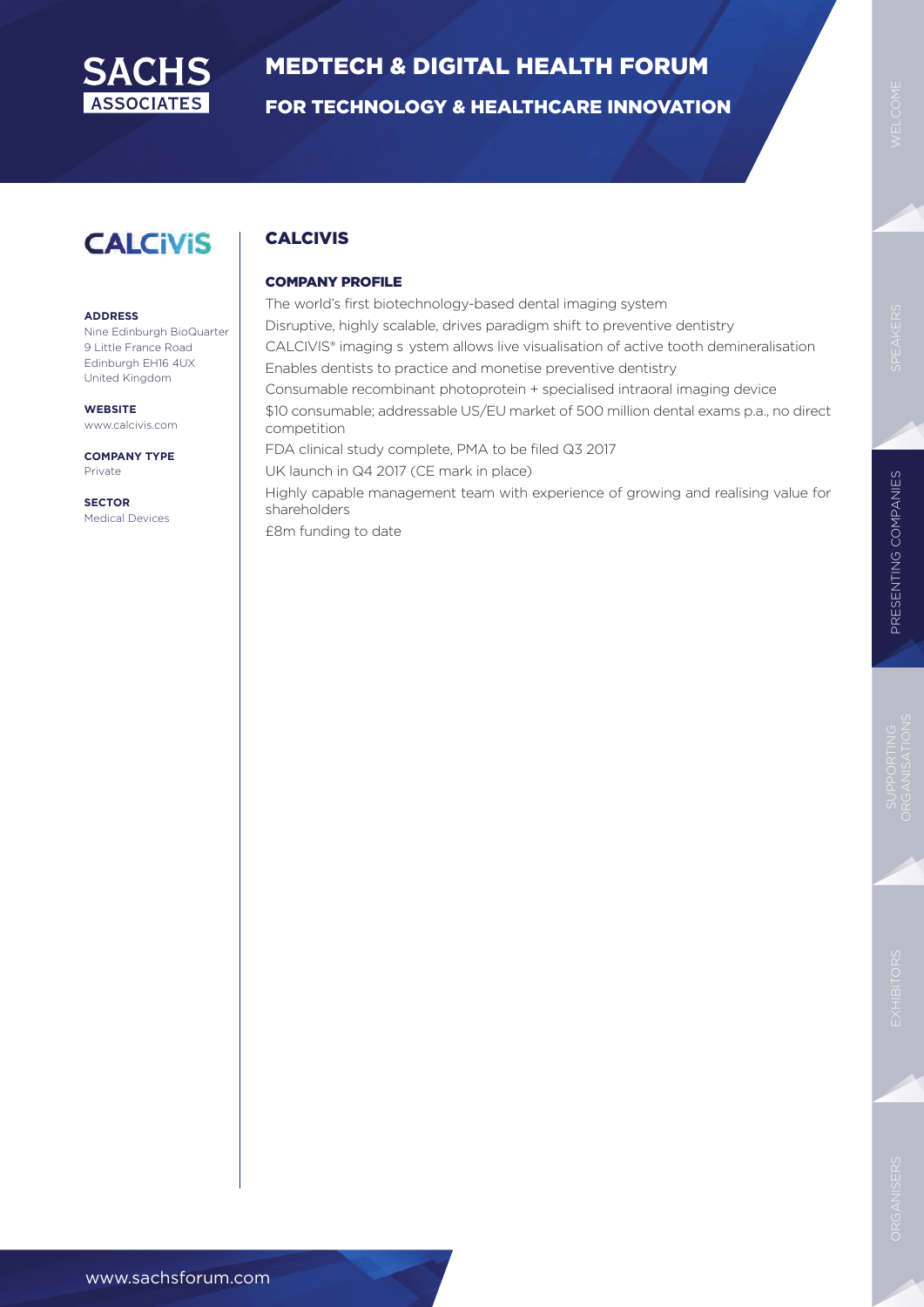

FOR TECHNOLOGY & HEALTHCARE INNOVATION



**COMPANY TYPE** Private

#### **COGNIGUARD**

#### COMPANY PROFILE

CogniGuard is developing novel noninvasive neuromodulation therapy. The company is currently focusing on implementing its technology for treatment of Alzheimer's and Epilepsy.

Cogniguard system consists of easy to use and comfortable to sleep with integrated wireless headset. The headset includes variety of monitoring sensors to track vital signs, like sleep stages, heart rate, breathing, brain activity and more. All these data is constantly fed to dedicated controller that orchestrates the activation of a noninvasive transcutaneous vagal nerve stimulator (tVNS).

#### PRODUCT 1:

MindU - A novel noninvasive medical therapy for the mild Alzheimer's patients, to halt patient decline into a severe form of Alzheimer's disease with its devastating consequences.

#### PRODUCT 2:

StimulEp - A novel noninvasive medical therapy for the Epilepsy patients, to halt patient sizers primarily during sleep.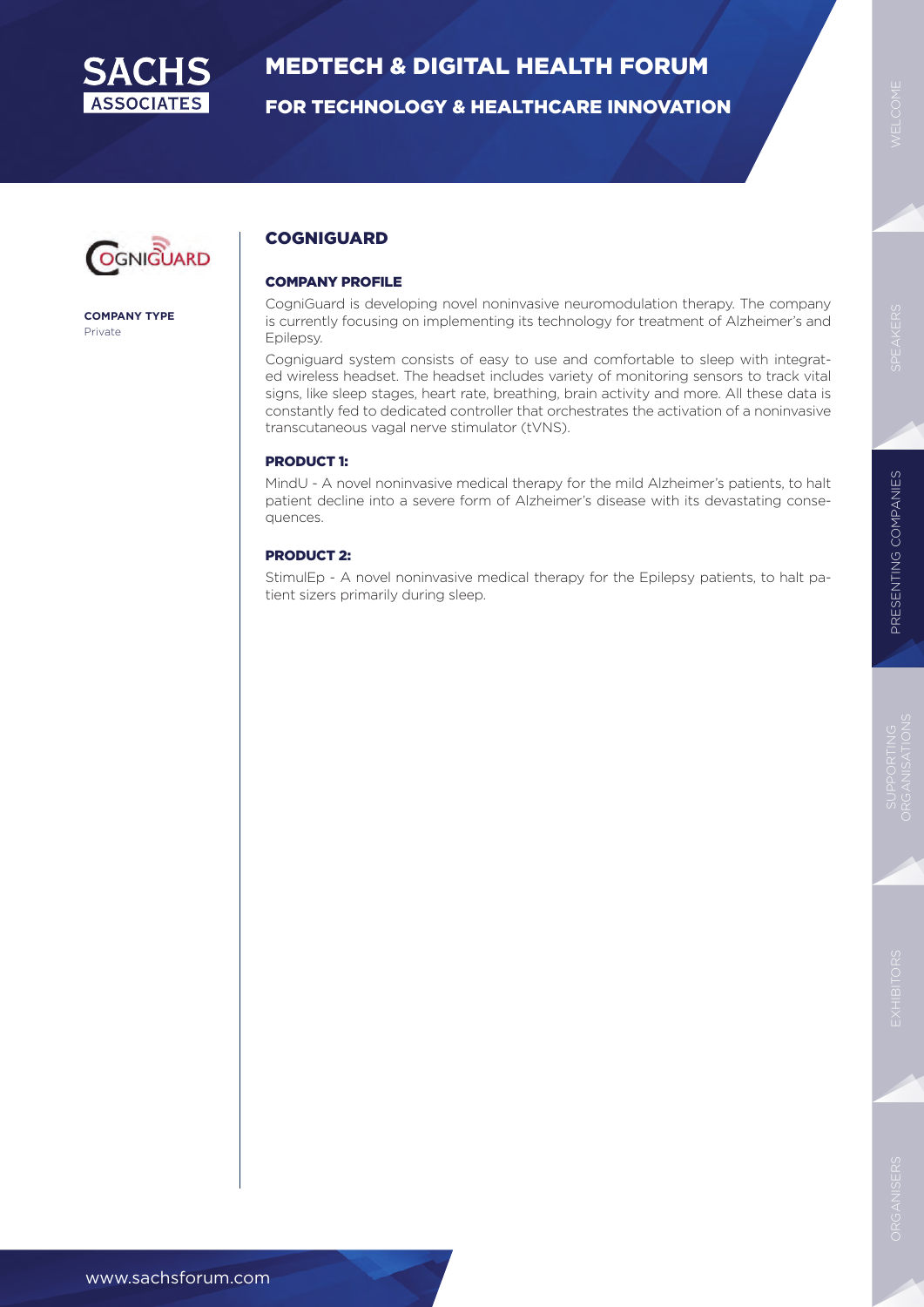

FOR TECHNOLOGY & HEALTHCARE INNOVATION

## endomag<sup>+</sup>

#### **ADDRESS**

The Jeffreys Building St John's Innovation Park Cowley Road CB4 0WS, Cambridge United Kingdom

#### **WEBSITE**

www.endomagnetics.com

**E-MAIL** info@endomag.com

**COMPANY TYPE** Private

**SECTOR** Medical Devices

**YEAR FOUNDED** 2007

#### ENDOMAG

#### COMPANY PROFILE

Endomag is a rapidly growing medtech headquartered in Cambridge, England with sales in over 30 countries worldwide. It offers a unique, minimally-invasive surgical guidance platform to facilitate tissue localization in surgical oncology. Through its partnerships with Leica Biosystems and Sysmex Europe, it is radically improving the standard of care in breast cancer surgery.

#### MANAGEMENT TEAM

- Dr Eric Mayes, CEO
- Dr Andrew Shawcross, COO
- Dr Quentin Harmer, CTO
- Mr Mathew Stephens, Commercial Director
- Mr Rob Hincks, Finance Director

#### PIPELINE PRODUCT 1:

Sentimag/Marketed

#### PRODUCT 1:

Endomag's minimally-invasive surgical guidance system is called "Sentimag" and it uses magnetism to improve localization for cancerous lesions ("Magseed") and lymph nodes ("Sienna"). Compared with current techniques, the system improves availability alongside workflow and cost efficiency.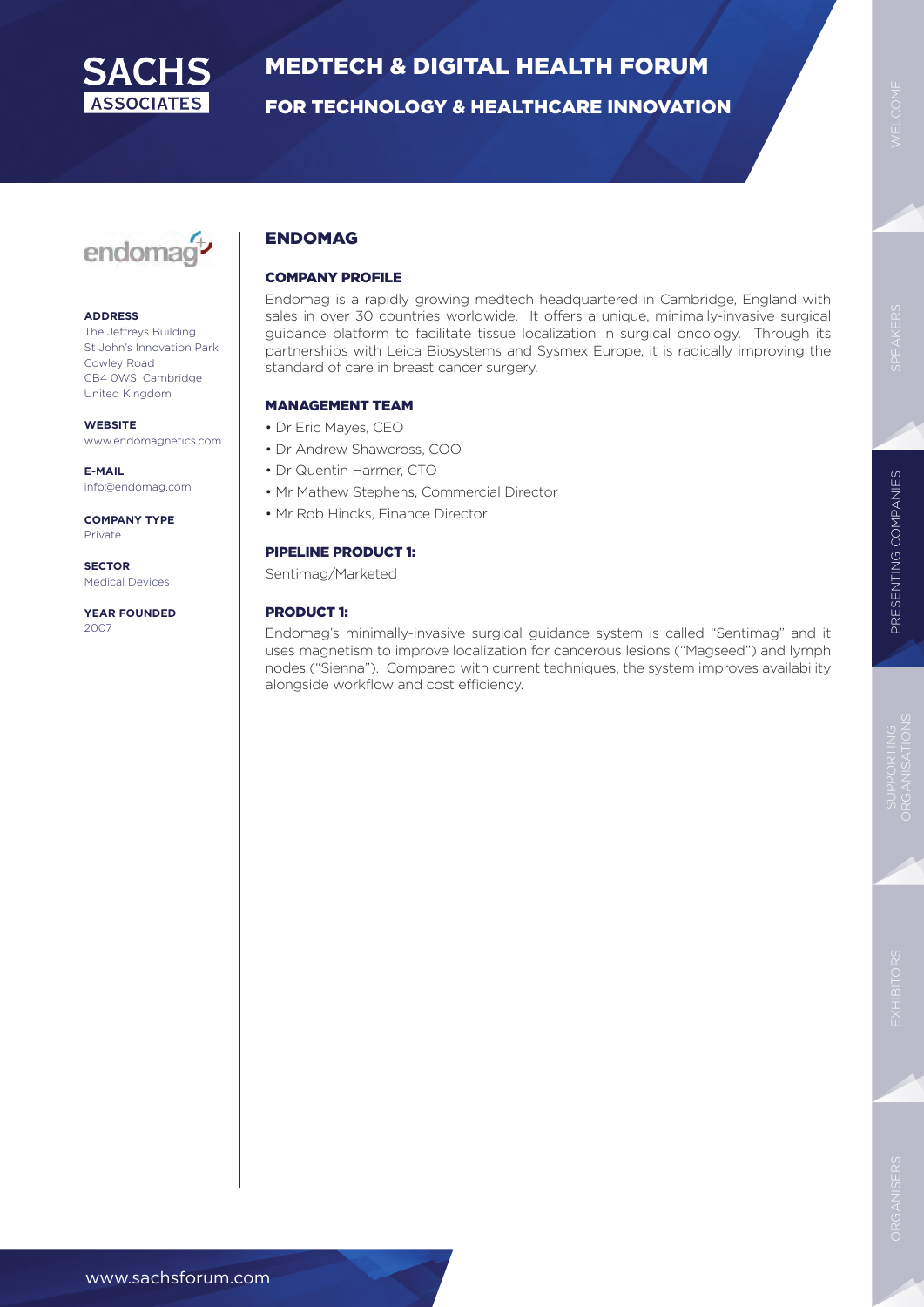

FOR TECHNOLOGY & HEALTHCARE INNOVATION



#### **ADDRESS**

8 Avenue des Grandes Communes CH -1213, Petit-Lancy Switzerland

**WEBSITE** www.hairstetics.com

**E-MAIL** info@hairstetics.com

**COMPANY TYPE** Private

**SECTOR** Medical Devices

**YEAR FOUNDED** 2010

#### HAIRSTETICS SWISS SARL

#### COMPANY PROFILE

Hairstetics headquartered in Israel is a medical device company established in 2010. The goal of the company is to address a huge unmet need in the field of hair restoration. We developed a technology making hair implantation available to everyone, providing immediate satisfaction and a natural outcome.

Hairstetics is driven by a scientific approach tackling the burden of alopecia. Years of engineering realised unique technology, inspired by the natural anatomy of hair. Motivated to move the line of an industry that didn't innovate for long, Hairstetics disrupt the usual practice for physicians, making it easy to run and safe.

Inspired by nature, the design of the engineered devices is patient centric, mimicking organic shapes and identifying bio- compatible materials for better treatment tolerability.

Hairstetics is distinguishing itself through:

• the development of cutting-edge hair loss solutions tailored to patients journeys and expectations

• the creation of new clinical practice standards with safe and efficient treatments

• the adoption and sharing of a continuous innovation culture, driven be a scientific approach

#### MANAGEMENT TEAM

Silvia Scherer : CEO Boaz Shenhav: Co-founder, Managing Director Dvir Keren: Co-foounder, CTO, R&D Manager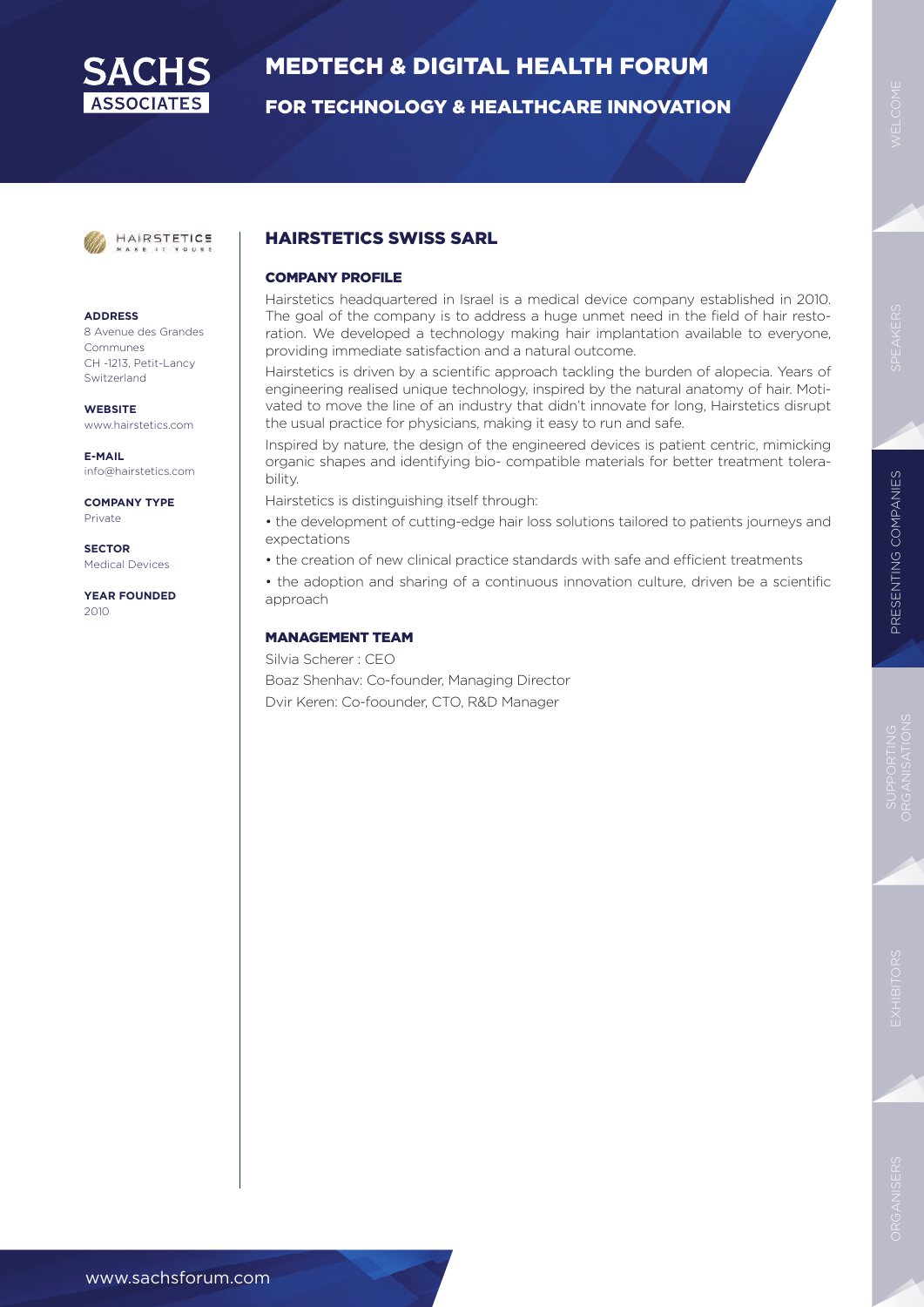

FOR TECHNOLOGY & HEALTHCARE INNOVATION

### **O** hemics

#### **ADDRESS**

Torenallee 20 5617 BC, Eindhoven The Netherlands

**WEBSITE** www.hemics.com

**E-MAIL** info@hemics.com

**COMPANY TYPE** Private

**SECTOR** Medical Devices Diagnostics

**YEAR FOUNDED** 2011

#### HEMICS BV

#### COMPANY PROFILE

Hemics is a medical imaging device company with a focus on monitoring and viewing solutions for inflammatory joint diseases. Its first product, the Hemics HandScan visualizes inflammation in the joints of hands and wrists. The technology is objective, non-invasive fast, painless and operator independent.

#### MANAGEMENT TEAM

Petra van den Elsen, MD, PhD, MBA, CEO Wouter Rensen, PhD, VP Clinical Application Michiel van Beek, PhD, VP Technology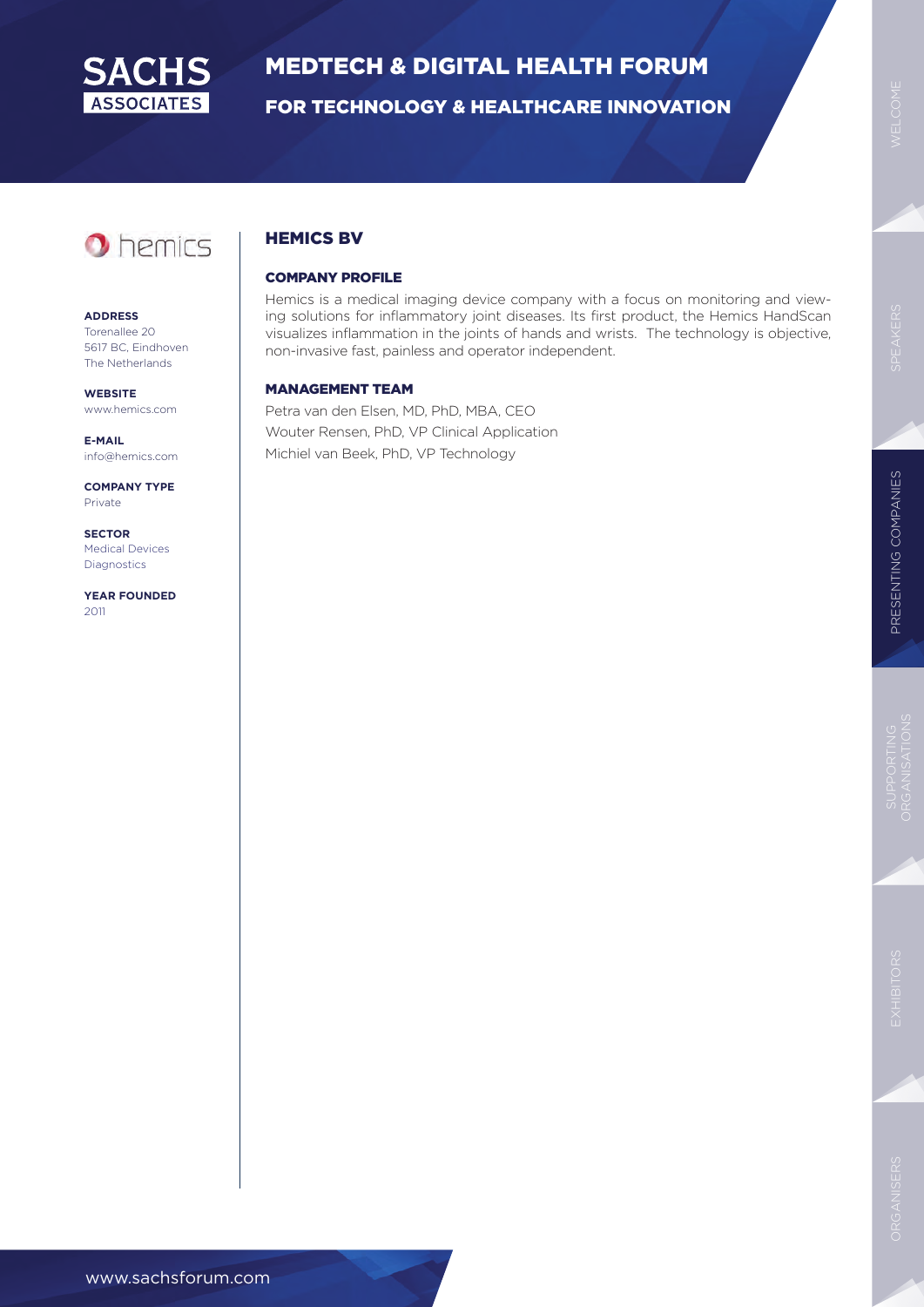

FOR TECHNOLOGY & HEALTHCARE INNOVATION



**ADDRESS**

23, rue des Glacières 67000, Strasbourg France

**COMPANY TYPE** Private

**SECTOR** Medical Devices

**YEAR FOUNDED** 2014

#### ID-NEST MEDICAL

#### COMPANY PROFILE

ID-NEST is currently developping a new, disruptive way to rebuild vascular bifurcations. Targeted indications are Aortic Arch Aneurysms and Compressed Veins. Our technology focuses on a patented way to connect 2 self-expandable stents on site, in order to restore native vessel capacities.

#### MANAGEMENT TEAM

Experienced and complementary team.

Scientific Committee comprises Pr Nabil Chakfé (Strasbourg), Dr Philippe Nicolini (Lyon), Pr Gerard O'Sullivan (Galway), Pr Stephen Black (London), Pr Armando Mansilha (Porto), Dr Olivier Hartung (Marseille).

Operational Team comprises:

C. Tézenas du Montcel, CEO, MBA, 20+ years of experience at Management level in the Vascular Devices industry,

William Wiecek, COO, 25+ years in the Medical Devices Industry. QA/RA specialist.

#### FINANCIAL SUMMARY

We're looking at a 10 millions € need, with a first slice of 2 millions € now to fund the Technological Development, followed by a 8 millions € slice to fund the clinicals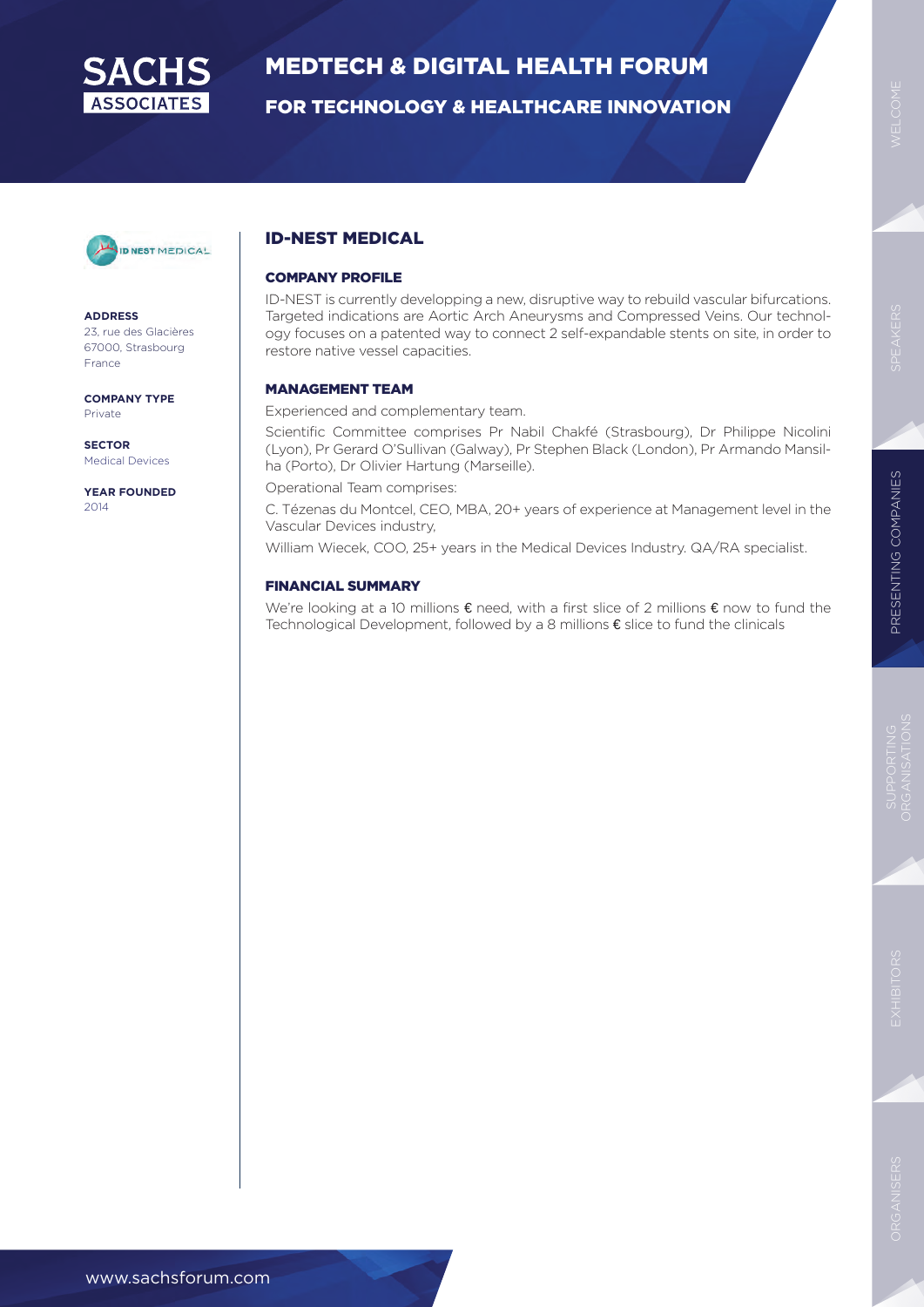

FOR TECHNOLOGY & HEALTHCARE INNOVATION



**ADDRESS**

Avenue Sabin, 6 1300, Wavre Belgium

**WEBSITE** www.istarmed.com

**E-MAIL** info@istarmed.com

**COMPANY TYPE** Private

**SECTOR** Medical Devices

#### ISTAR MEDICAL SA

#### COMPANY PROFILE

iSTAR Medical SA, founded in 2011 and headquartered in Wavre, Belgium, is a clinical-stage, medical technology company focused on the development of novel ophthalmic implants for patients with glaucoma. Glaucoma is the second leading cause of adult blindness globally.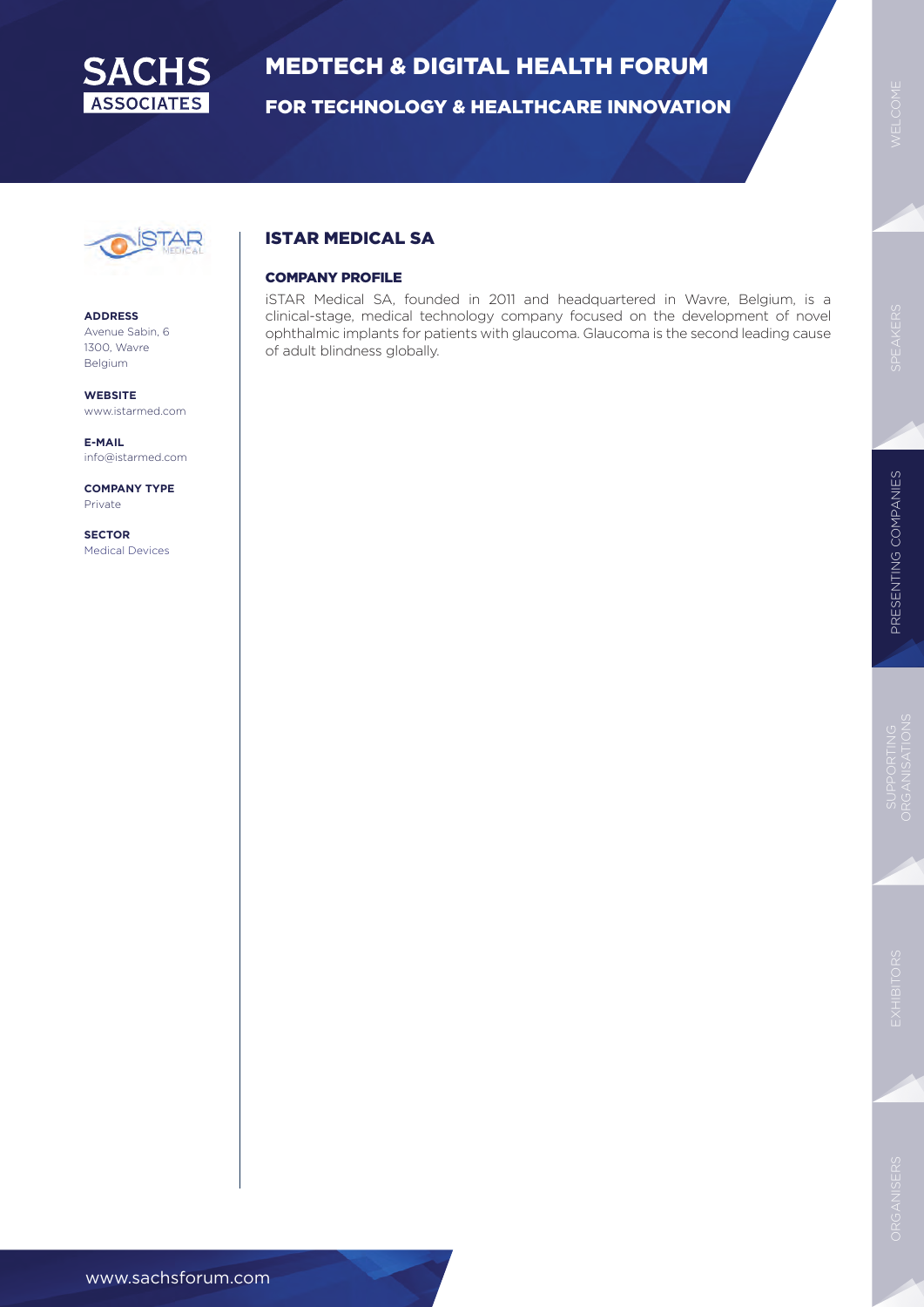

FOR TECHNOLOGY & HEALTHCARE INNOVATION



#### **ADDRESS**

Chemin du Pré-Fleuri 3 1228, Plan-les-Ouates Switzerland

**WEBSITE** www.kejako.com

**E-MAIL** info@kejako.com

**COMPANY TYPE** Private

**SECTOR** Medical Devices

**YEAR FOUNDED** 2015

#### KEJAKO SA

#### COMPANY PROFILE

Kejako SA, founded in March 2015, develop minimally invasive surgical solution for demanding patients seeking to keep quality of life through compensation of visual accommodation decrease.

We address ophthalmology field with an anti-aging mindset to treat presbyopia long term.

We delay the need for reading glasses without compromising the quality of vision, unlike other existing surgical solution.

We have the potential to become the next generation standard in personalized ophthalmic anti-aging surgery.

#### PIPELINE PRODUCT 1:

Phako Restoration

#### PRODUCT 1:

We focus on early treatments to prevent and to maintain healthy visual capacity by offering personalized anti-aging non-inasive surgery. Actually, as accommodation amplitude is decreasing continuously from birth and up to spectacles dependency (Duane chart), our customized treatments are to treat the root causes of presbyopia through serial non-invasive surgeries from early presbyopia and before cataract to keep accommodation amplitude always above the red zone

#### INVESTMENT AND LICENSING OPPORTUNITY 1:

7 MCHF

#### OPPORTUNITY 1:

7 MCHF for technical development before first-in-man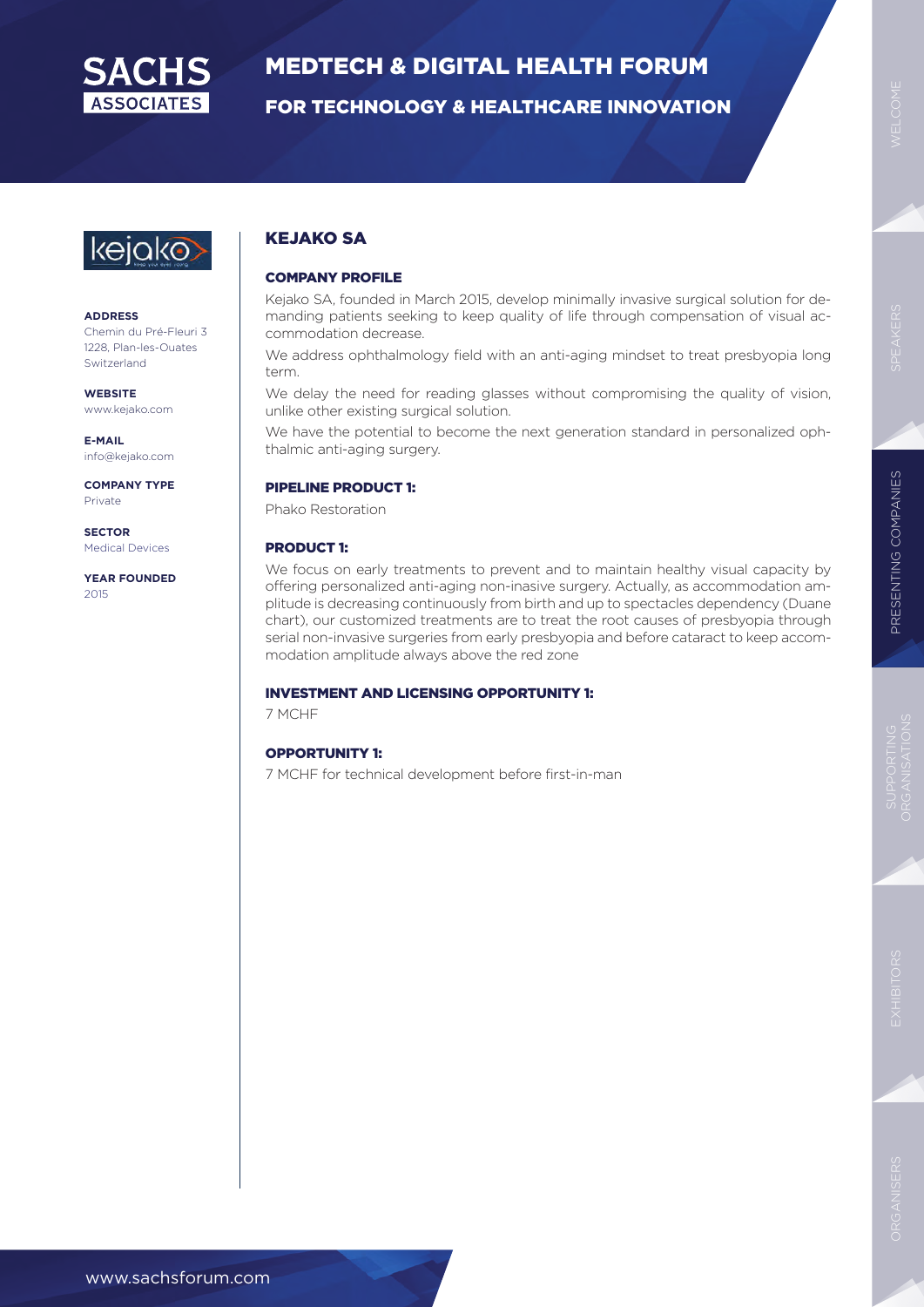

FOR TECHNOLOGY & HEALTHCARE INNOVATION



#### **ADDRESS**

Barbara Strozzilaan 101 1083 HN Amsterdam **Netherlands** 

**WEBSITE** www.medeye.io

**E-MAIL** contact@medeye.io

**COMPANY TYPE** Private

**SECTOR** Medical Devices

**YEAR FOUNDED** 2010

#### MINT SOLUTIONS – MEDEYE

#### COMPANY PROFILE

Mint Solutions develops hardware and software solution, MedEye, to assist nurses in administering medications to patients. Through a unique patented hardware and software, MedEye is able to visually verify all medications that are being administered to a patient to ensure accuracy, prevent errors and collect accurate information for the patient medical records. Medication errors are the most common errors in hospitals and long term care, leading to suboptimal treatment, extra costs and sometimes patient injuries.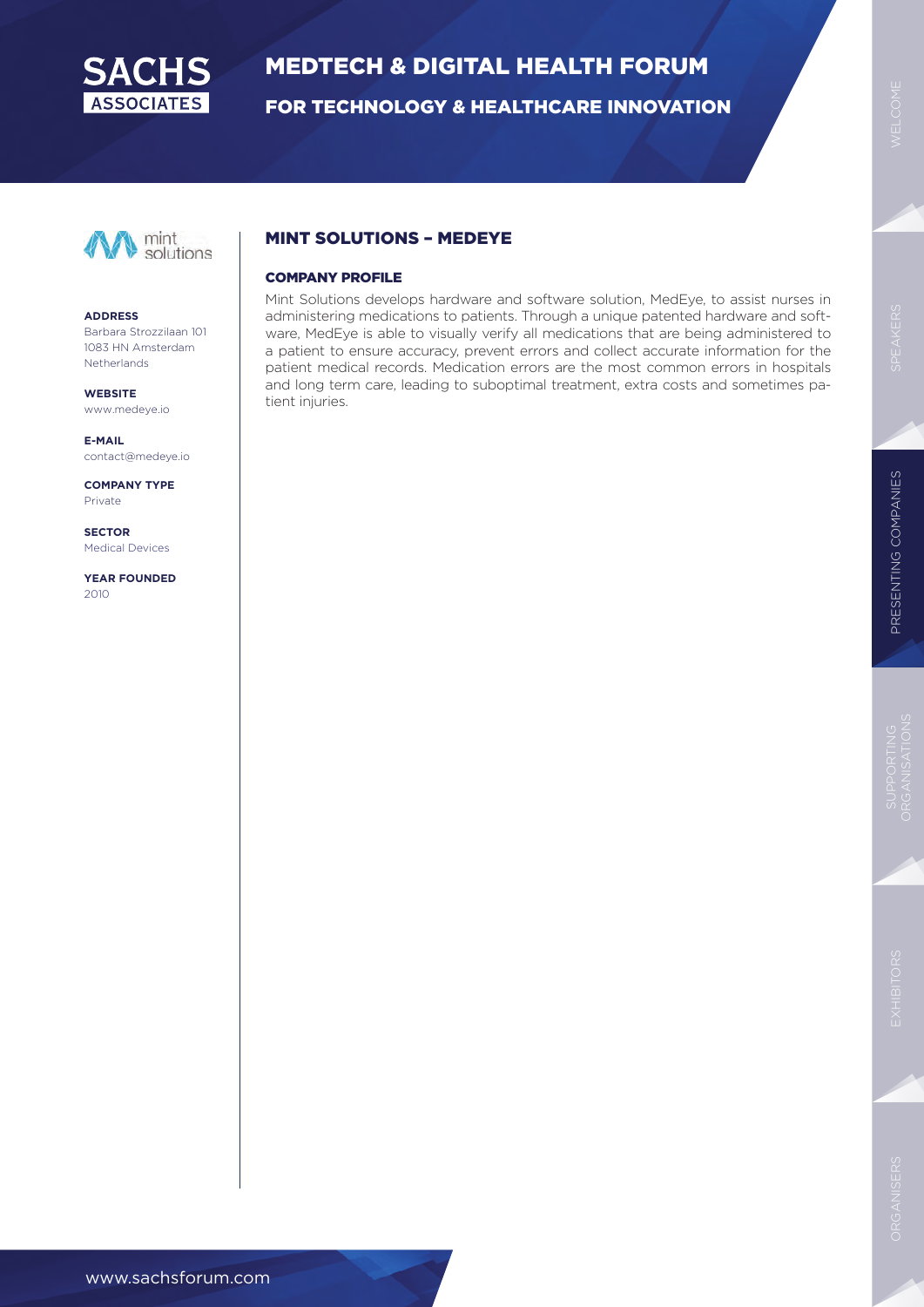

FOR TECHNOLOGY & HEALTHCARE INNOVATION

OVIAN

#### **ADDRESS**

430 West Erie Street, Suite 500 Chicago, Illinois 60654 USA

**WEBSITE** www.novianhealth.com

**E-MAIL** info@novianhealth.com

**COMPANY TYPE** Private

**SECTOR** Medical Devices

#### NOVIAN HEALTH, INC.

#### COMPANY PROFILE

Novian Health is a privately held, medical device company based in Chicago with a subsidiary in Evry, France. It has developed Novilase, an image-guided laser system that enables surgeons and radiolgists to ablate breast tumours with improved outcomes and lower costs.

#### MANAGEMENT TEAM

In attendance:

- Henry "Chip" Appelbaum, President & CEO
- Gene Bajorinas, VP Operations

#### PIPELINE PRODUCT 1:

Novilase / Late-stage

#### PRODUCT 1:

Novilase is a minimally inavasive alternative to surgery for the focal destruction of breast tumours by image-guided laser ablation. It is truly breast conserving therapy.

FDA cleared for treatment of benign breast tumors in the USA, the device has been evaluated in muliticenter clinical trials in the UK, U.S., and France for focal destruction of malignant breast tumours with oustanding clinical results.

FDA has proposed a quicker path to approval via a 510(k) confirmatory clinical trial that would enable Novilase to be the first thermal ablation device with an indication for focal destruction of malignant tumors of the breast.

Novian Health is pursuing CE Mark.

#### INVESTMENT AND LICENSING OPPORTUNITY 1:

Raise Series B \$7 million USD /Seeking strategic partnersties

#### OPPORTUNITY 1:

Series B \$7M USD round will enable Novian Health to:

• Conduct confirmatory trial leading to FDA 510(k) clearance for focal destruction of malignant tumours of the breast

- Secure CE Mark
- Explore strategic relationships and licensing opportunities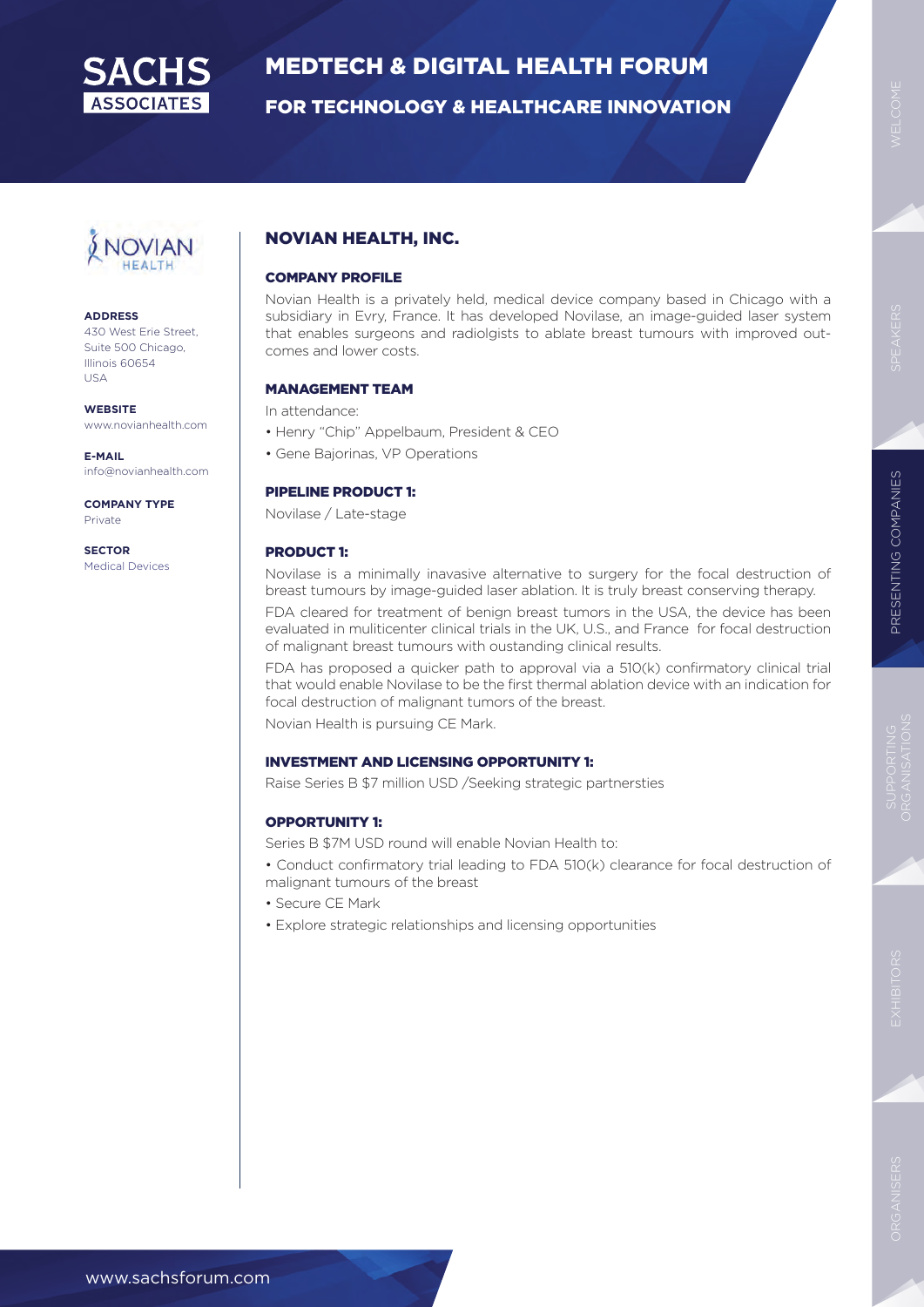

FOR TECHNOLOGY & HEALTHCARE INNOVATION



#### **ADDRESS**

1 Ligad Center, 15 Hashdera Hamerkazit, PO Box 552, Modiin Israel

**WEBSITE** www.oconmed.com

**E-MAIL** info@oconmed.com

**COMPANY TYPE** Private

**SECTOR** Medical Devices Pharmaceuticals/Licensing

**YEAR FOUNDED** 2011

#### OCON MEDICAL LTD.

#### COMPANY PROFILE

OCON Medical is one of the leading women's health innovation companies. Its IUB(tm) proprietary drug carrier technology, the basis for multiple product indications and the only physiologically adapted intrauterine drug vector enabler, is used since 2014 by over 50,000 women.

An early revenue company, OCON was established in 2011 and has presence in over 20 countries, serving markets worth over USD 4B/yr.

#### MANAGEMENT TEAM

Ariel Weinstein - CEO Amir Avraham - CFO Ilan Baram, MD - CMO Pazit Waks - VP RA Eran Nir, PhD - CTO Arnon Aharon, MD - CAM Charles Woler, MD, PhD - Chairman

#### PIPELINE GRAPHIC



| <b>PRODUCT</b>                                            | <b>R&amp;D</b> | <b>PRE-CLINICAL</b> | <b>FIRST WOMAN</b> | <b>FIRST APPROVAL</b>                                                                                                                        |  |
|-----------------------------------------------------------|----------------|---------------------|--------------------|----------------------------------------------------------------------------------------------------------------------------------------------|--|
| IUB <sup>7</sup> Ballerine <sup>7M</sup> Non-harmonal IUD | 2008           | 2011                | 2012               | 2014                                                                                                                                         |  |
| SEAD™ Dysfunctional Uterine Bleeding                      | 2015           | 2016                | 2018               | 2019                                                                                                                                         |  |
| Sphera <sup>m</sup> LNG-eluting IUD                       | 2012           | 2017                | 2018               | 2021                                                                                                                                         |  |
| <b>IUHT<sup>IM</sup></b> Hormone Therapy                  | 2018           | 2020                | 2021               | $\mathcal{L}^{\mathcal{A}}\left( \mathcal{A}^{\mathcal{A}}\right) =\mathcal{L}^{\mathcal{A}}\left( \mathcal{A}^{\mathcal{A}}\right)$<br>2023 |  |
| TOP-FTM IVE                                               | 2018           | 2020                | 2022               | $-11.1$<br>2024                                                                                                                              |  |

#### INVESTMENT AND LICENSING OPPORTUNITY 1:

IUB Ballerine Copper IUD

#### OPPORTUNITY 1:

Licensing opportunity considered for:

- US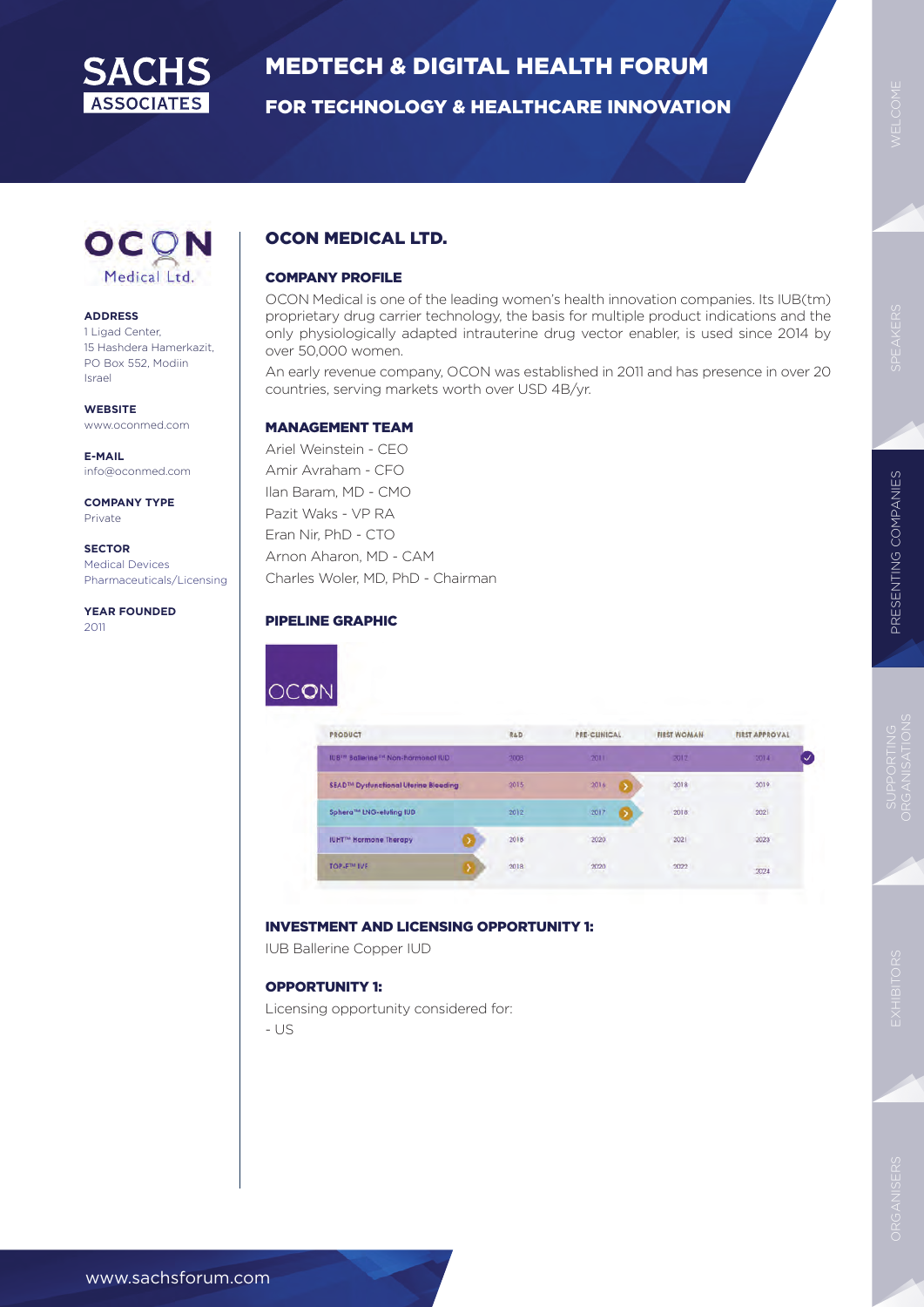

FOR TECHNOLOGY & HEALTHCARE INNOVATION

### PathoQuest

#### **ADDRESS**

Biopark – Bât B 11 rue Watt 75013, Paris France

**WEBSITE** www.pathoquest.com

**COMPANY TYPE** Private

**SECTOR** Diagnostics

**YEAR FOUNDED** 2010

#### PATHOQUEST

#### COMPANY PROFILE

PathoQuest, a spin out of Institut Pasteur, is a biotechnology company offering a game changing metagenomics approach to improving pathogen detection in biological samples that overcomes the current limitation associated with pathogen detection.

PathoQuest's technology combines a Next-Generation Sequencing (NGS) platform and a proprietary sample preparation process which is applicable to several types of samples with a proprietary pathogen genome sequence database and automated analysis pipeline. The company's solution provides microbiologists and clinicians with a comprehensive analysis covering all known clinically relevant human pathogens.

PathoQuest has developed iDTECT™ Blood Test, the first and only clinical CE IVD metagenomic test in infectious disease. Using a single blood sample, the test provides clinicians and microbiologists with an improved method for detecting pathogens, particularly for immunocompromised patients with suspected infections. This new molecular diagnostic test should improve antibiotic stewardship and lead to better patient care through precision medicine.

Based on the company's technological platform, PathoQuest also offers biopharmaceutical companies a disruptive approach to secure production of biologics like vaccines and recombinant proteins. PathoQuest's solution is currently being utilized by several major biopharma companies for this purpose.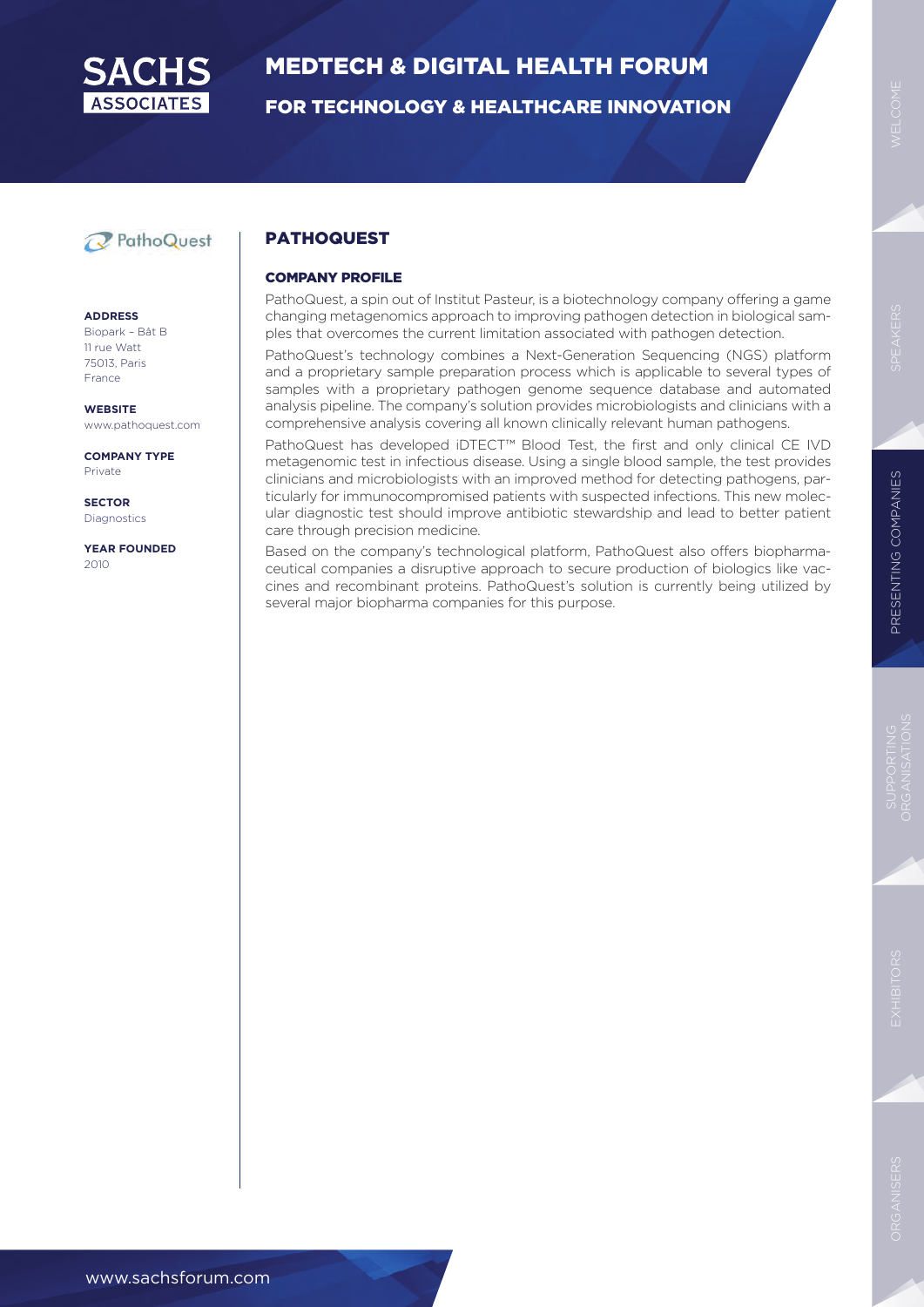

FOR TECHNOLOGY & HEALTHCARE INNOVATION

**PixCel:** 

#### **ADDRESS**

6 Hayezira St. South Industrial Zone 2069202, Yokneam Ilit Israel

**WEBSITE** www.pixcell-medical.com

**E-MAIL** info@pixcell-medical.com

**COMPANY TYPE** Private

**SECTOR** Medical Devices

**YEAR FOUNDED** 2009

#### PIXCELL MEDICAL LTD.

#### COMPANY PROFILE

PixCell Medical develops and manufactures portable medical diagnostic systems for Point Of Care Testing. PixCell's products are based on its innovative Viscoleastic Focusing (VEF) technology and single use cartridges that enable rapid, accurate and simple blood sampling and analysis.

PixCell's first product, the HemoScreen, performs the world's most common blood test: Complete Blood Count, within 5 minutes from a single drop of blood.

#### MANAGEMENT TEAM

Prof. Max Herzberg, Chairman, Co-founder Dr. Avishay Bransky, CEO, Co-founder Hanan Ben-Asher, COO and BizDev. Manager Dr. Yaara Ben-Yosef, Director of RA and Clinical Affairs

#### FINANCIAL SUMMARY

PixCell Medical is a privately owned company. Its investors are industrial investors and successful serial entrepreneurs. The company has a proven track record of meeting its strategic and financial goals, on time and within budget, over the last 8 years which resulted in a continuous investment based on milestones accomplishment.

The company is continuously supported by the Israel Innovation Authority (formally called Office of the Chief Scientist), and is granted with the highest support rate.

PixCell has the required resources to meet its coming milestones and is currently seeking for additional funding in order to expedite the product commercialization.

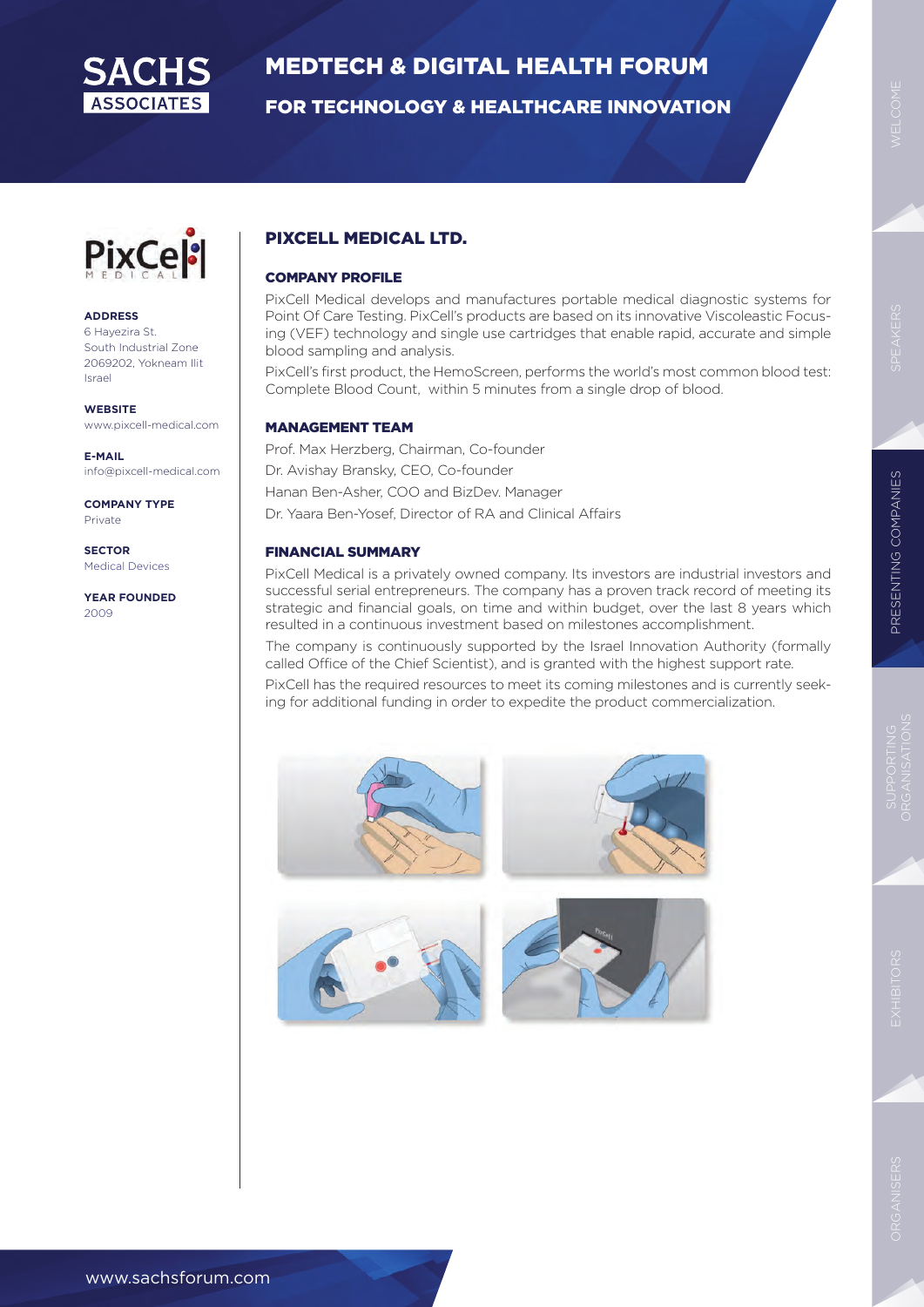

FOR TECHNOLOGY & HEALTHCARE INNOVATION



#### **ADDRESS**

6 Hayezira St. South Industrial Zone 2069202, Yokneam Ilit Israel

**WEBSITE** www.pixcell-medical.com

**E-MAIL** info@pixcell-medical.com

**COMPANY TYPE** Private

**SECTOR** Medical Devices

**YEAR FOUNDED** 2009

#### PIPELINE PRODUCT 1:

HemoScreen

#### PRODUCT 1:

HemoScreen offers true Point of Care (POC) hematology tests (Complete Blood Count including5-part diff.) based on novel visco-elastic focusing and computer vision technology.

See product demo.

HemoScreen is a portable and affordable analyzer that can be operated by any medical personnel, allowing inexpensive on-the-spot diagnostics at the POC (hospital, intensive care unit, outpatient clinic, examination room, physician office lab, pharmacy). The HemoScreen is easy-to-use and does not require maintenance or calibration as it is based on single use disposable cartridges.

The test requires only a small amount of blood (20 QI collected from a single finger prick), making it less invasive than standard blood tests.

#### PIPELINE PRODUCT 2:

Pipeline Products

#### PRODUCT 2:

HemoScreen is a disruptive innovation providing high-end diagnostic capabilities in a low-cost POC analyser, starting with the hematology market and extending to other markets as the technology supports other tests such as:

1. Immuno-markers: CD4 (marker for HIV disease progression), CD34 (marker for hematopoietic stem cells), CD64 (marker for sepsis)

2. Chemistry tests: C-Reactive Protein (marker for inflammation)

3. Platelets aggregation tests for monitoring antiaggregant drugs prescription effectiveness.

#### INVESTMENT AND LICENSING OPPORTUNITY 1:

Opportunity 1

#### OPPORTUNITY 1:

PixCell is seeking partners who will support its organization scale up and product commercialization efforts towards a successful product launch in EU and the US.

The HemoScreen is CE marked and at the final stage of its regulatory approvals in the US.

PixCell plans to invest in building the organization and its production capabilities in order to meet expected market demand.

The market for hematology instruments and reagents is split between centralized core lab tests (~€4B) and POC tests (€1.15B). Currently there is no hematology system which offers ease-of-use, zero maintenance and highly accurate results. Hematology tests such as CBC are currently performed by high-end equipment (e.g. laser scattering or impedance-based flow cytometers) which must be operated by trained personnel in well-equipped centralized labs following time-consuming and laborious processes.

PixCell is looking to raise \$7M USD in order to expedite its product commercialization and deliver its products to market during 2018.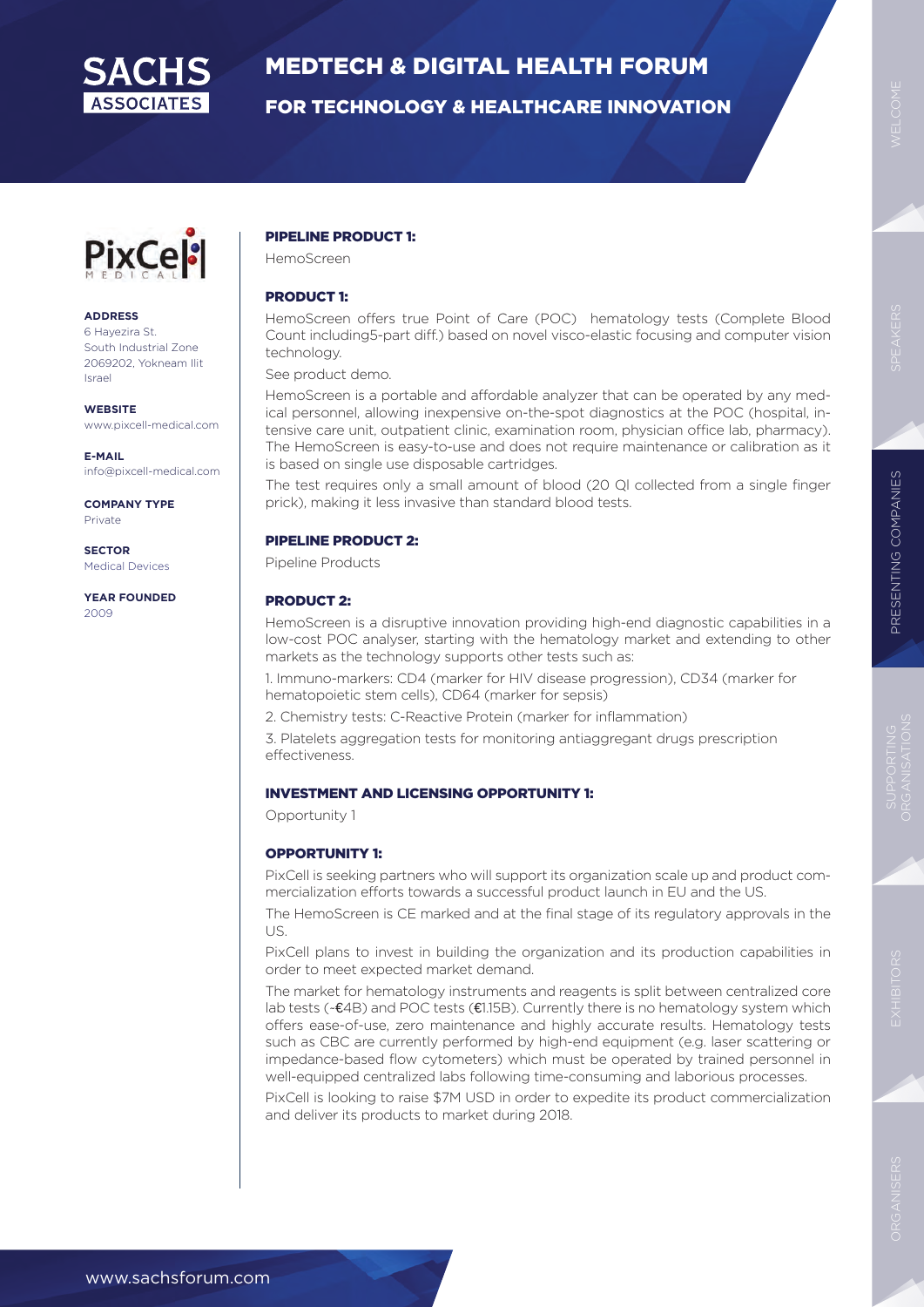

FOR TECHNOLOGY & HEALTHCARE INNOVATION



**ADDRESS** Tatzendpromenade 2 D-07745 Jena Germany

**WEBSITE** www.preventicus.com

**E-MAIL** info@preventicus.com

**COMPANY TYPE** Private

**SECTOR** Medical Devices Health Economics

**YEAR FOUNDED** 2014

#### PREVENTICUS GMBH

#### COMPANY PROFILE

Stroke is the second most cause of death and has a primary cause: Atrial Fibrillation (AF) - the most common type of sustained cardiac arrhythmia. AF may come and go and is often not noticed. Its sporadic occurrence is the main reason why it is so difficult to capture by physicians. Chance to detect AF with "classic"methods (ECG, 24h-Holter-ECG) is less than 20%. Result: every ten seconds a stroke happens due to unknown or untreated AF.

There is a clear evidence: Nine out of ten strokes can be prevented. Only when AF is detected, pharmaceutical treatment can be started and stroke avoided. This is what Preventicus does: close that gap and make AF mass screening happen to prevent strokes. For end consumers and professionals.

We take your pulse by Smartphone camera or optical sensors inside standard smartwatches and analyze it alike ECG. Preventicus provides measurement and documentation of AF (plus other heart rhythm diseases) with ECG comparable accuracy and documentation. All digital solutions are certified medical products, our clinically validated algorithms are proven in high-impact publications.

Our world's leading biosignal algorithms for cardiac rhythm analysis based on pulse data are protected by 4 patent applications. We use novel machine learning methods and have now world's largest database of pulsewave based heart rhythm recordings (more than 1 Mio. recordings), increasing daily.

#### MANAGEMENT TEAM

Dr. Thomas Huebner, CEO Christoph Eisert (formerly Medtronic), Head of Sales and Business Development

#### FINANCIAL SUMMARY

Looking for Series A investment (3 Mio.). Sales in 2018 appr. 2.5 Mio., break even in 2019, sales 2021 appr. 20 Mio. within Europe (with health insurances and national health providers)

#### PIPELINE PRODUCT 1:

Preventicus Heartbeats, Preventicus Nightwatch

#### INVESTMENT AND LICENSING OPPORTUNITY 1:

Investment Series A 3 Mio.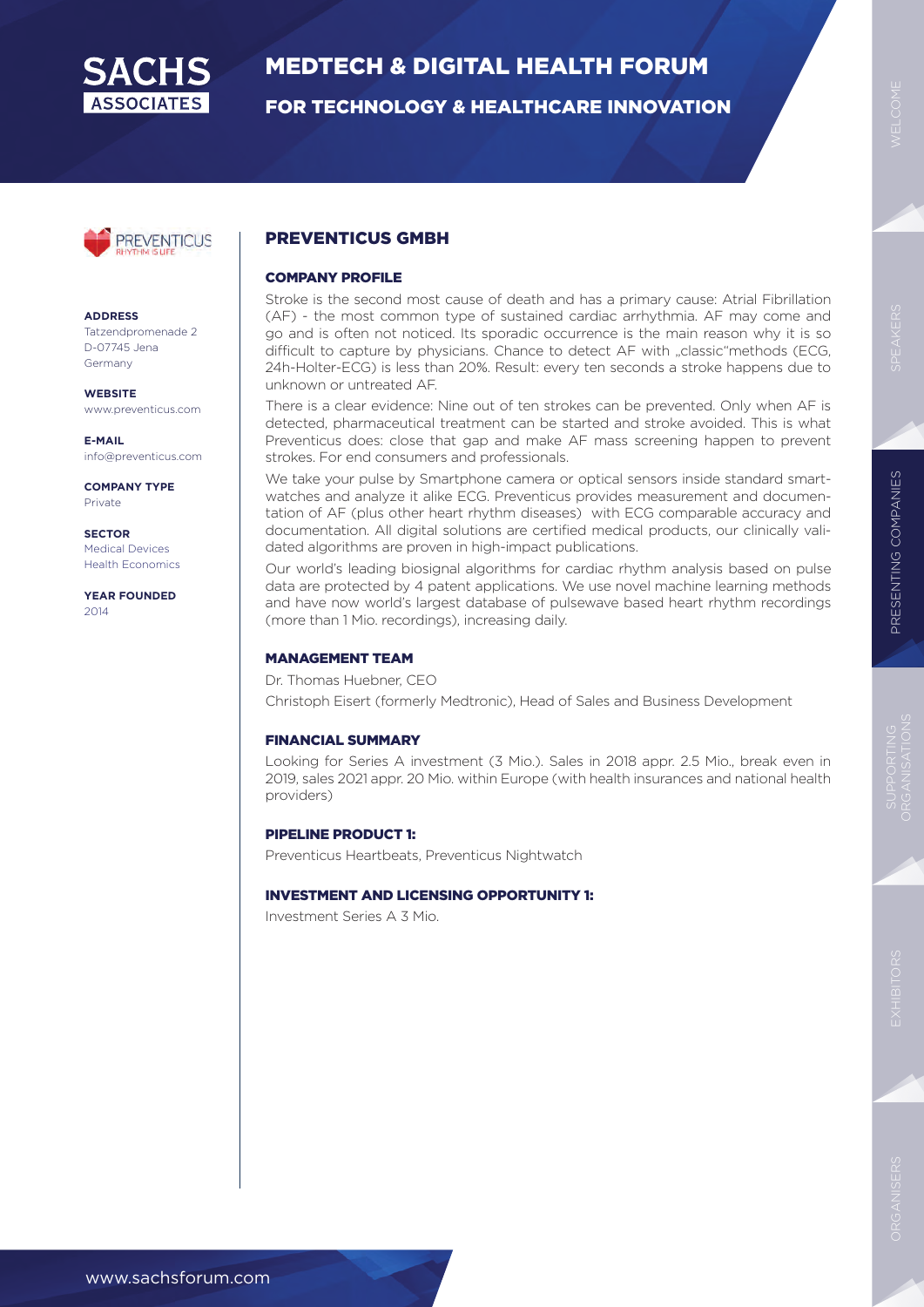

FOR TECHNOLOGY & HEALTHCARE INNOVATION



**ADDRESS** Rue de Genève 88b 1004 Lausanne Switzerland

**WEBSITE** www.samantree.com

**E-MAIL** info@samantree.com

**COMPANY TYPE** Private

**SECTOR** Medical Devices

**YEAR FOUNDED** 2014

#### SAMANTREE MEDICAL

#### COMPANY PROFILE

SamanTree Medical SA is an innovative Swiss company founded in 2014 and based in Lausanne. EPFL spin-off, the novel and unique imaging technology enables a practice change in the cancer treatment chain.

SamanTree Medical is about bringing a disruptive change in the cancer surgery workflow. Its core product, the Histolog™ Scanner, serves the surgeon need for real time evaluation of fresh tissue, notably to get accurate clean margin assessment during cancer surgery.

#### MANAGEMENT TEAM

Bastien Rachet, PhD - CEO Etienne Shaffer, PhD - CTO Guido Du Pree - CCO ai

#### FINANCIAL SUMMARY

CHF 6M B-series fund raising

#### PIPELINE PRODUCT 1:

Histolog(TM) Scanner

#### PRODUCT 1:

SamanTree's solution brings the golden standard of margin assessment in the Operating Room. The system scans the entire surface of fresh specimen within 5 min and provides the required morphological detail.

The Histolog™ Scanner, is the only solution in the field offering real time digital pathology grade data for tumor margin assessment during cancer surgery. Such intraoperative guidance is expected to drive significant clinical cost savings, while increasing the rate of successful surgeries for better patient outcomes.

The Histolog™ Scanner is already developed, tested and CE mark. Promising clinical results elected our solution to solve the established unmet medical need in Breast Cancer Surgery, and to further broaden the scope of use in the other cancer surgeries.

#### PIPELINE PRODUCT 1:

Database and machine learning

#### PIPELINE PRODUCT 1:

Tumor Board multi-purpose tool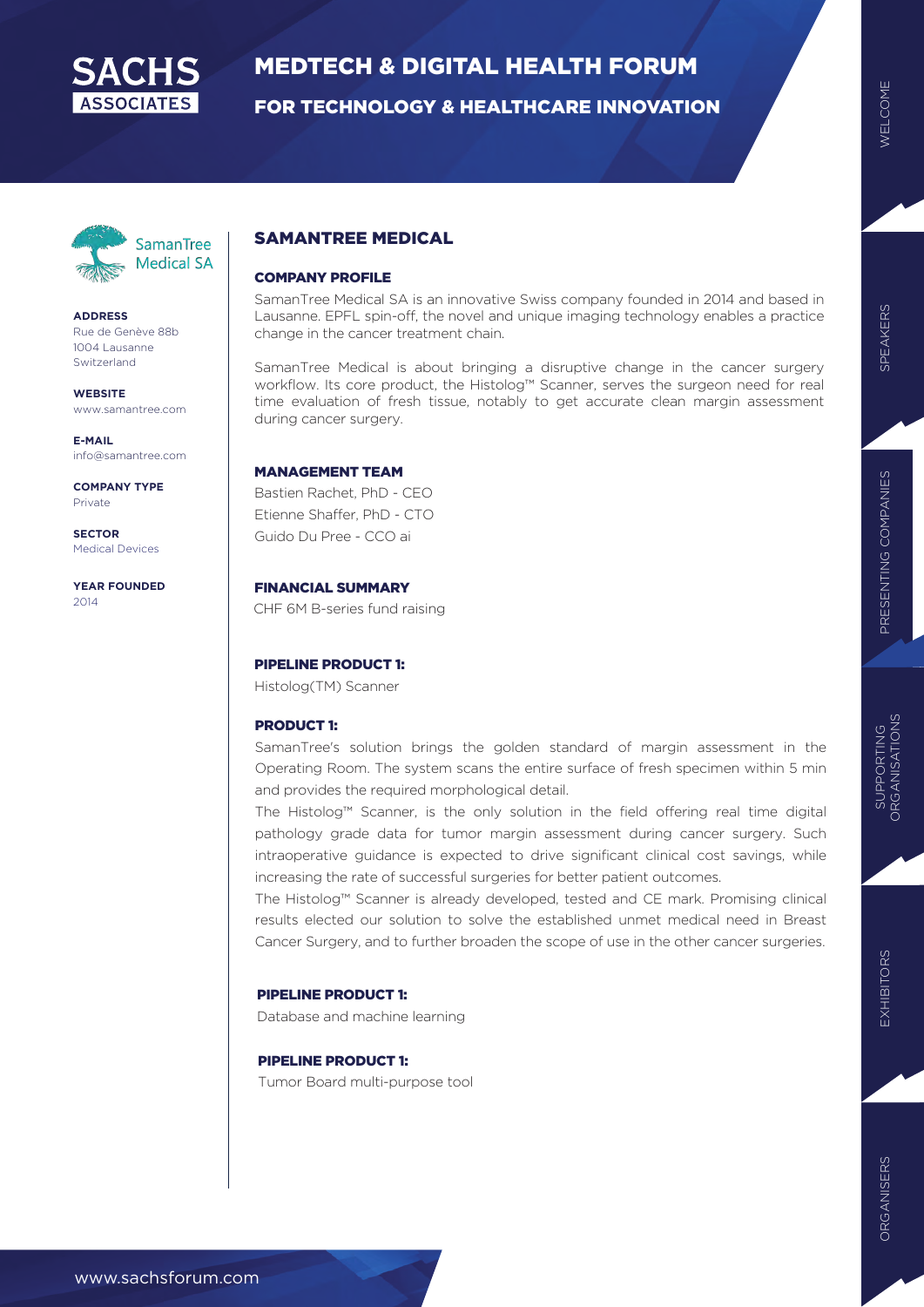

MEDTECH & DIGITAL HEALTH FORUM FOR TECHNOLOGY & HEALTHCARE INNOVATION

#### HOST SPONSOR



www.sachsforum.com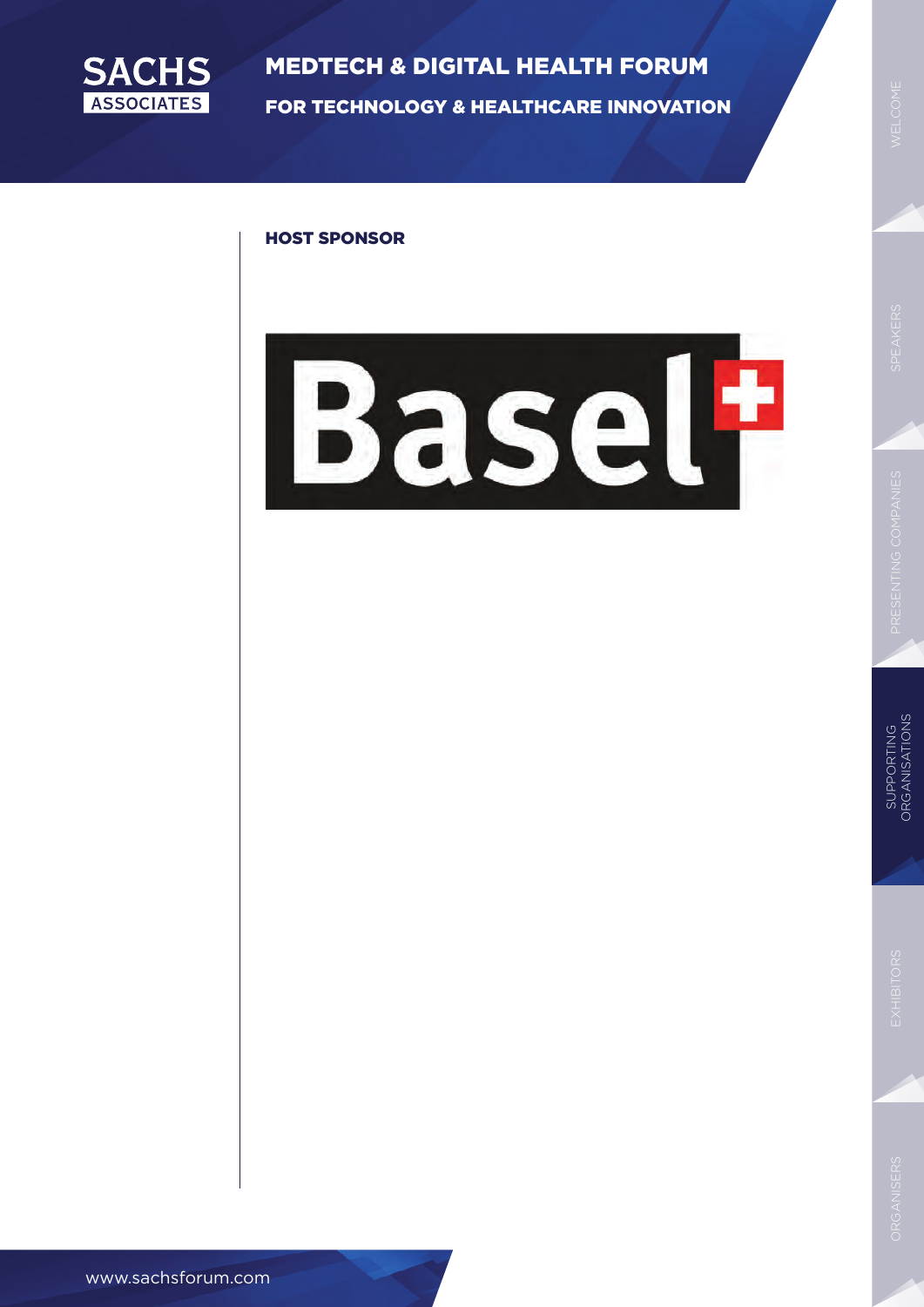

FOR TECHNOLOGY & HEALTHCARE INNOVATION

#### SILVER SPONSOR

### Drooms<sup>1</sup>

#### DROOMS AG

#### www.drooms.com/en

Drooms AG is a leading European provider of secure cloud solutions. This software specialist facilitates highly secure access to confidential documents as well as the ability to safely exchange them with third parties beyond company firewalls. Confidential business processes, such as financing and licensing projects or Board Communication are handled securely, transparently and efficiently with Drooms. Headquartered in Frankfurt, Germany´s banking hub, Drooms is also expanding its global market presence and now has offices in Munich, London, Paris, Amsterdam, Zug, Madrid, Milan and Vienna. The company is well positioned to facilitate large-scale local and multi-jurisdictional transactions. Their professional expertise, top-tier reputation and innovative processes have laid the groundwork for a growing reputation in this market space. Selected References include Astellas, Hormosan, HRA Pharma, Novartis, NovImmune SA and Siemens.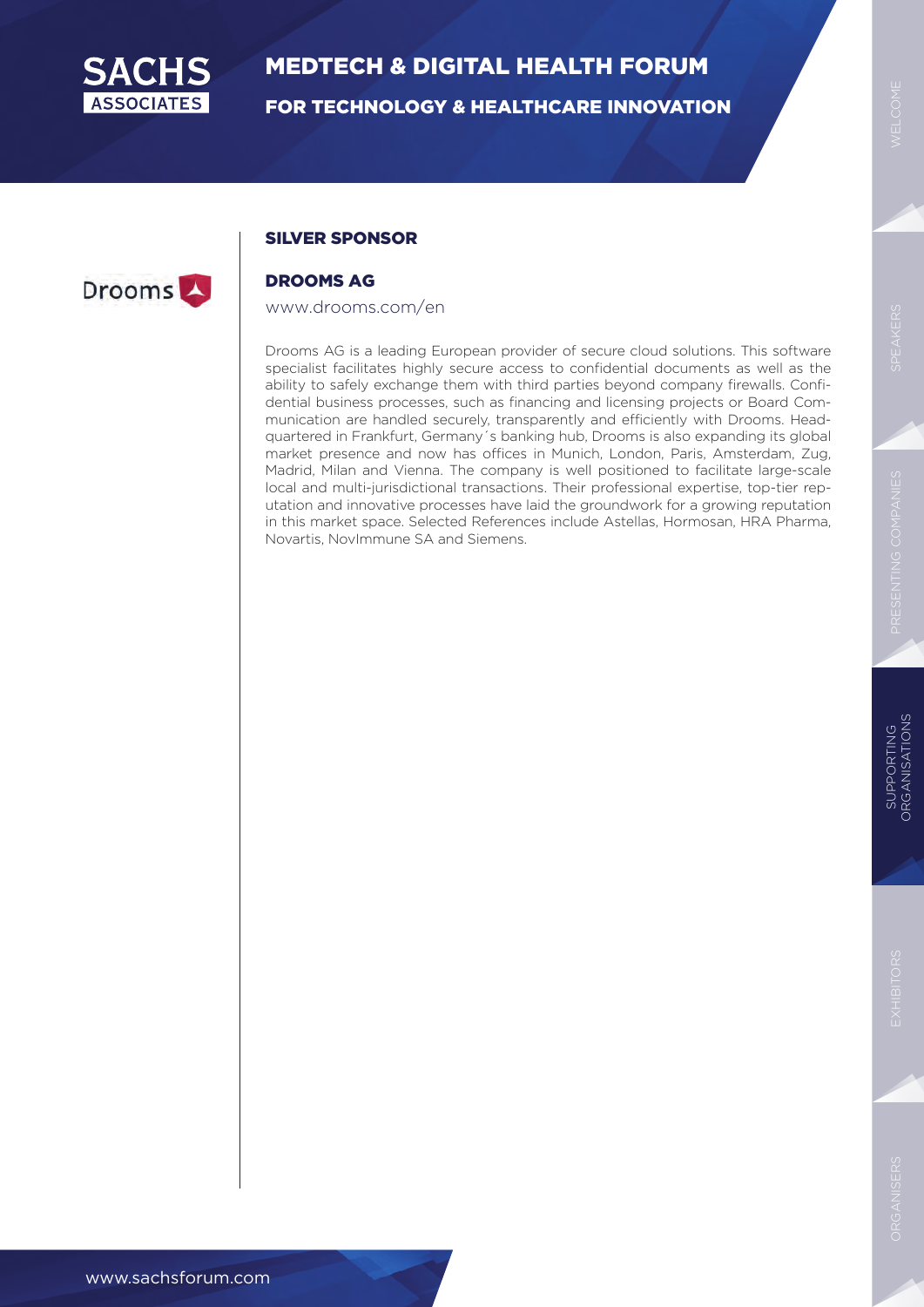

FOR TECHNOLOGY & HEALTHCARE INNOVATION



#### SUPPORTING ORGANISATIONS

#### BERLIN PARTNER

www.berlin-partner.de

#### **First choice: Berlin Partner for Business and Technology**

Business and technology support for companies, investors and scientific institutions in Berlin – this is the Berlin Partner für Wirtschaft und Technologie GmbH mission. With customized services and an excellent science and research network, our many experts provide an outstanding range of programs to help companies launch, innovate, expand and secure their economic future in Berlin. A unique public-private partnership, Berlin Partner for Business and Technology collaborates with the Berlin State Senate and over 200 companies dedicated to promoting their city. Berlin Partner is also responsible for marketing the German capital to the world, for example with the successful "be Berlin" campaign.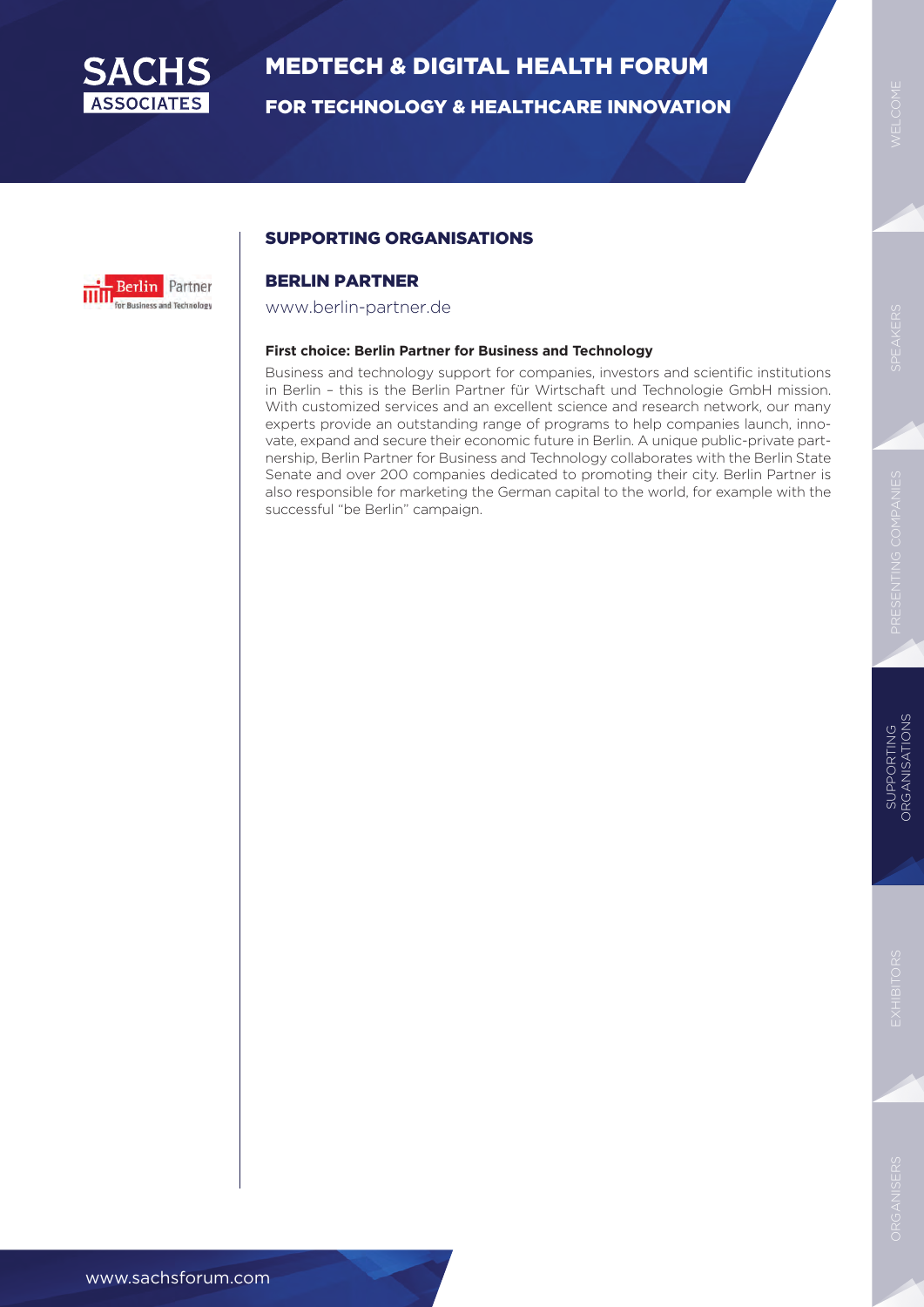

FOR TECHNOLOGY & HEALTHCARE INNOVATION

#### SUPPORTING ORGANISATIONS

**BIO DEUTSCHLAND** 

#### BIO DEUTSCHLAND

www.biodeutschland.org

As the sector association of the biotechnology industry, BIO Deutschland has set itself the objective of supporting and promoting the development of an innovative economic sector based on modern biosciences. The Berlin based association currently has over 300 members. It is run by a board of ten members consisting of CEOs and managing directors of biotechnology companies, as well as directors of BioRegions. This committee comprehensively represents the various fields in the sector.

The member companies and their experts are organised in working groups that deal with the following topics: finance and taxation; licences and technical contracts; regulatory matters; innovation and entrepreneurship; HR; German-US cooperation; health policy; competition and regulatory policy; technology transfer; and PR. Using a wide range of political initiatives, BIO Deutschland lobbies for improvements to the legal parameters for innovative small and medium sized enterprises.

BIO Deutschland is Germany's biotechnology sector representative at the European association, EuropaBio, in Brussels. BIO Deutschland also works closely with other biotech organisations in Europe and the USA in order to lobby for the interests of the sector in an internationally coordinated way. The association is also very active in a broad range of events with the aim of providing biotechnology with a platform for discussion and interaction.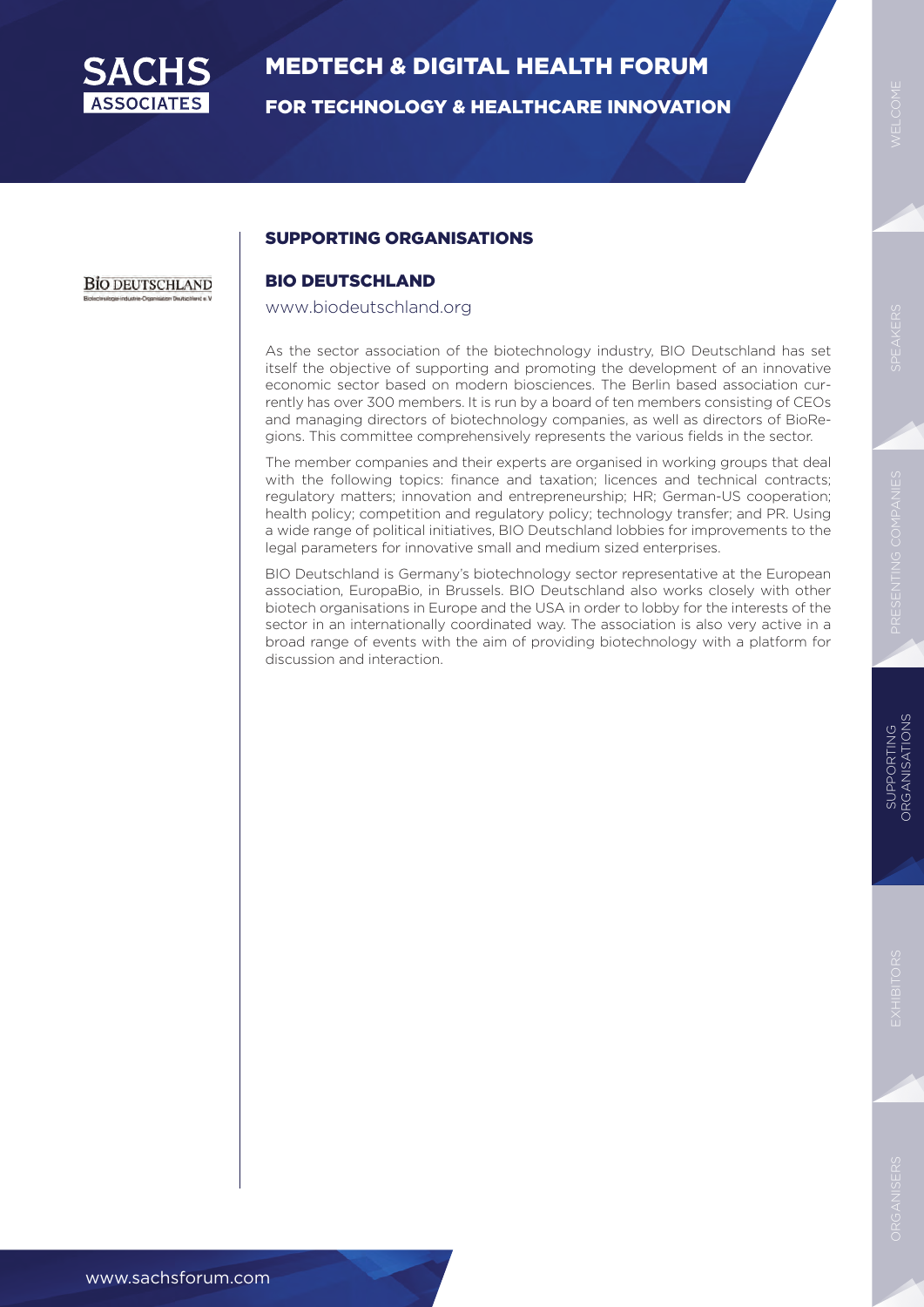

FOR TECHNOLOGY & HEALTHCARE INNOVATION



#### SUPPORTING ORGANISATIONS

#### **BIOTECHGATE**

#### www.biotechgate.com

Biotechgate is a global, comprehensive, life science database covering the Biotech, Pharma and Medtech industries. There are currently over 36,000 company profiles on the Biotechgate database. Biotechgate is commonly used to find product pipelines, collaboration partners, in/out-licensing opportunities and information about technology platforms, management details, new business leads and financing rounds. In addition, our licensing deals database supports companies in negotiating their licensing agreements.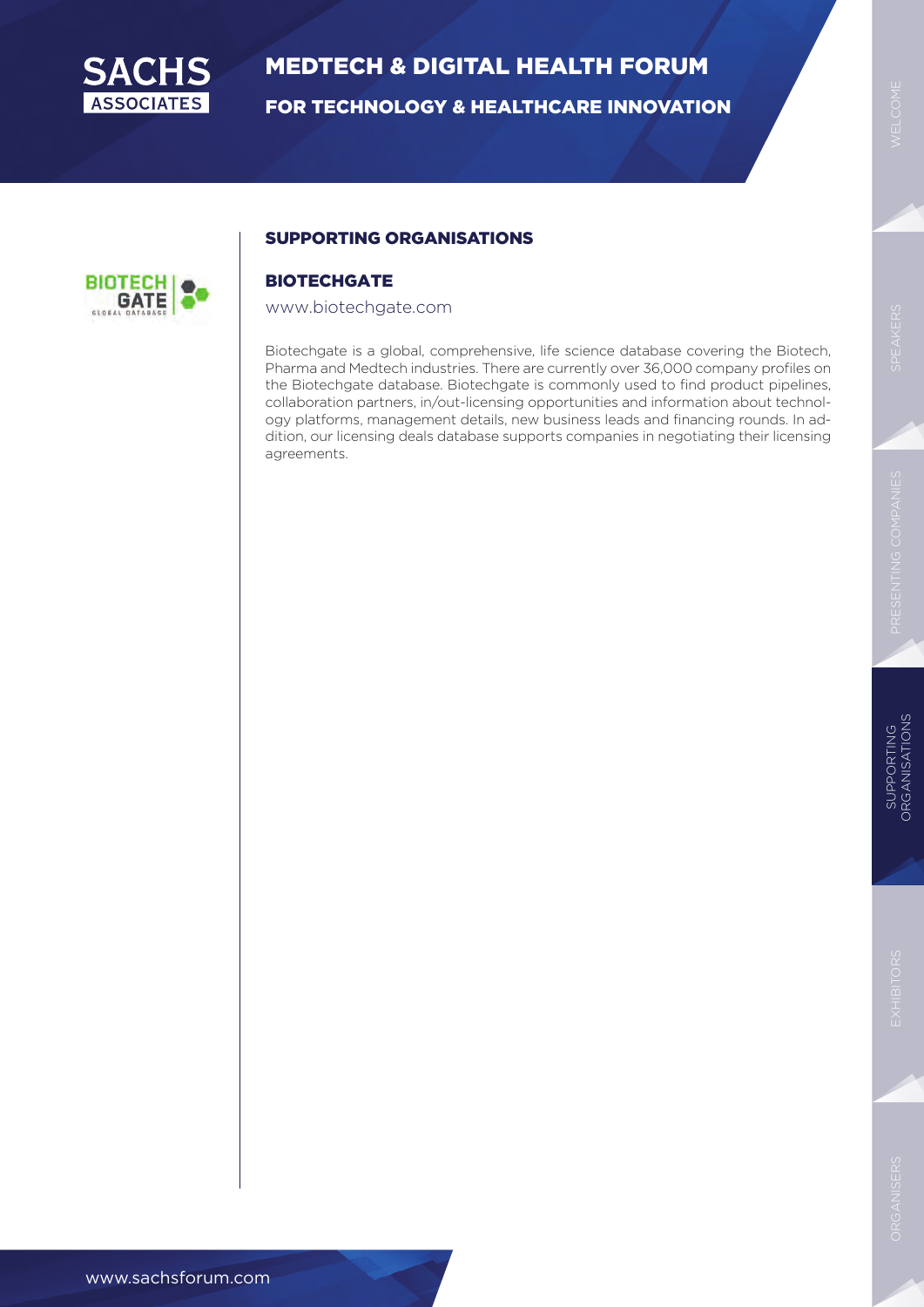

FOR TECHNOLOGY & HEALTHCARE INNOVATION

#### SUPPORTING ORGANISATIONS



#### EDISON

#### www.edisongroup.com

Edison is an international advisory firm with around 450 corporate clients and 110 people working from offices in London, New York, Frankfurt, Sydney and Wellington. The team consists of 80 analysts, investment and logistics professionals with experience in capital markets, investor roadshows and communications. Healthcare is Edison's largest sector, with 16 analysts covering over 100 biotech and medtech stocks across the UK, continental Europe, North America and Asia-Pacific.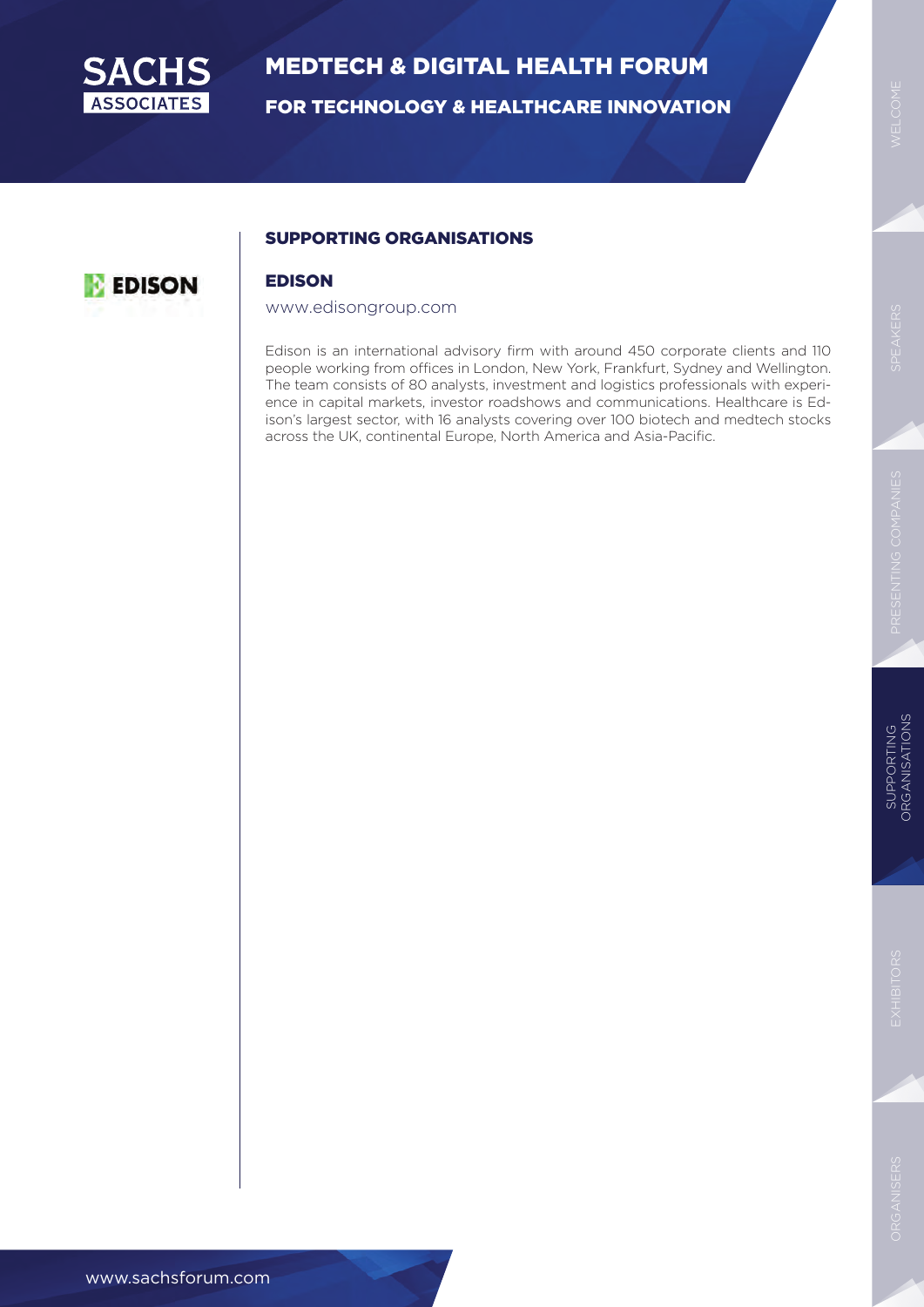

FOR TECHNOLOGY & HEALTHCARE INNOVATION



#### SUPPORTING ORGANISATIONS

#### FREEMIND

#### www.freemindconsultants.com

FreeMind is a consulting group whose goal is to assist its clients in maximizing their potential to receive funding from non-dilutive sources. Established in 1999, FreeMind is the largest consulting group of its kind with over 400 active clients, academics and Industry alike. FreeMind's proven long-term strategic approach has garnered its clients over 1.5 billion dollars to date.

Our expertise in applying for grants and contracts extends throughout every government mechanism open to funding the life sciences including all NIH institutes, DoD, NSF, FDA, CDC, BARDA, etc., as well as private foundations such as Michael J Fox, Bill and Melinda Gates and Susan G Komen. FreeMind's knowledgeable and experienced team of Analysts and Project Managers are dedicated to guiding its clients non-dilutive funding efforts from identification of the most suitable opportunity through to submission and subsequent award. Our team of experts will assist our clients in making non-dilutive funding a key tool in their long-term financial strategy.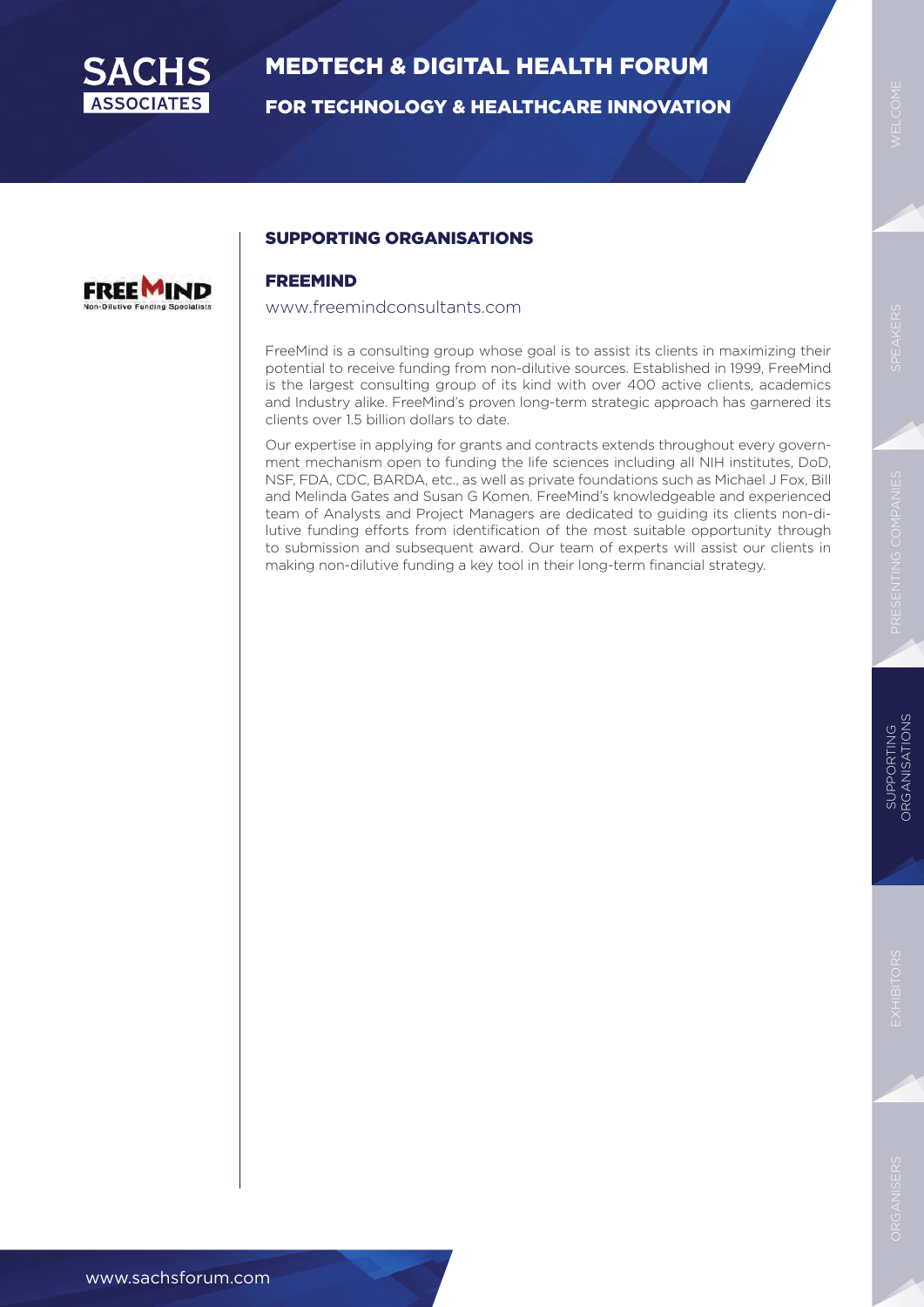

FOR TECHNOLOGY & HEALTHCARE INNOVATION



#### SUPPORTING ORGANISATIONS

#### MEDICAL VALLEY

en.medical-valley-emn.de

Medical Valley is a cluster of excellence in the field of healthcare and medical technology located in the Nuremberg metropolitan region. Medical Value by Medical Valley stands for effective and efficient healthcare solutions. Innovative technologies and services will improve healthcare in the coming decades. In this spirit, key players from business, science, healthcare and politics have joined together in the Medical Valley to pool their resources as a cluster and to create synergies. The resulting accumulated technology and problem-solving competency is used to develop and market effective solutions tailored to suit global market demands. We offer a comprehensive service portfolio to support your innovation process from the initial product idea to market maturity, thus shortening the time to market. This includes acquisition of funding, start-up support, approval and reimbursement consulting, international services and more.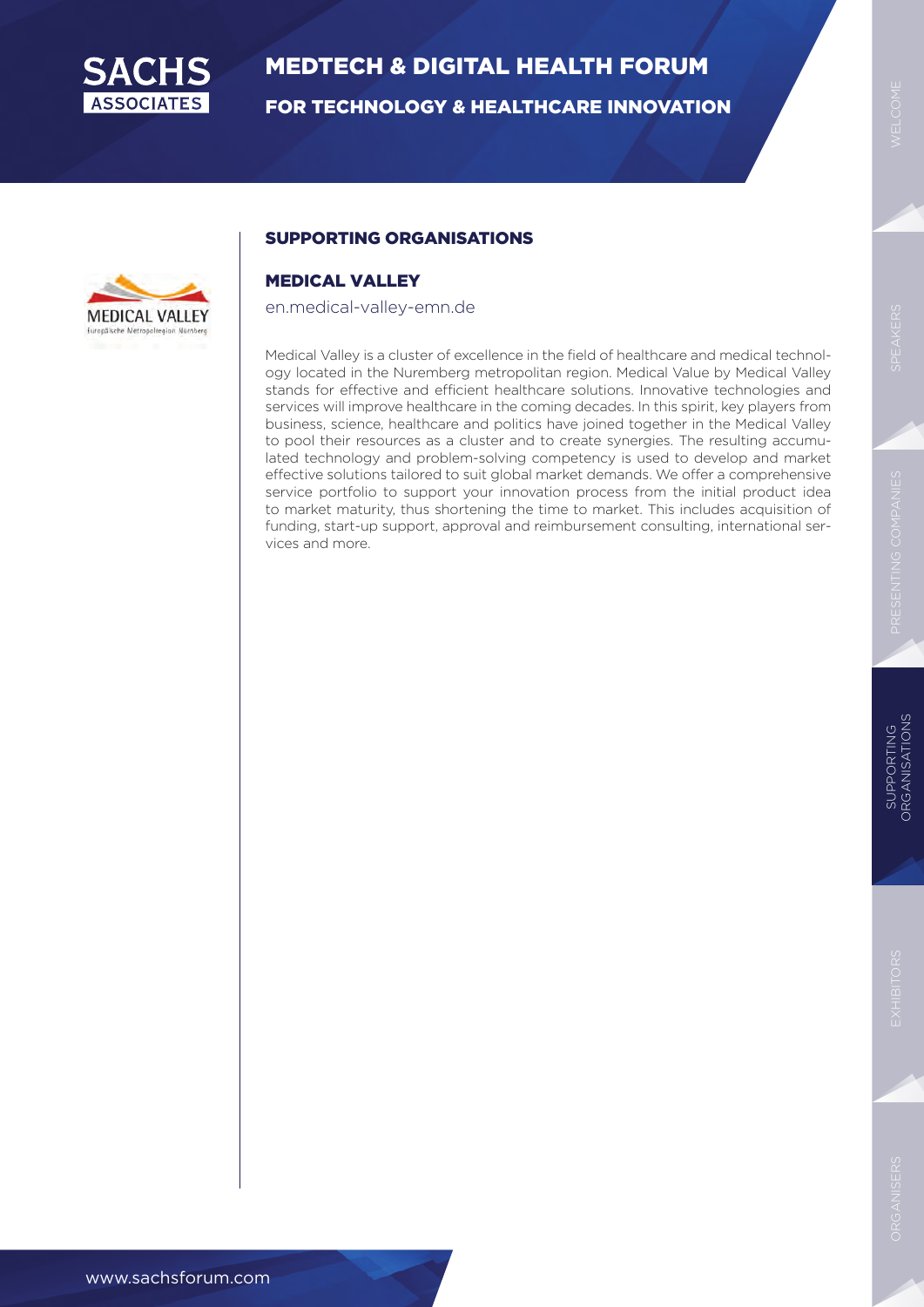

FOR TECHNOLOGY & HEALTHCARE INNOVATION

#### SUPPORTING ORGANISATIONS

## **EMedTech**

#### THE MEDTECH STRATEGIST

www.innovationinmedtech.com

Innovation In Medtech, a key information provider focused exclusively on the under-served global medical device space, launched their industry-leading publication The MedTech Strategist in September 2014. Led by co-editors-in-chief David Cassak and Stephen Levin, and featuring a wide range of editorial offerings — from interviews with industry leaders to stories on leading companies, profiles of ground-breaking start-ups and analyses of dynamic clinical markets and technology trends — The MedTech Strategist's seasoned, in-house editorial team provides not only insight on early trends in the global device space, in most cases months before they are announced in the general press, but also puts this in context for readers as they assess their current portfolio and business challenges. Subscribers are provided with essential global industry perspective, including insight and analysis that is currently sorely lacking in the medtech industry.

Through The MedTech Strategist, along with our highly regarded investment conference series, we are proud to support the rapidly evolving medical device and investment communities.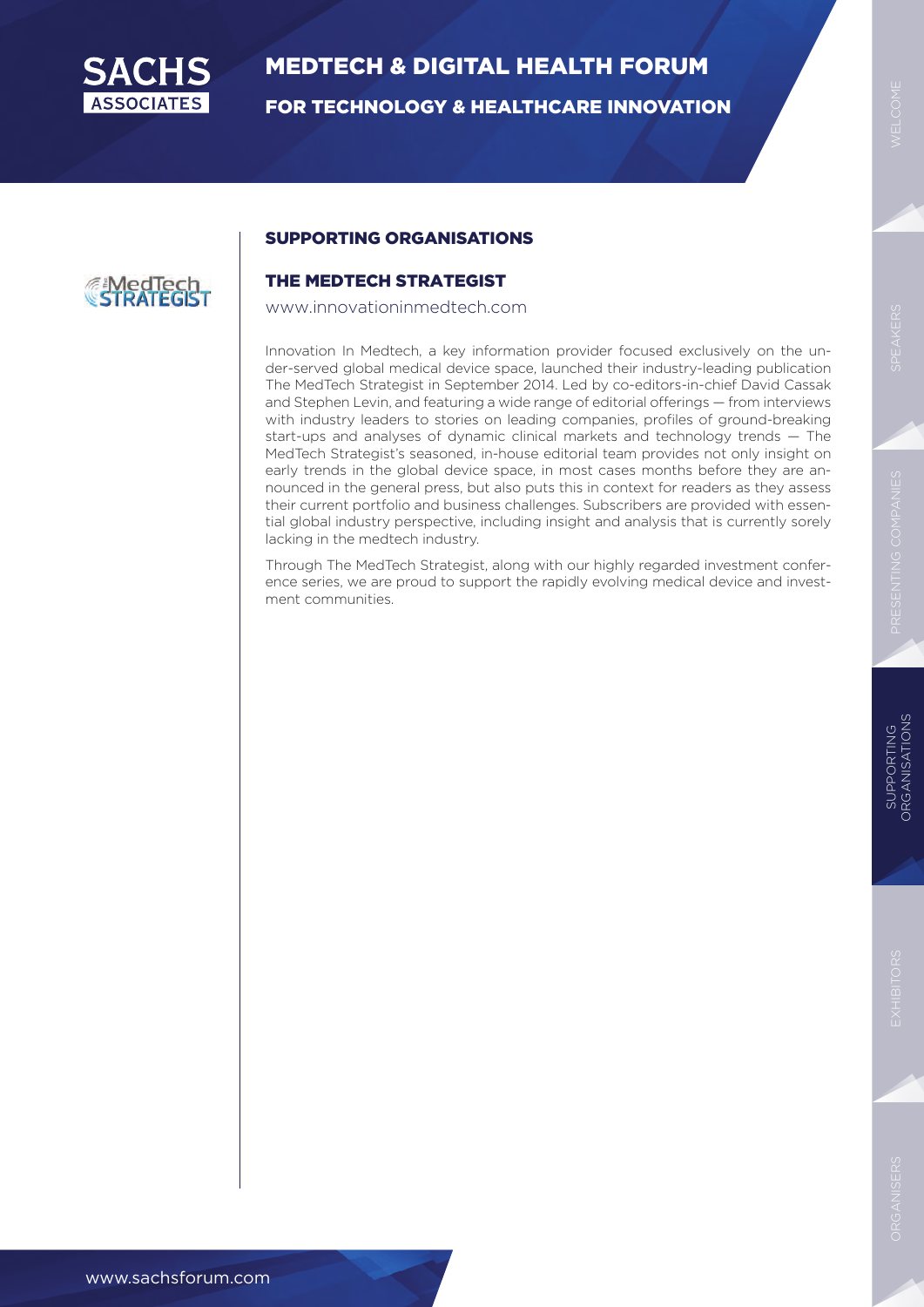

FOR TECHNOLOGY & HEALTHCARE INNOVATION

#### SUPPORTING ORGANISATIONS

#### Plattform **Life Sciences**

#### THE LIFE SCIENCES-SERIES

www.goingpublic.de/lifesciences

The Life Sciences-Series - Launched in 2014 four issues of the Life Sciences-Series appear annually. Based on the three pillars – technology, financing, investment – the issues combine current topics of life sciences with knowledge and networking from corporate financing and capital market. The mission: Building a cross medial bridge between the life sciences and the financial industry by the help of the quarterly Life Sciences issues, the monthly digital newsletter LifeSciencesUpdate.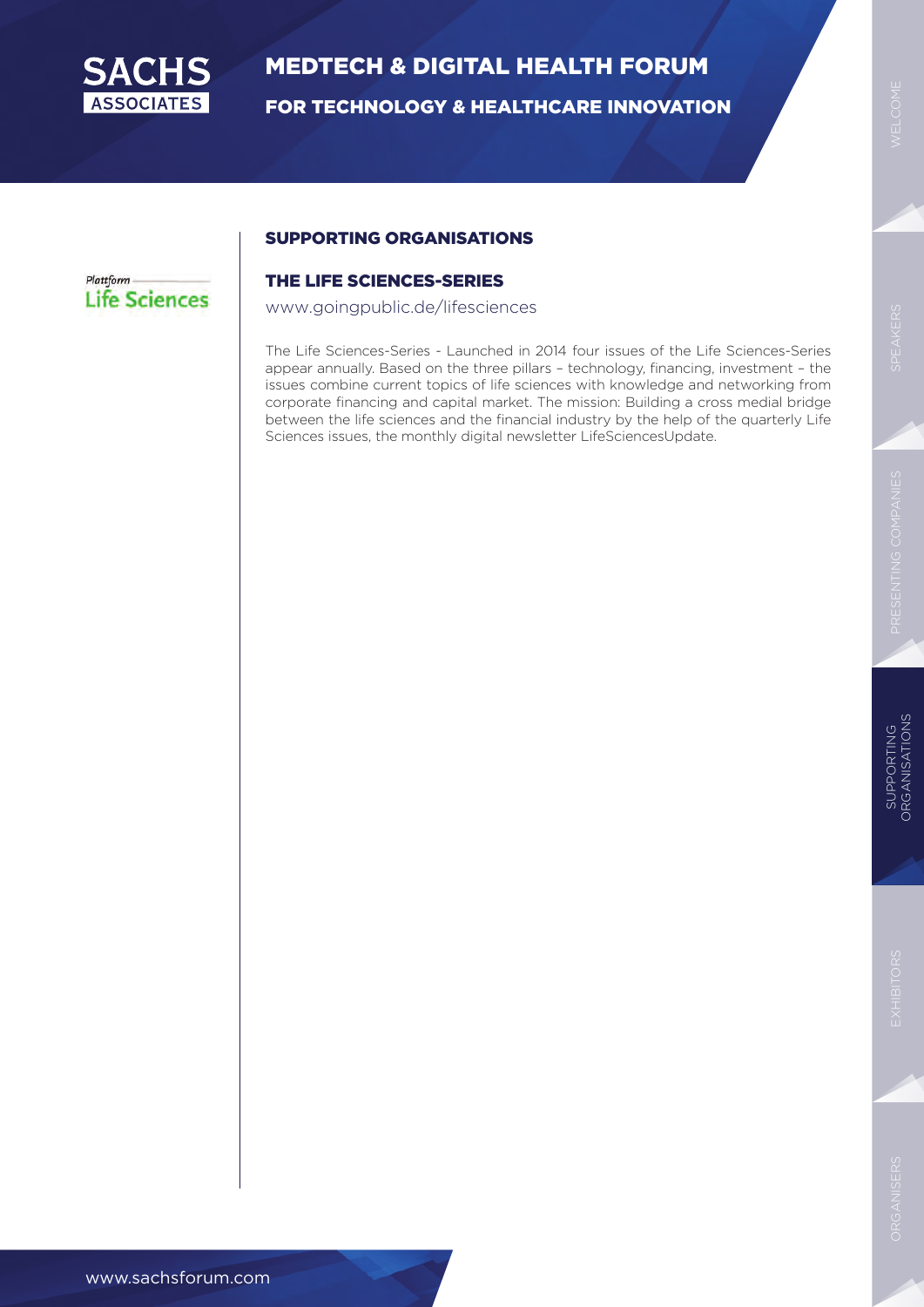

**INSTINCTIF** 

## MEDTECH & DIGITAL HEALTH FORUM

FOR TECHNOLOGY & HEALTHCARE INNOVATION

#### SUPPORTING ORGANISATIONS

#### INSTINCTIF PARTNERS

www.lifesciences.instinctif.com

Instinctif Partners is an international business communications consultancy. With a track record of delivering truly creative programmes, the Life Sciences practice focuses on enhancing the value proposition for companies seeking investment, partnerships or customers. Our core skill is working with clients to communicate the value of their science and innovation to key stakeholders through the most relevant channels: crafting communications solutions that showcase each company, product or technology. Specifically, we are unique in offering specialist expertise seamlessly across corporate, financial, healthcare and marketing communications with outreach programmes to media, industry, professional, public, financial and investment communities. Our service offering covers all communications disciplines including strategic counsel, PR, IR, media relations, public affairs, crisis communications, internal communications, marketing, advertising, copywriting, design, research and event management. Our globally integrated and dedicated life sciences team serves clients around the world from our headquarters in London, and bases across Europe, AsiaPac and the USA.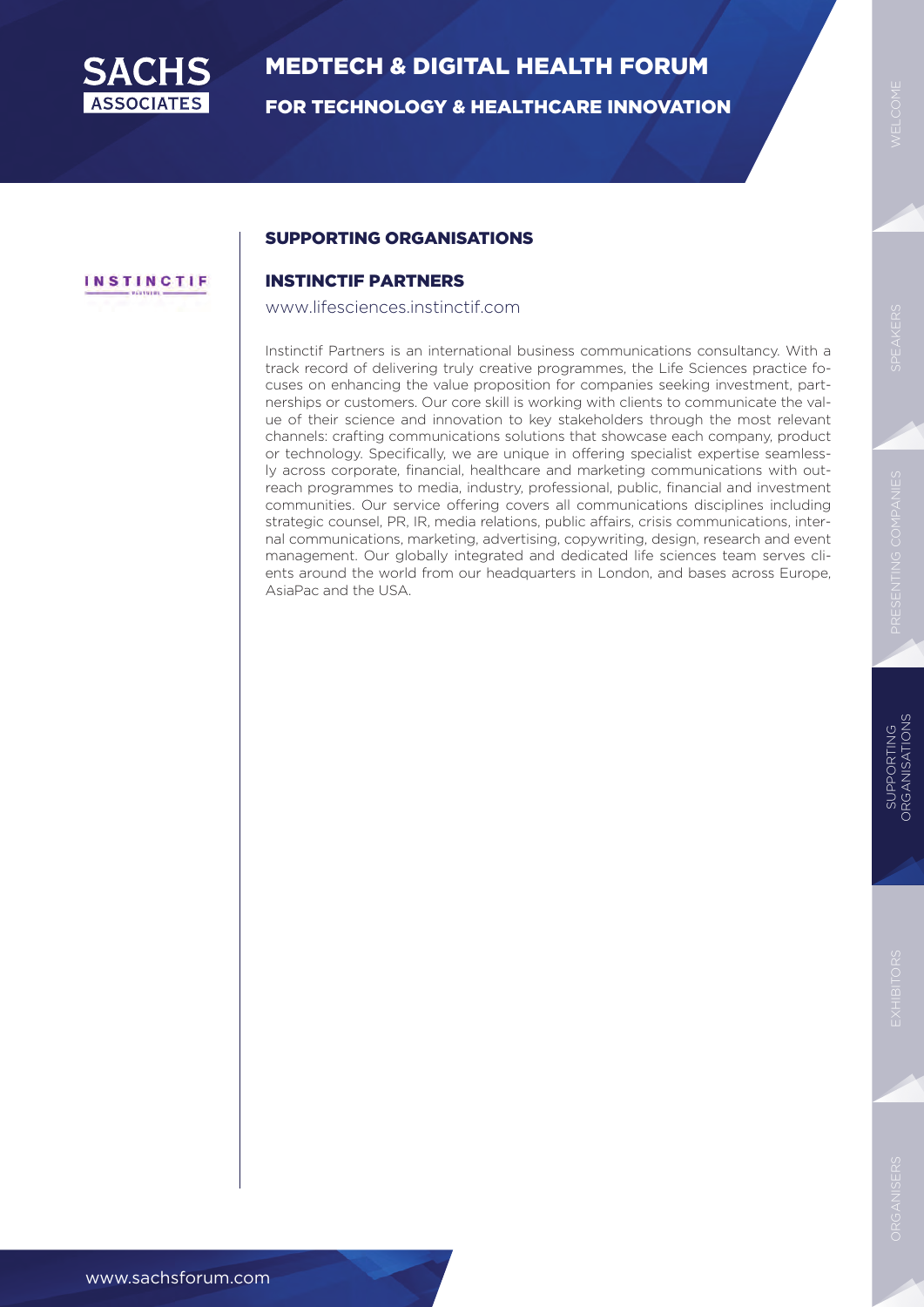

FOR TECHNOLOGY & HEALTHCARE INNOVATION



#### SUPPORTING ORGANISATIONS

#### ONTARIO BIOSCIENCE INNOVATION ORGANIZATION

www.obio.ca

The Ontario Bioscience Innovation Organization (OBIO®) founded in 2009, is a notfor-profit, membership-based organization engaged in strategy, programming, policy development and advocacy to further the commercialization of Ontario's human health technologies positioning Ontario as a leader in the international marketplace. OBIO advances this goal through collaborative partnerships with industry, the investment community, academia, the health system and government.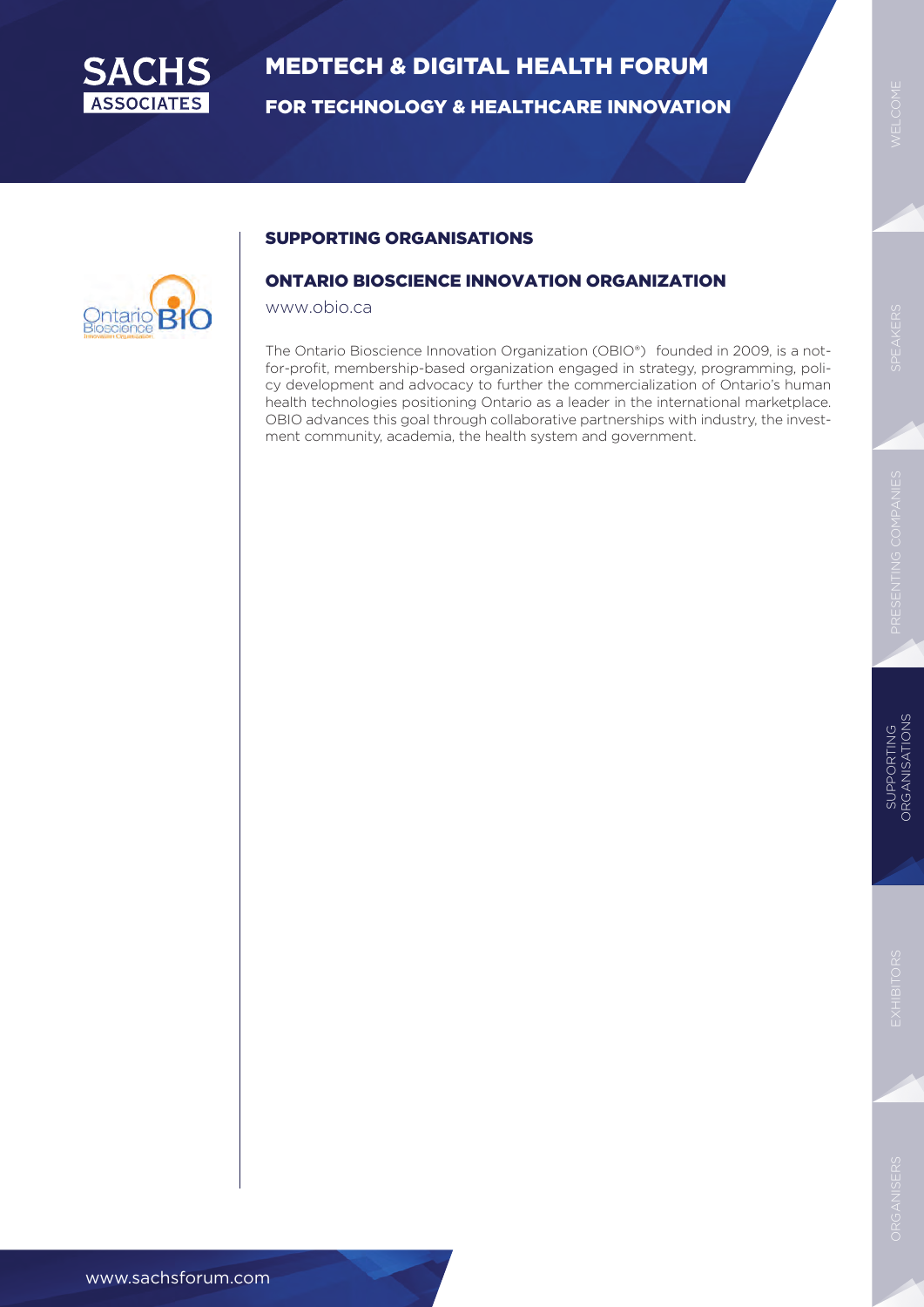

FOR TECHNOLOGY & HEALTHCARE INNOVATION



#### SUPPORTING ORGANISATIONS

#### SWISS BIOTECH

#### www.swissbiotech.org

Swiss Biotech unites the four leading biotech regions of Switzerland (BioAlps, BaselArea, Biopolo Ticino and Greater Zurich Area). The regions have early on combined efforts with the SWX Swiss Exchange which holds a leading position in terms of life-science listings and services.

The National Industry Association named Swiss Biotech Association Represents more than 150 companies to date and acts as the operational arm for the marketing alliance. Swiss Biotech raises Switzerland's profile as an economic center in Europe and profiles the biotech industry with its key research institutions and companies. Swiss Biotechs' mission is to spread the message of Switzerland as one of the top biotech locations in the world. This will be achieved by presenting a comprehensive picture of the drivers of biotechnology including research, education, economics, finance and industry. The bases for success in biotechnology are the critical mass of research institutes and accelerated technology transfer. The early integration of industry and well-trained workforce is another critical success factor for rapid economic growth. More than 40 technology parks throughout the country support the increasingly important and successful TechTransfer process.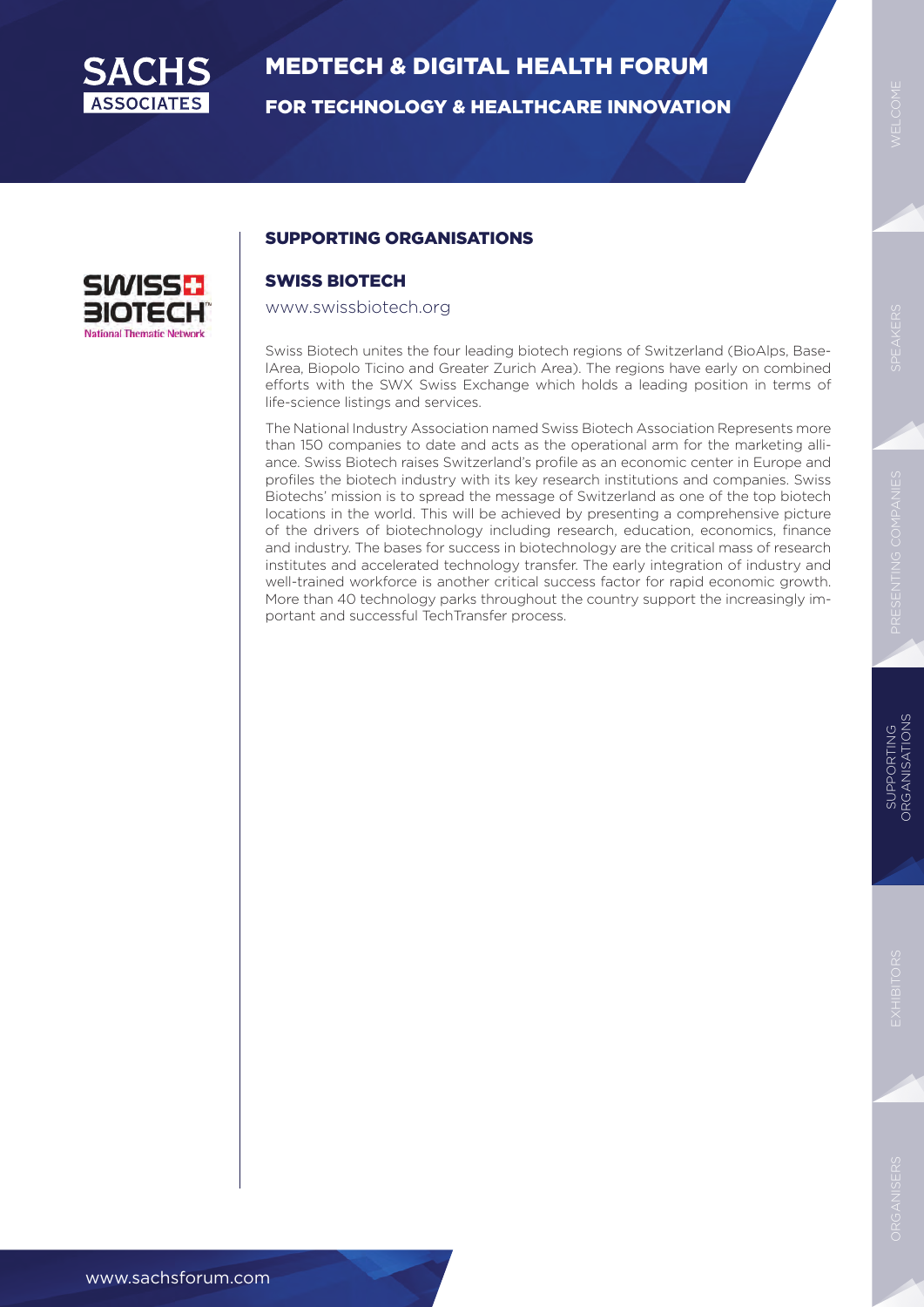

FOR TECHNOLOGY & HEALTHCARE INNOVATION



#### SUPPORTING ORGANISATIONS

#### TIBEREND STRATEGIC ADVISORS, INC.

www.tiberendstrategicadvisors.com

Tiberend Strategic Advisors, Inc. is a corporate communications firm providing media strategy and execution for life science companies – biotech (therapeutics), medical devices and diagnostics. We work with both public and private emerging growth companies:

- 1. To enhance valuation
- 2. To build visibility for partnerships and strategic alliances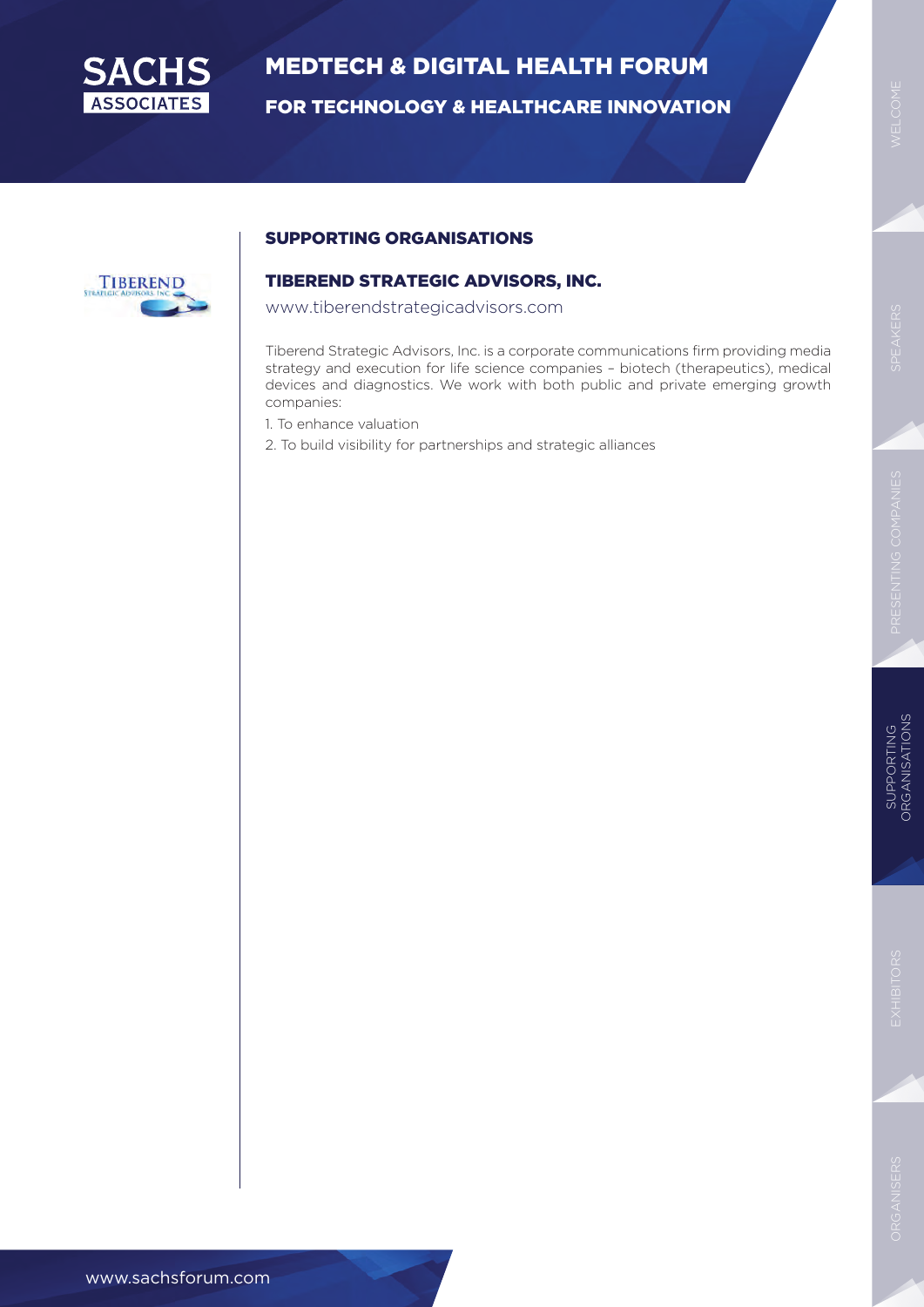

FOR TECHNOLOGY & HEALTHCARE INNOVATION

#### **EXHIBITORS**



#### DROOMS AG

#### www.drooms.com/en

Drooms AG is a leading European provider of secure cloud solutions. This software specialist facilitates highly secure access to confidential documents as well as the ability to safely exchange them with third parties beyond company firewalls. Confidential business processes, such as financing and licensing projects or Board Communication are handled securely, transparently and efficiently with Drooms. Headquartered in Frankfurt, Germany´s banking hub, Drooms is also expanding its global market presence and now has offices in Munich, London, Paris, Amsterdam, Zug, Madrid, Milan and Vienna. The company is well positioned to facilitate large-scale local and multi-jurisdictional transactions. Their professional expertise, top-tier reputation and innovative processes have laid the groundwork for a growing reputation in this market space. Selected References include Astellas, Hormosan, HRA Pharma, Novartis, NovImmune SA and Siemens.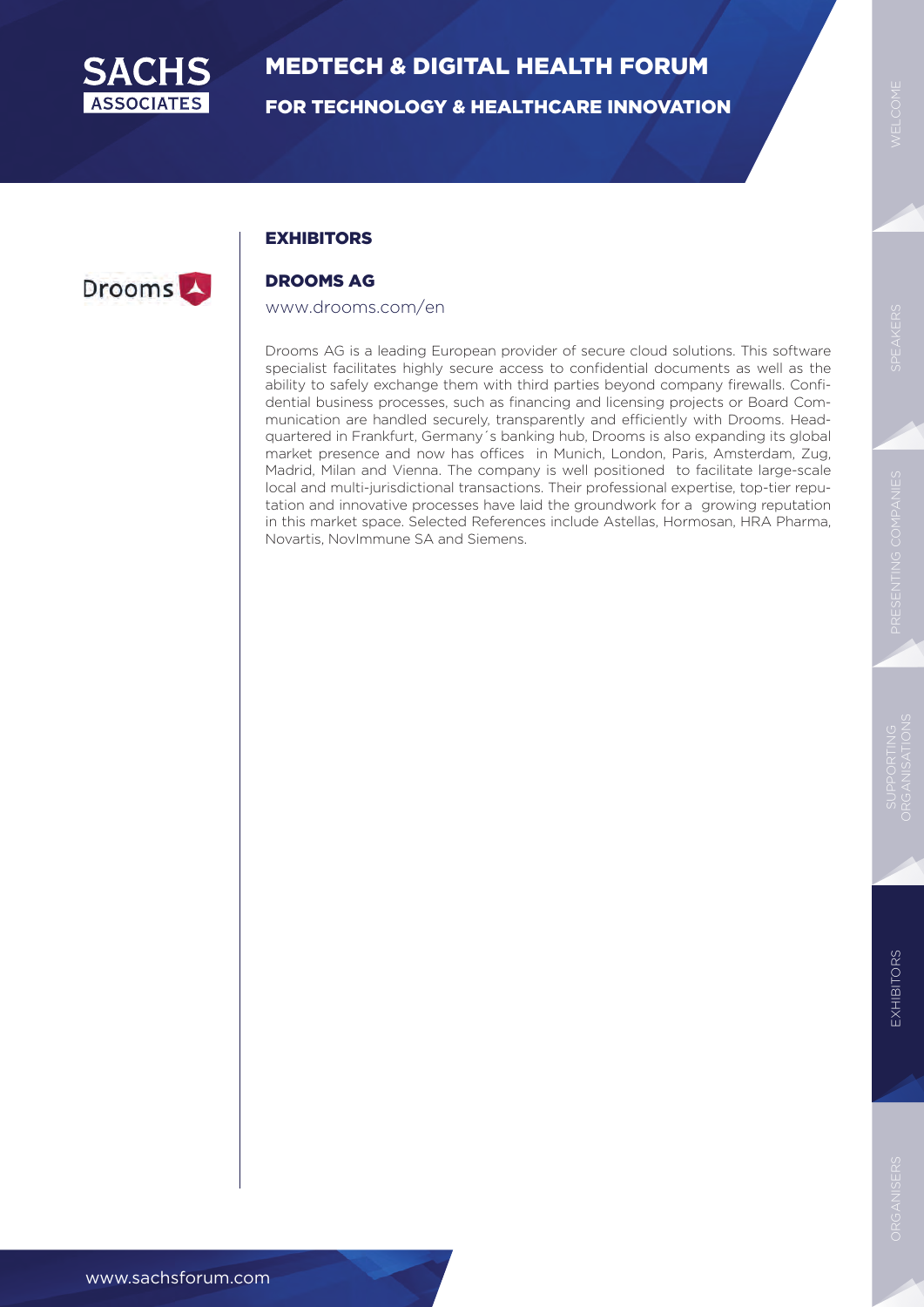

FOR TECHNOLOGY & HEALTHCARE INNOVATION

### Embassy of Israel in Switzerland

#### ECONOMIC & TRADE DEPARTMENT, EMBASSY OF ISRAEL IN SWITZERLAND

www.itrade.gov.il/switzerland

**EXHIBITORS** 

The Economic and Trade Department of the Embassy of Israel in Switzerland is responsible for developing and promoting the ensemble of economic activities between Israel and Switzerland. Notable activities include the promotion and diversification of bilateral trade, attracting and encouraging foreign investments and creating strategic cooperation with Swiss-based multinational companies.

The Department is part of the Foreign Trade Administration (FTA) at the Ministry of Economy and Industry. The FTA is responsible for managing and directing the international trade policy of the State of Israel.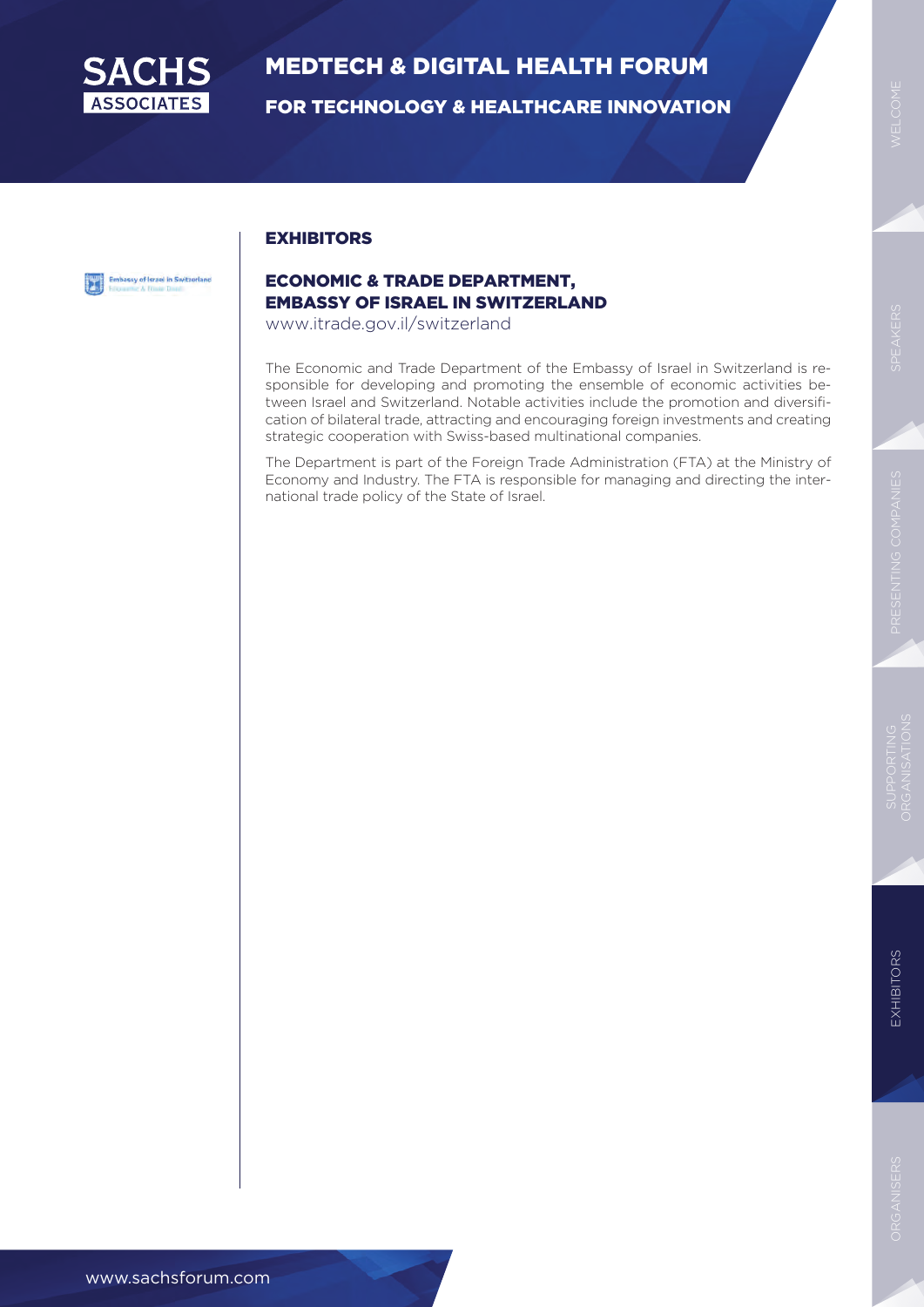

FOR TECHNOLOGY & HEALTHCARE INNOVATION

#### **EXHIBITORS**



#### ID-NEST MEDICAL

ID-NEST is currently developping a new, disruptive way to rebuild vascular bifurcations. Targeted indications are Aortic Arch Aneurysms and Compressed Veins. Our technology focuses on a patented way to connect 2 self-expandable stents on site, in order to restore native vessel capacities.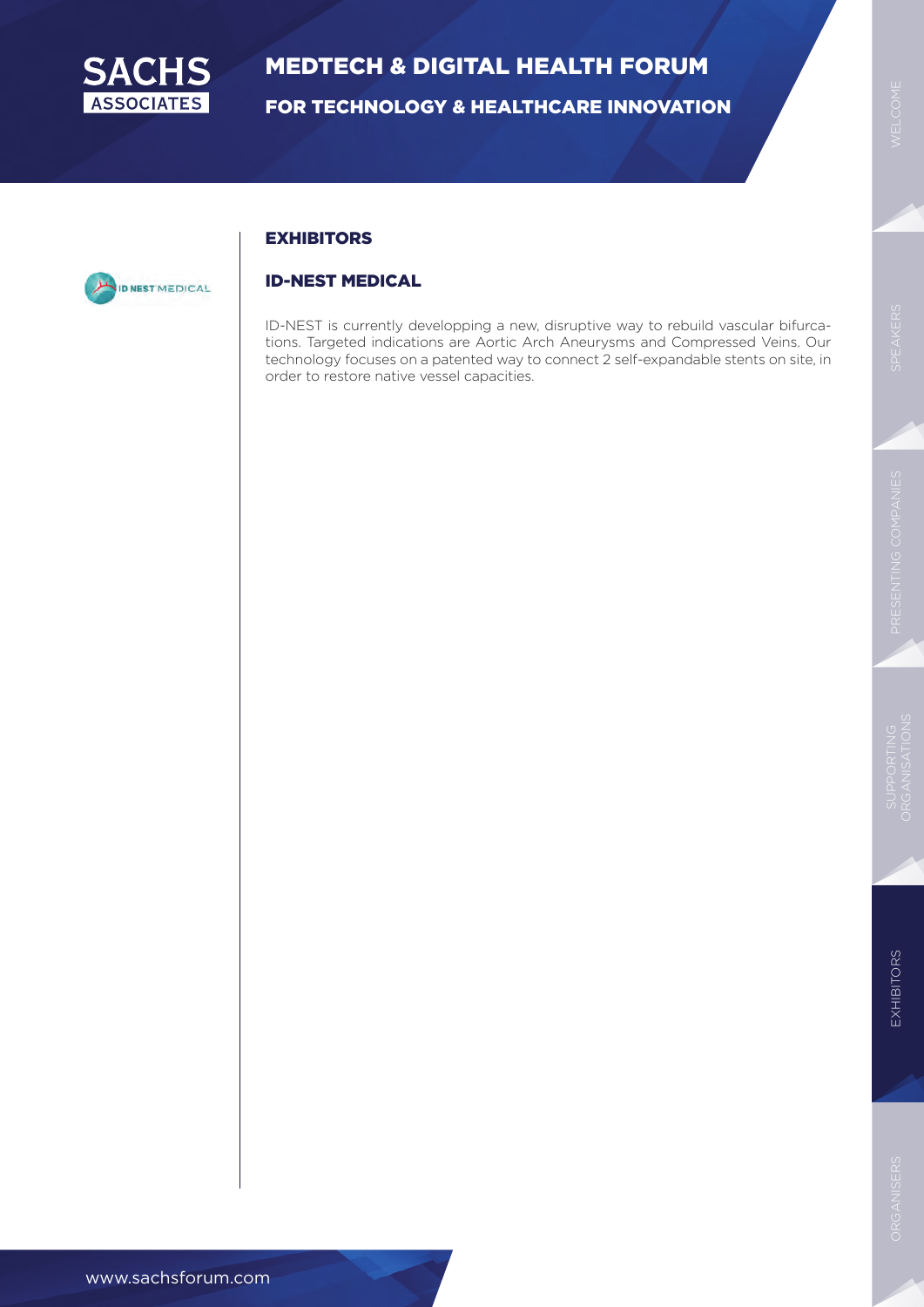

FOR TECHNOLOGY & HEALTHCARE INNOVATION



#### **EXHIBITORS**

#### TEAM COTE D'AZUR

www.investincotedazur.com

Team Côte d'Azur (TCA) is an investment promotion agency for the Côte d'Azur region.

The agency promotes the Côte d'Azur to international markets and helps both French and foreign companies to establish offices in the area. It was commissioned by the Nice Côte d'Azur Metropolis, the Nice Côte d'Azur Chamber of Commerce and Industry, the Provence-Alpes-Côte d'Azur Region, and the Sophia Antipolis Council. Team Côte d'Azur brings together institutions, academics, and large organizations to develop ambitious and coherent action plans.

Team Côte d'Azur gives investors access to a comprehensive range of services to ensure the success of their teams based in the region. The agency's services are free and confidential. Our agency also takes part in numerous B2B events worldwide and acts as a facilitator in setting up technological hubs with international partners.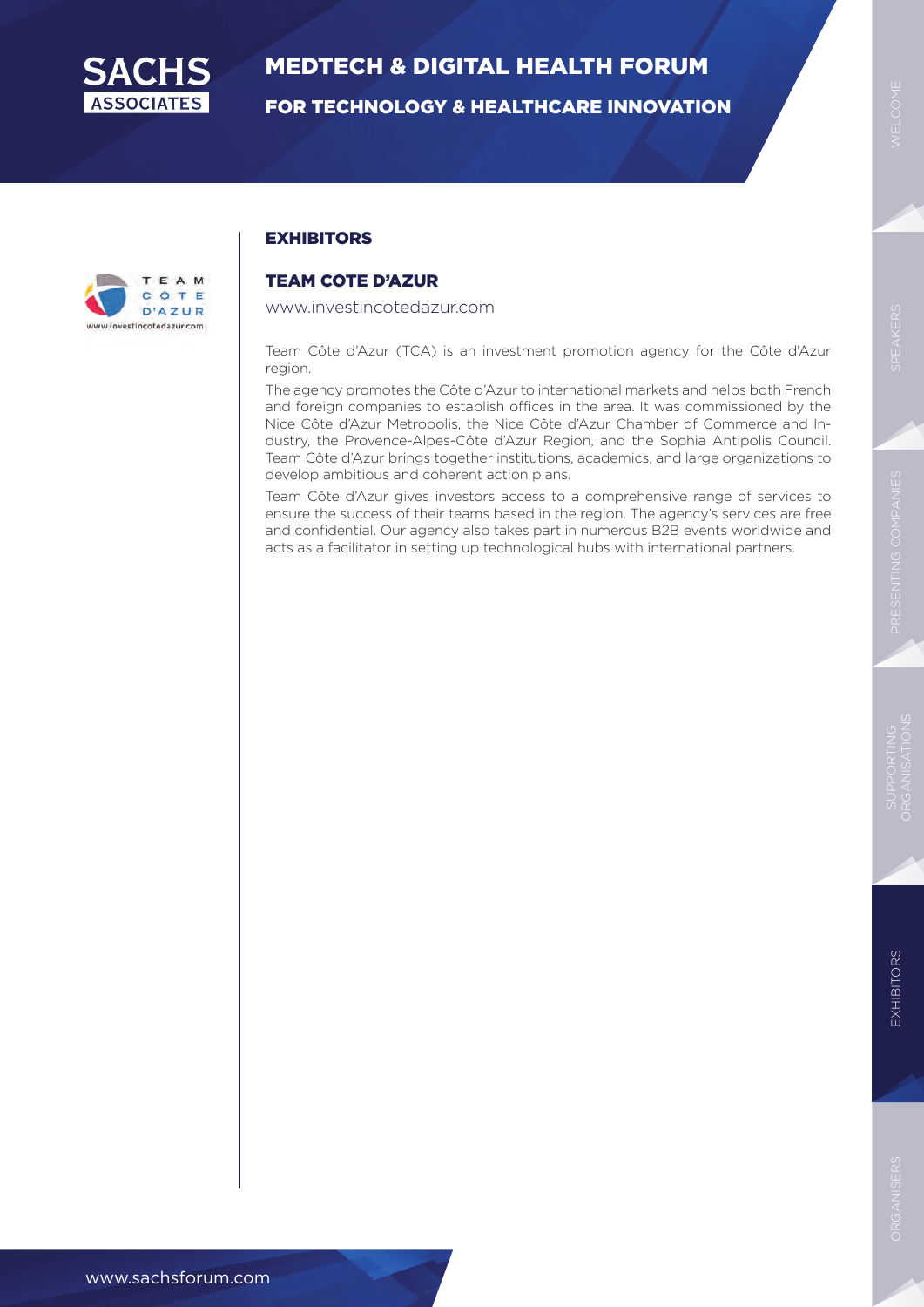

FOR TECHNOLOGY & HEALTHCARE INNOVATION

#### SACHS ASSOCIATES

www.sachsforum.com

Sachs Associates is a long established international conference company with offices in Switzerland and the UK. It runs a limited number of high profile conferences in Europe and the USA which are focused on bio-pharma, medtech, and digital health. These conferences focus on licensing and investment opportunities and all provide presenting opportunities for companies and excellent meeting facilities for all delegates to network.

Sachs Associates is focused on the practical benefits accruing from conference participation, the exchange of ideas and information, and the facilitating of business transactions.

#### THE BENEFITS OF CONFERENCE PARTICIPATION WITH SACHS ASSOCIATES MAY BE SUMMARISED AS FOLLOWS:

#### ONLINE ONE-2-ONE MEETING SYSTEM

In order to offer the best possible provision for networking opportunities and deal making Sachs Associates provides all delegates with access to our online one-to-one meeting system, allowing you to set up, accept or decline private one to one meetings with other conference attendees. These meetings last for 15 minutes in duration. Individual passwords and logins are provided to allow immediate access and ensure full security.

#### CUTTING EDGE CONTENT WITH EMINENT SPEAKERS

Sachs Associates is committed to ensuring that its events continue to provide forums with the participation of the most eminent speakers from the public and private sectors. Through its reputation and its long-established local relationships, the Company has attracted very senior scientific and business personalities as speakers at its events.

#### SPONSORSHIP AND MARKETING OPPORTUNITIES FOR FORTHCOMING EVENTS

Sachs Associates has developed an extensive knowledge of the key individuals operating within the global biotech industry. This together with a growing reputation for excellence puts Sachs Associates at the forefront of the industry and provides a powerful tool by which to increase your company position in this market. Sponsorship of any of our events allows you to raise your company's profile directly with your potential clients. All of our sponsorship packages are tailor made to each client, allowing your organisation to gain the most out of attending our industry driven events.

#### THE FOLLOWING SPONSORSHIP AND MARKETING OPPORTUNITIES ARE AVAILABLE AT FUTURE CONFERENCES:

- Conference Sponsor including workshops and social events
- Exhibition stands
- Distribution of Promotional Material

If your company is interested in exhibiting or sponsorship opportunities, please call Silvia Kar on +44 203 463 4890 or email Silvia@sachsforum.com.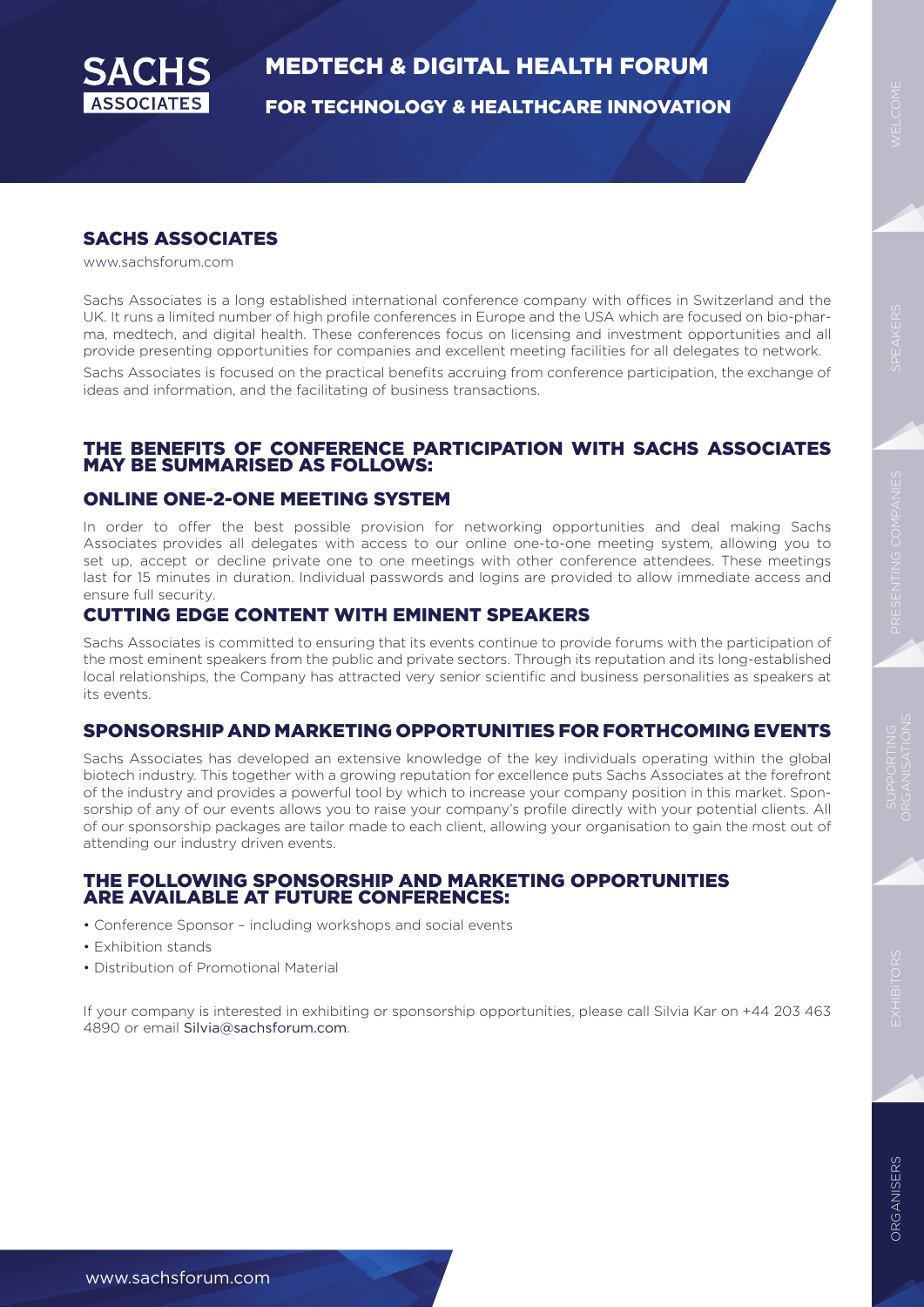

FOR TECHNOLOGY & HEALTHCARE INNOVATION

#### WE LOOK FORWARD TO SEEING YOU AT:

#### NEUROSCIENCE INNOVATION FORUM

FOR BD&L AND INVESTMENT IN THERAPEUTICS AND TECHNOLOGY 7TH JANUARY 2018 • MARINE'S MEMORIAL CLUB, SAN FRANCISCO • USA

#### **11TH ANNUAL**

#### EUROPEAN LIFE SCIENCES CEO FORUM & EXHIBITION

FOR PARTNERING AND INVESTING IN BIOTECH & PHARMA INDUSTRY 26TH – 27TH FEBRUARY 2018 • HILTON ZURICH AIRPORT HOTEL • SWITZERLAND

#### **3RD ANNUAL**  NEUROSCIENCE BIOPARTNERING & INVESTMENT FORUM

SHOWCASING EARLY & LATE STAGE INVESTMENT OPPORTUNITIES 20TH MARCH 2018 • NEW YORK ACADEMY OF SCIENCES • USA

#### **6TH ANNUAL**

#### CANCER BIOPARTNERING & INVESTMENT FORUM

SHOWCASING EARLY & LATE STAGE INVESTMENT OPPORTUNITIES 21st MARCH 2018 • NEW YORK ACADEMY OF SCIENCES • USA

**4TH ANNUAL** 

#### IMMUNO-ONCOLOGY: BD&L & INVESTMENT FORUM

1<sup>ST</sup> JUNE 2018 • HYATT CENTRIC CHICAGO MAGNIFICENT MILE HOTEL • USA